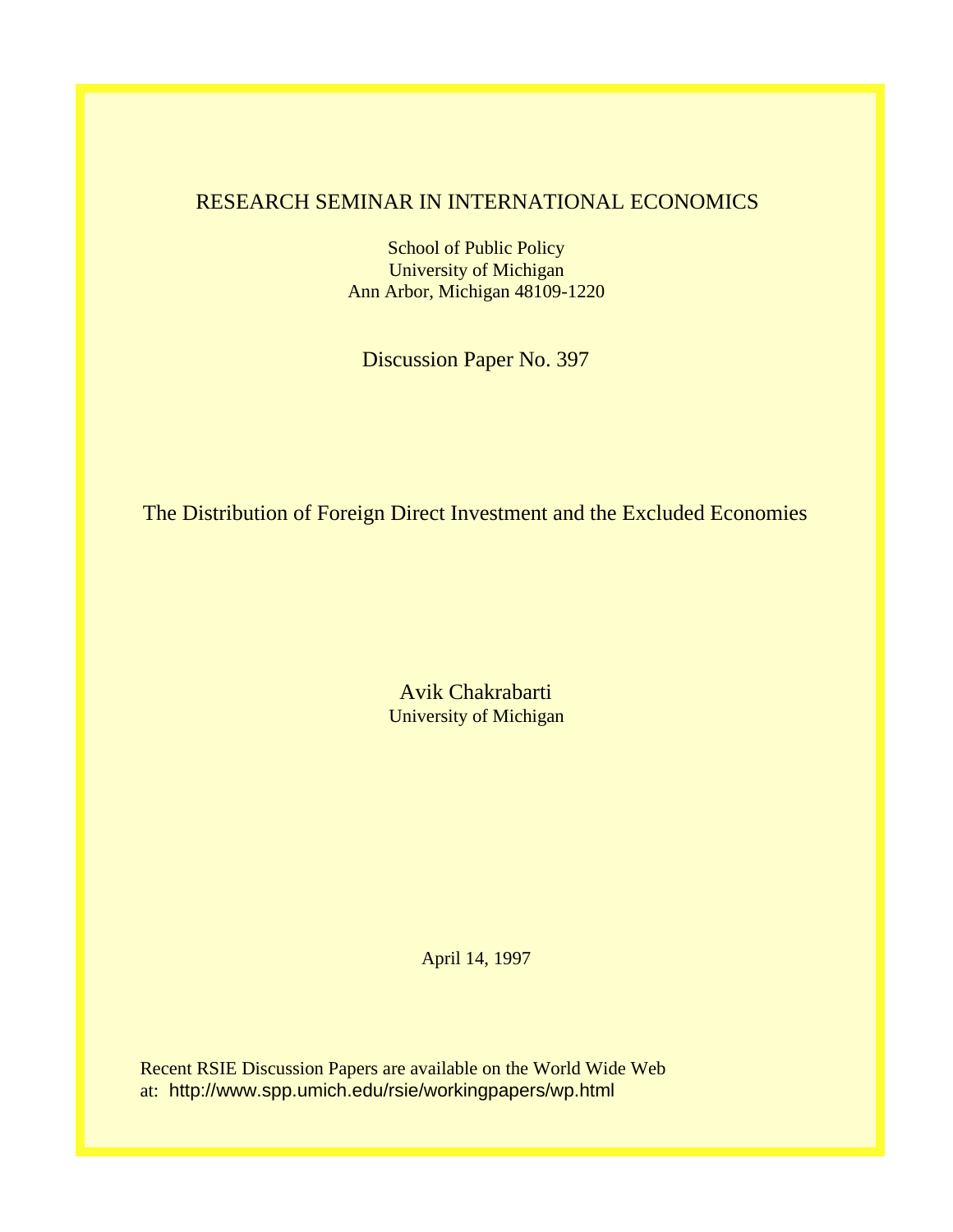#### **THE DISTRIBUTION OF FOREIGN DIRECT INVESTMENT**

## **AND**

## **THE EXCLUDED ECONOMIES**

### **DRAFT # 2 [04/14/1997]**

**Avik Chakrabarti Doctoral Candidate, Department of Economics, The University of Michigan, Ann Arbor.**

#### **Abstract**

The paper takes as its objective context the growing disparity in the distribution of Foreign Direct Investment (FDI) among the developing nations. While FDI in the developing world has grown fairly rapidly since the late 1980s, a disaggregated analysis demonstrates a considerable imbalance at the macro level. While China stands out as the largest recipient, the Sub-Saharan African (SSA) countries and the countries of Middle East and North Africa (MNA) are experiencing a continuous drying up of inbound FDI. The goal of this paper is to first develop a theoretical model of the economic determinants of FDI and then use the structutral model to identify empirically the causes of and suggest potential remedies for, the disparity in the distribution of inward FDI among the developing economies.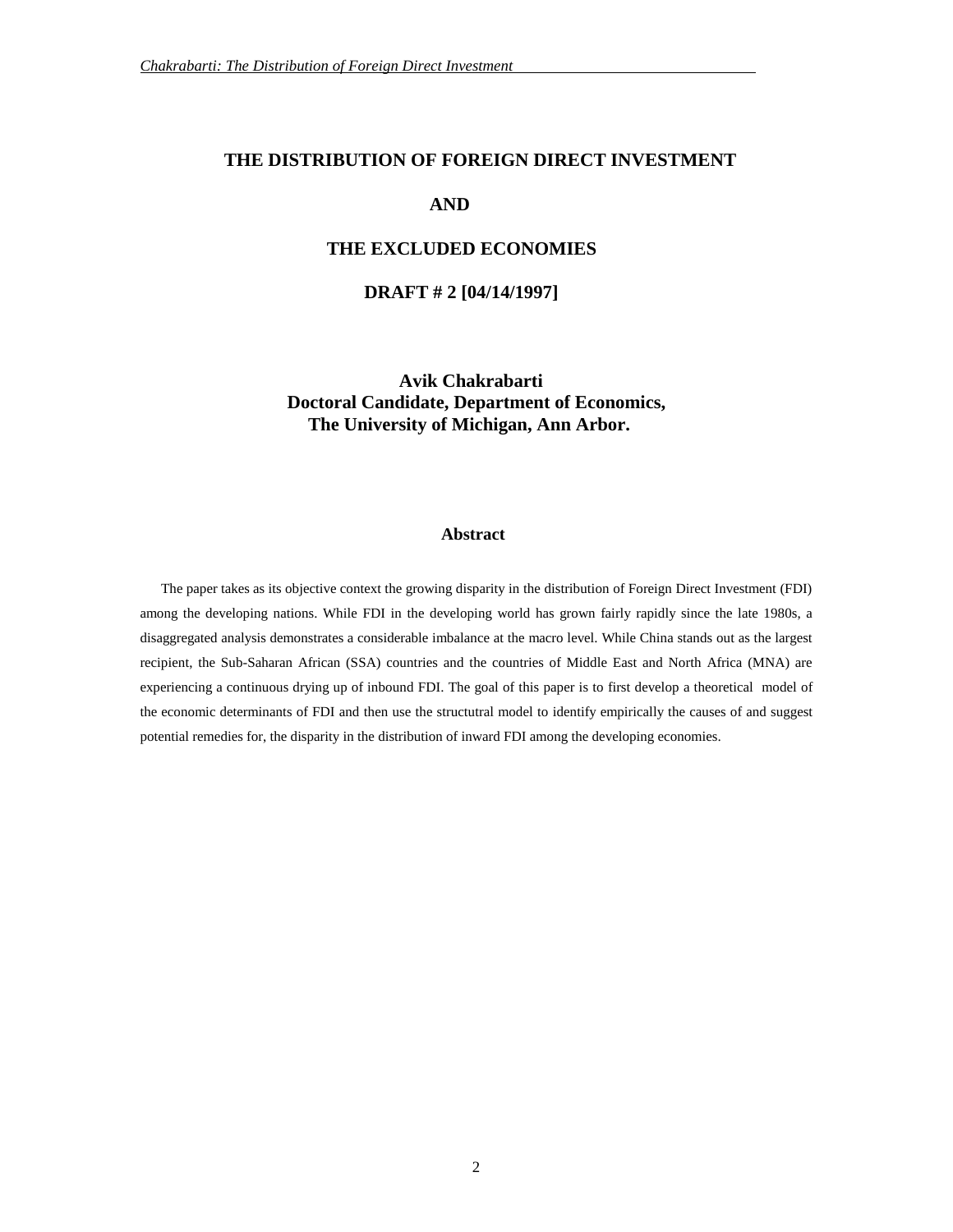## **THE DISTRIBUTION OF FOREIGN DIRECT INVESTMENT**

## **AND**

## **THE EXCLUDED ECONOMIES**

The paper takes as its objective context the growing disparity in the distribution of Foreign Direct Investment (FDI) among the developing nations. While FDI in the developing world has grown fairly rapidly since the late 1980s, a disaggregated analysis demonstrates a considerable imbalance at the macro level. While China stands out as the largest recipient, the Sub-Saharan African (SSA) countries and the countries of Middle East and North Africa (MNA) are experiencing a continuous drying up of inbound FDI. The goal of this paper is to first develop a theoretical model of the economic determinants of FDI and then use the structutral model to identify empirically the causes of and suggest potential remedies for, the disparity in the distribution of inward FDI among the developing economies.

## **1. Introduction**

 $\overline{a}$ 

Foreign Direct Investment (FDI) in the developing world has grown fairly rapidly ever since the late 1980s.<sup>1</sup> Although the developed world still remains the major contributor as well as the recipient<sup>2</sup> of FDI, the flow of inward FDI to the developed countries has slowed down significantly in the recent past while real FDI flows to the developing world more than doubled between 1987 and 1993 reaching a record level of \$67 billion.<sup>3</sup> FDI flows to the developed world exhibited an annual growth rate of 7.7% while those to the developing world showed a growth rate of 14% over the period 1980- 1992. The share of FDI going to the developing world has risen from 15% in the second half of the 1980s to 37% in 1993.

However, a careful analysis of the data on inward FDI reveals a considerable imbalance at the aggregate as well as the disaggregated<sup>4</sup> levels. At the aggregate level

<sup>&</sup>lt;sup>1</sup> FDI to the developing economies has not only grown but has increasingly expanded its share in the aggregate net resource flows to the developing economies. See exhibit 1.

 $2$  In 1993 the developed countries were the source of 97% and the target of 65% of FDI [source: IMF International Financial Statistics]

 $3$  FDI in the developing countries increased by 28% between 1991 and 1992 and by 42% between 1992 and 1993.

<sup>&</sup>lt;sup>4</sup> There is a large difference across industries within a host country in the extent to which production and sales are accounted for by multinational firms. High levels of R&D, large share of professional and technical workers, newness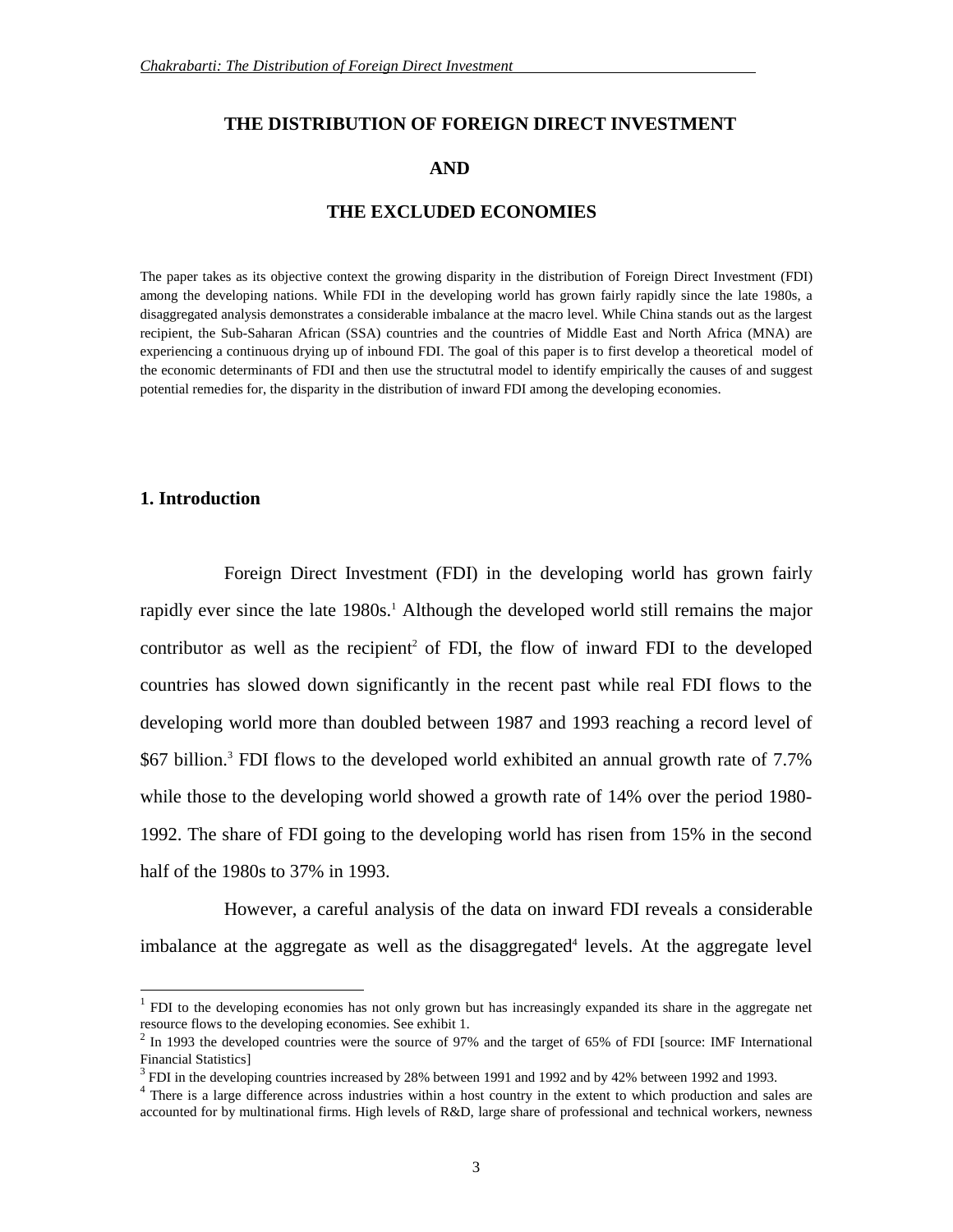(which is the focus of this paper) there is a significant disparity in the distribution of FDI among developing countries, China<sup>5</sup> standing out as the largest recipient. In 1993, China absorbed 40% of the inbound FDI but contributed only 9% of the GNP of the developing countries. FDI in the developing countries of Asia and Europe has steadily increased since 1987,<sup>6</sup> with the exception of small declines in flows to Malaysia and the Republic of Korea in 1993. However, the Sub-Saharan African (SSA) countries and the countries of the Middle East and North Africa (MNA) experienced a continuous drying up of inbound FDI in the recent past<sup>7</sup>. The annual average FDI in SSA countries declined by 6% between 1987-'89 and 1990-'93 while that in MNA countries declined by 9% over the same period. Together the SSA and MNA economies currently account for 15% of the GNP of the developing countries but share only about 6% of the FDI flows to the developing countries<sup>8</sup>.

With this backdrop the paper essentially addresses the following issues: **What are the critical factors explaining only small FDI flows to the "excluded" regions of SSA and MNA?** Or, **what determines the distribution of cross-country penetration of multinational corporations in developing economies?** These issues are of critical importance, particularly in view of the rapidly changing international political and economic environment. On the demand side, many developing economies are experiencing

and/or technical complexity of product, and high level of product differentiation and advertising are characteristics of industries that attract a higher proportion of FDI. For a more detailed discussion on this issue see Brainard [1993c].

<sup>&</sup>lt;sup>5</sup> China, which had practically no FDI flows before 1980, received \$26 billion FDI inflows in 1993 which marked a 131% increase from the 1992 level.

<sup>&</sup>lt;sup>6</sup> In 1993 FDI flows to East Asia and the Pacific increased by 75% (accounting for 55% of the total FDI in Asia) and that to South Asia increased by 40%. The transitional economies of Europe and Central Asia experienced a 44% increase in their FDI inflows between 1992 and 1993.

 $7$  See exhibit 2.

<sup>8</sup> See also exhibit 3.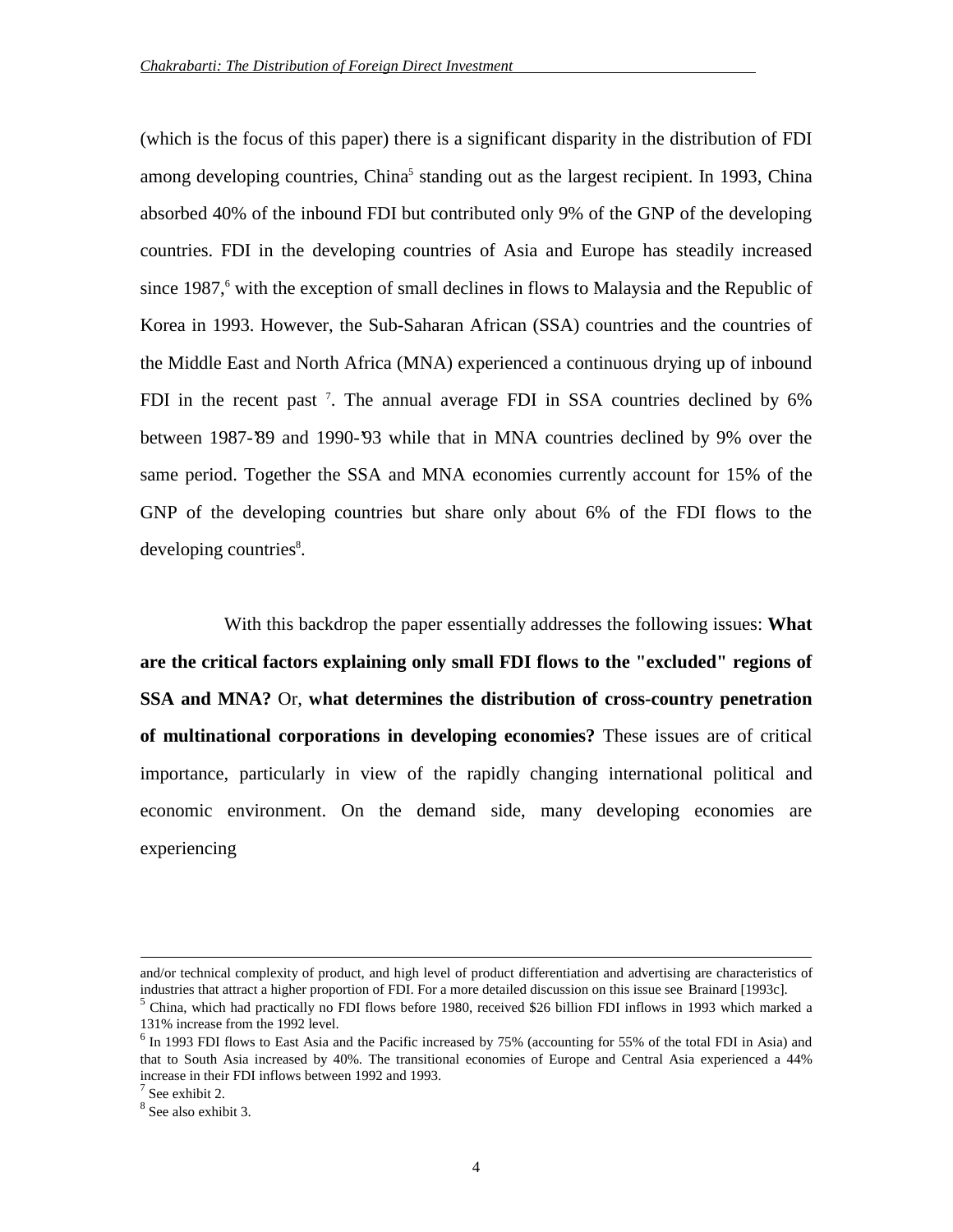## **EXHIBIT 1: PRIVATE FLOWS HAVE TAKEN OFF & DEVELOPING COUNTRIES' SHARE OF GLOBAL FDI IS RISING**



**Real Aggregate Resource Flows to All Developing Countries, 1986 - 1994 (US\$ billions)**

### **EXHIBIT 2: FOREIGN DIRECT INVESTMENT FLOWS TO DEVELOPING COUNTRIES: BY REGION**

|                                   | ANNUAL AVERAGE FDI INFLOWS (US\$ MILLIONS) |             |  |
|-----------------------------------|--------------------------------------------|-------------|--|
| <b>GEOGRAPHIC REGION</b>          | 1987 - 1989                                | 1990 - 1992 |  |
| Middle East & North Africa        | 1,670                                      | 1.463       |  |
| Sub-Saharan Africa                | 1.685                                      | 1.519       |  |
| Europe & Central Asia             | 2,348                                      | 6,751       |  |
| Latin America & the Caribbean     | 7,300                                      | 11,259      |  |
| South-East Asia & Pacific Islands | 7.479                                      | 15,846      |  |
| All Developing Countries          | 20.482                                     | 36,866      |  |

#### **Aggregate Average FDI Inflows, 1987 - 1992 (US\$ millions)**

## **EXHIBIT 3: FDI FLOWS REMAIN CONCENTRATED IN SOME GEOGRAPHIC REGIONS: MOSTLY IN LATIN AMERICA and EAST ASIA**

**Cumulative Flows of Foreign Direct Investment, 1986 - 1994**



Source: World Bank Debt Tables: External Finance for Developing Countries (1995)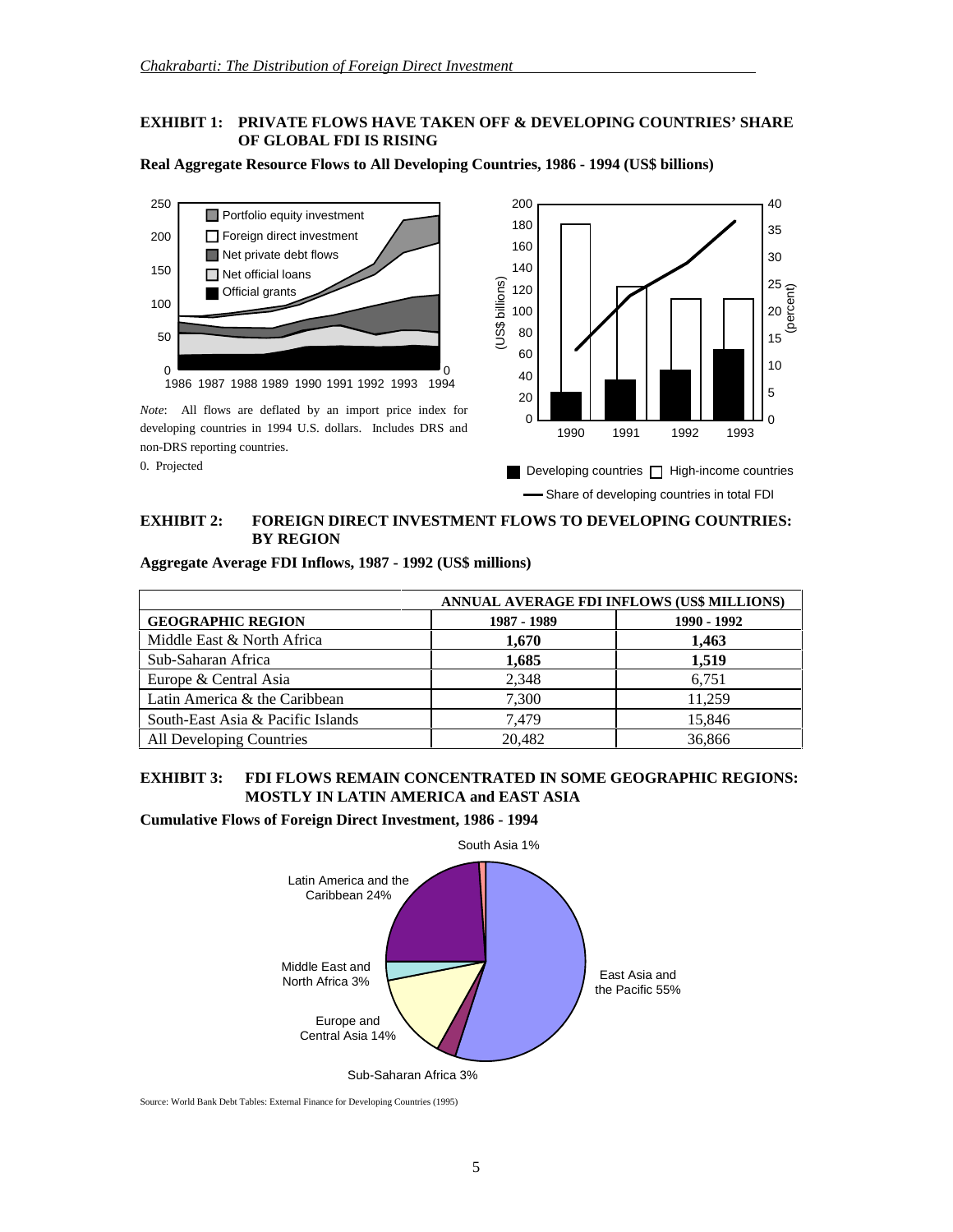increasingly formidable difficulties --- rising inflation, snowballing foreign debt as well asfalling growth rates --- and thus claim that more resources from the North are needed to resume the impetus of economic growth and to eradicate poverty in the South. On the supply side, beset by their own economic problems such as recession and unemployment, the so-called "aid-fatigue" syndrome has been growing steadily in the donor countries. This, combined with a virtual disappearence of commercial bank lending to the developing countries since the 1980s, has resulted in a growing importance of FDI as a relatively reliable source of capital flow for the LDC's in the future (Balasubramanyam [1986a]). Many developing countries, with an increasing skepticism about importsubstituting trade strategies, have accelerated their entry into what has been termed a "location tournament" --- policy adjustments, promotional campaigns, and incentive programs designed to attract investment by multinational firms.<sup>9</sup> It then becomes imperative to address the questions highlighted above. One way to start doing so is first to identify the factors that have historically played a critical role in attracting FDI and then to specify which of these are lacking in the excluded economies.

Established theoretical results on FDI throw very little light in this direction as they engage mainly in explaining the rationale behind the *existence* and the *consequences* of multinational activity. Following Mundell [1957], FDI arises when trade in goods according to the Heckscher-Ohlin-Vanek (H-O-V) principle is impeded i.e. when the terms of trade is affected by *trade barriers*. Recent works (Bhagwati et al [1987d], Dinopoulos and Wong [1991b], and Grossman and Helpman [1994d]) have added a new dimension (*quid pro quo intention*) to this traditional "tariff-jumping" explanation by claiming that as the probability of protection rises, foreign firms may engage in more FDI , ceteris paribus, in order to establish a presence in the host country as an insurance policy

<sup>9</sup> Some countries even tilted the balance toward foreign firms by offering special incentives: the maquiladora firms in Mexico pay no income taxes; foreign firms of the Carribean receive income tax holidays, import duty exemptions, and subsidies for infrastructure.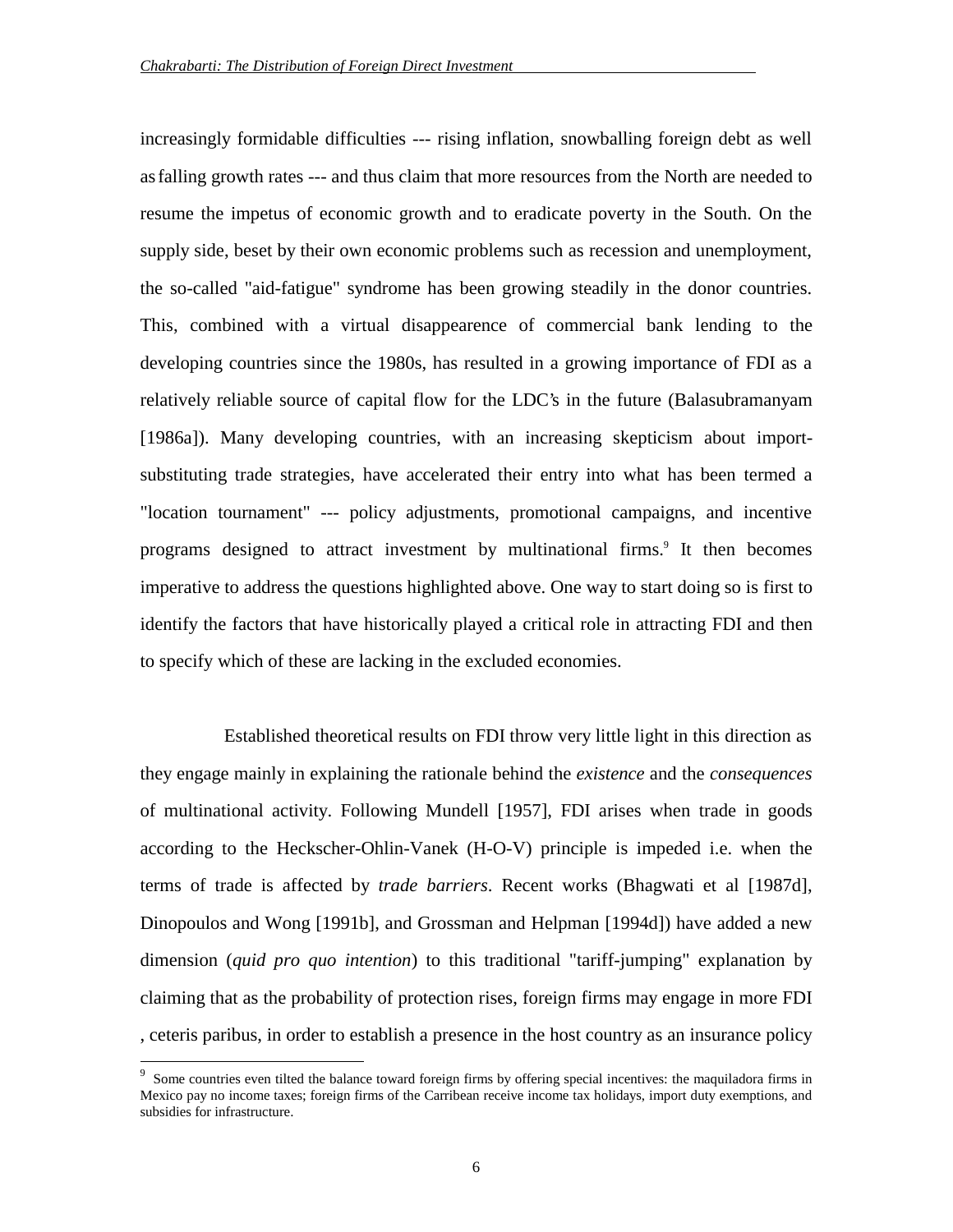against protectionist barriers. Buckley and Casson [1976] pointed to the existence of *firm specific differences* (technology, brand name, management, etc.) as a necessary condition for FDI. Dunning [1977a] provided a conceptual framework, to which the strategy literature on multinationals has converged in recent years, by specifying three necessary conditions for a (multinational) firm to undertake FDI, namely, Ownership advantage, Location advantage, and Internalization advantage (OLI). Williamson [1975a, 1981], Teece [1977b, 1986b], Ethier [1986c], Rugman [1986d], Casson [1987a], Horstmann and Markusen [1987b], and Ethier and Markusen [1991a] have focused on Internalization advantages. These studies explain a firm's decision to internalize the production process by investing abroad rather than licensing across borders as a rational response to imperfect markets. The location choice, in these studies, is captured by an ad hoc assumption that downstream distribution must be located in the destination consumption market. Helpman [1984a, 1985a], Markusen [1984b], Helpman and Krugman [1985b], Horstmann and Markusen [1992a], and Brainard [1993c] have combined elements of Ownership and Location advantages in models where horizontal multinationals arise endogenously. The theoretical implications, in terms of the locational decision of multinationals, that follow from these studies can be classified into two strands, namely, the "factor proportions" explanation and the "proximity-concentration trade-off" explanation. The "factor proportions explanation" (Helpman [1984a, 1985a], Markusen [1984b], and Helpman and Krugman [1985b]) predicts that multinationals arise only in the presence of sufficiently large factor endowment differences across borders, and they locate production of the final good in the country which is relatively abundant in the factor that is used relatively intensively<sup>10</sup>. The "proximity-concentration trade-off" explanation (Horstmann and Markusen [1992a] and Brainard [1993c]) contradicts the prediction of the "factor proportions explanation" and demonstrates that a cross-border expansion is initiated by the consideration of a trade-off between a firm's advantages from

 $10$  There is not much empirical evidence supporting this prediction. See Brainard [1993e].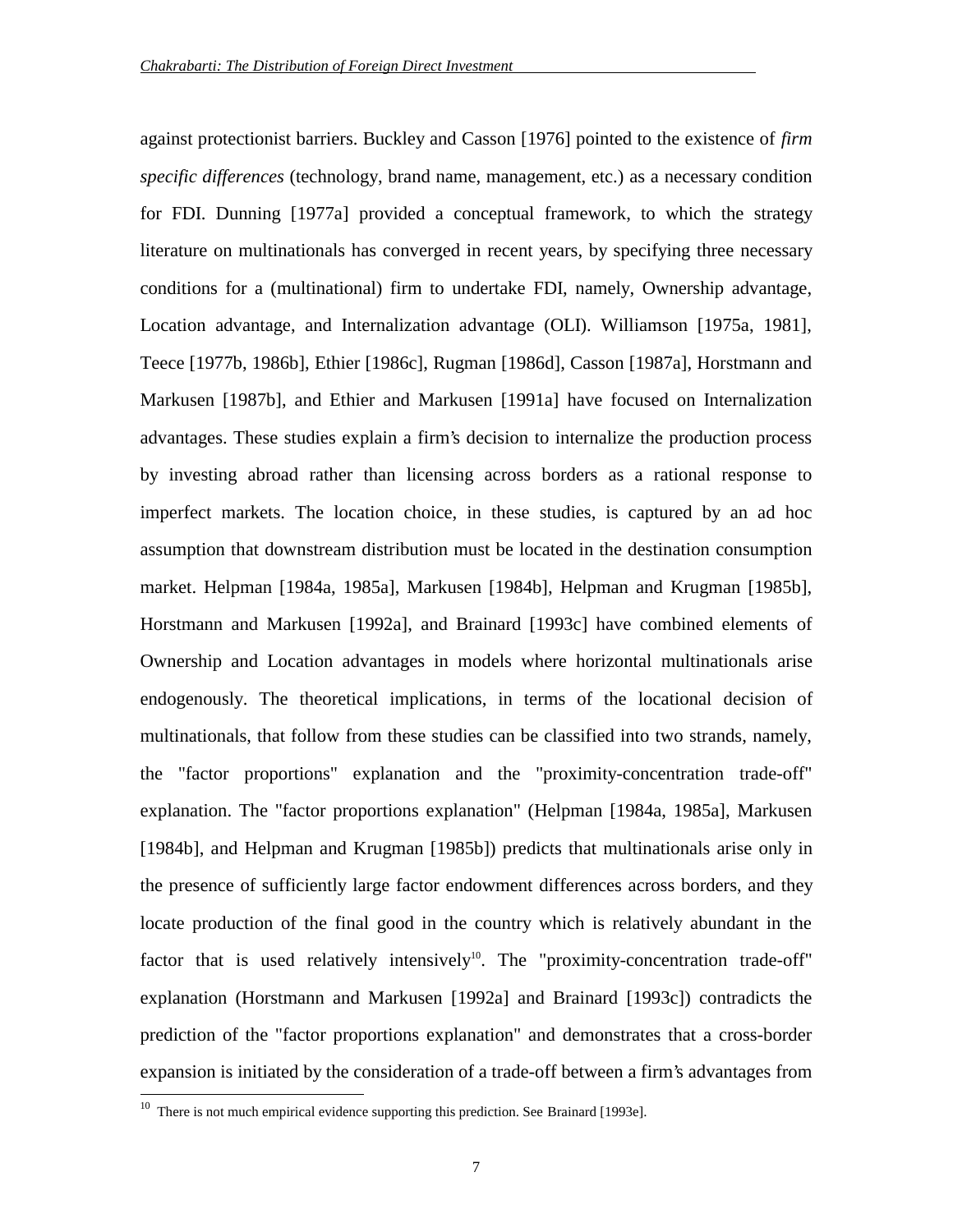being near the product destination and the benefits of scale economies. However, all of these analyses have attempted to explore the implications of circumstances in which corporations find it profitable to become multinational --- not to identify and assess the contribution of various *locational elements* that make a potential host country appear more or less attractive a target for the multinational to set up its subsidiary. The questions that the theoretical literature has posed and attempted to answer so far, be it in terms of factor proportion differences, trade barriers, or proximity-concentration trade-offs, are essentially in the nature of: Why do national firms evolve into multinationals? Or, why do national firms locate in a foreign country, instead of licensing or exporting? It is one thing to rationalize multinational activities and quite a different thing to explain why multinationals, once generated, would chose to expand their subsidiary more in one location than in some others. In this sense, the theoretical literature on FDI fails to answer questions like: What determines the spatial distribution of FDI? Or, on what basis are host countries chosen?

Empirically, the literature on the determinants of FDI is extensive and controversial. The lack of a consensus over the conclusions reached by the wide range of studies investigating the determinants of FDI reflects, to a large extent, the wide differences in their perspectives, methodologies, sample-selection and analytical tools. Some analyses attempt to explain the location decision from the *perspective* of the source (capital-exporting) country's multinational corporations (MNC) while some others seek to identify the factors important to the host (capital-importing) country. *Methodologically*, some empirical studies are micro-oriented while others are aggregative. Some of the studies look at a *sample* of industrialized economies while others focus on developing economies. *Analytically*, some exercises are time series, some are cross section and others are longitudinal.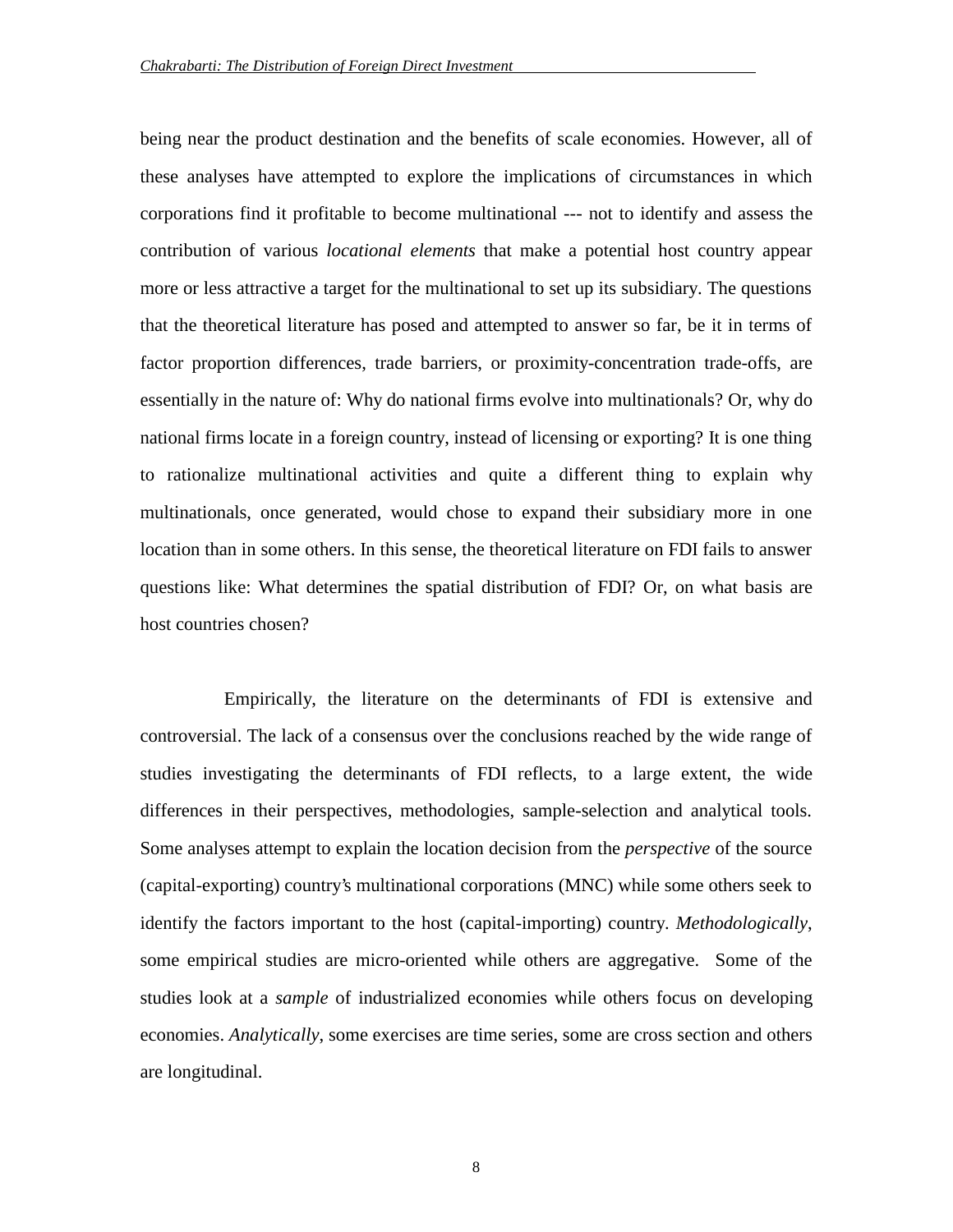*Market-size* appears to be most widely accepted as a significant determinant of FDI flows and is typically explained in terms of scale economies. Bandera and White [1968], using aggregate pooled data on US manufacturing FDI in 7 European economies over the period 1958-1962, strongly supported the hypothesized dependency of the level of FDI (but not the first order change in FDI) on the level of national income in the host country. Schmitz and Bieri [1972] in their analyses of a single equation model using aggregate data on US direct investment in the EEC over the period 1952-1966 found market-size to be an important determinant of FDI. Lunn [1980a] found similar results even after controlling for changes in growth rates. Root and Ahmed [1979] in their econometric analysis of a single equation model using aggregate data on 58 developing economies over the period 1966-1970 demonstrated per capita GNP<sup>11</sup> to be the most dominant variable in determining per-capita FDI. Nigh [1985c], in an econometric analysis using pooled aggregate data on US manufacturing investment in 24 countries over the period 1954-75, found GDP of the host country to be an important factor determining FDI. Schneider and Frey [1985d] analyzed a single equation politicoeconomic model using aggregate data on 54 less developed economies for 1976, 1979 and 1980 to conclude that real per capita GNP is the most significant determinant of percapita FDI. Similar conclusions were drawn for the country composition of UK manufacturing FDI by Papanastassiou and Pearce [1990], for Swedish FDI by Swedenborg [1979b], and for US FDI (both aggregate and manufacturing) by Green and Cunningham [1975b] and Dunning [1980b], all of these studies using the absolute size of GDP or GNP as a proxy for market-size. The results obtained by Wheeler and Mody [1992b] in their econometric analysis of a single equation model using aggregate sectoral data on US multinational investment in 42 countries over the period 1982-'88 demonstrate that market-size is an important factor in determining multinational investor

 $11$  While the distinction between GDP (GNP) and per-capita GDP (GNP) is rather obvious the empirical literature on FDI often uses GDP (GNP) and per-capita GDP (GNP) interchangeably as a proxy for market-size depending on whether the regressand is FDI or per-capita FDI, respectively.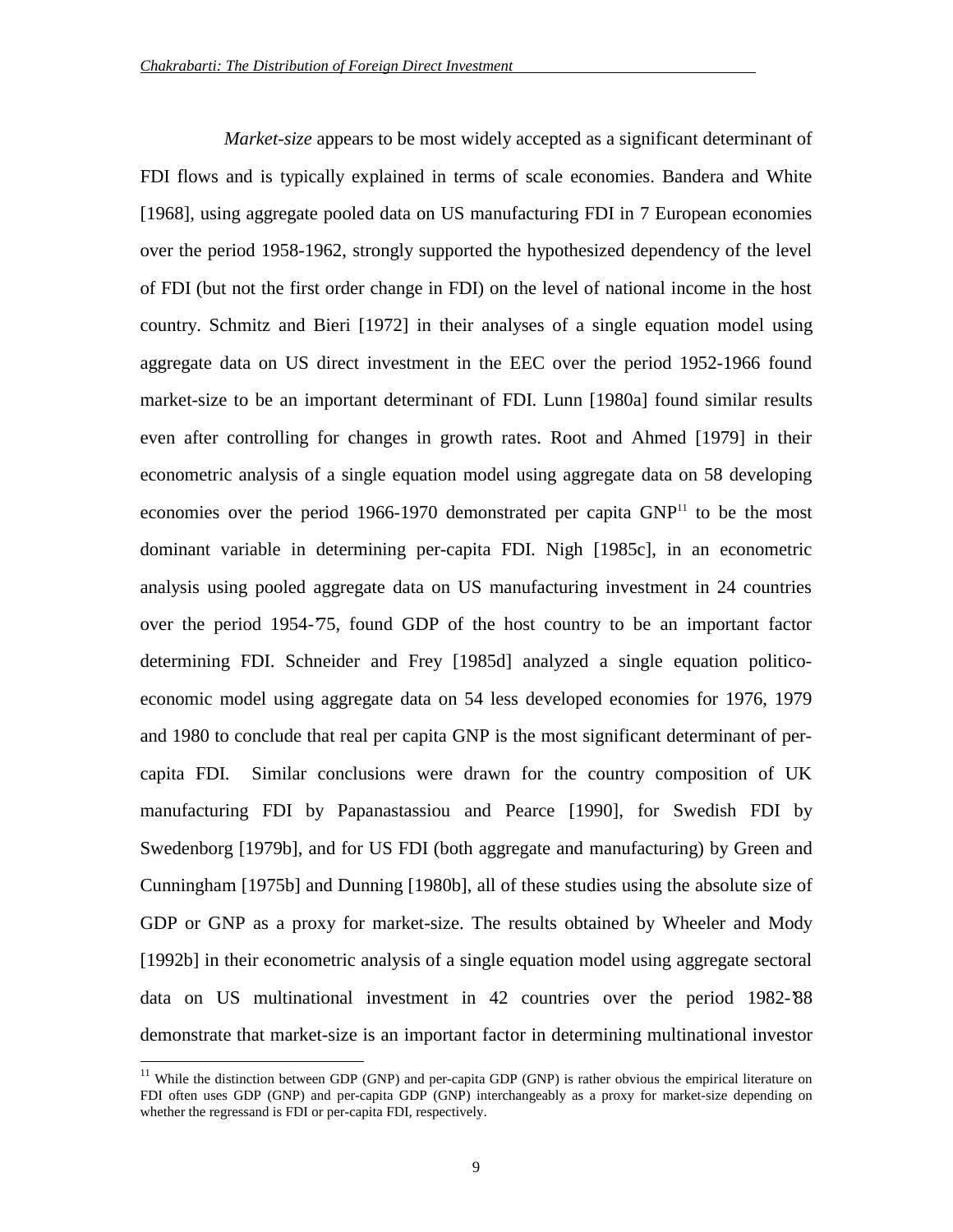response and that it plays an even more significant role in the developing economies than in the industrial economies. Tsai [1994a] in an econometric analysis of a non-linear simultaneous equations model using pooled aggregate data for 62 countries over the period 1975-'78 and for 51 countries over the period 1983-'86 demonstrated that a larger market-size is associated with a higher level of inward FDI. Shamsuddin [1994b] arrived at a similar conclusion while estimating a single equation model using cross-section data for LDCs in 1983.

*Labor cost* has often been regarded as an important determinant of FDI. Wheeler and Mody [1992b] showed that labor cost is a dominant factor in determining multinational investment in the manufacturing sector. Tsai [1994a] demonstrated that a higher labor cost discouraged inward FDI, more so since the 1980s. Goldsbrough [1979c], Saunders [1983b], Flamm [1984c], Schneider and Frey [1985d], Culem [1988], and Shamsuddin [1994b] reached similar conclusions. Owen [1982a] while analyzing the inter-industry determinants of FDI in Canadian manufacturing industries found labor cost differentials between Canada and the US to be statistically insignificant. Gupta [1983a] found that the wage of production workers in Canada relative to their counterparts in the US was not a significant determinant in a comprehensive model. Lucas [1993a] in an econometric analysis of a single-equation model based on Cobb-Douglas technology using aggregate data on 7 South-East Asian economies over the period 1961-'87 obtained mixed results on the importance of relative wages in determining FDI. He showed real net FDI to be less elastic with respect to costs of capital than to real wages but found no systematic evidence to support that higher real wages in rival host countries enhance inbound FDI . Caves [1974], Swedenborg [1979b], Nankani [1979c], and Kravis and Lipsey [1982b] obtained a positive association between inbound FDI and the real wage, which has typically been described as "perverse" or attributed to unmeasured labor quality.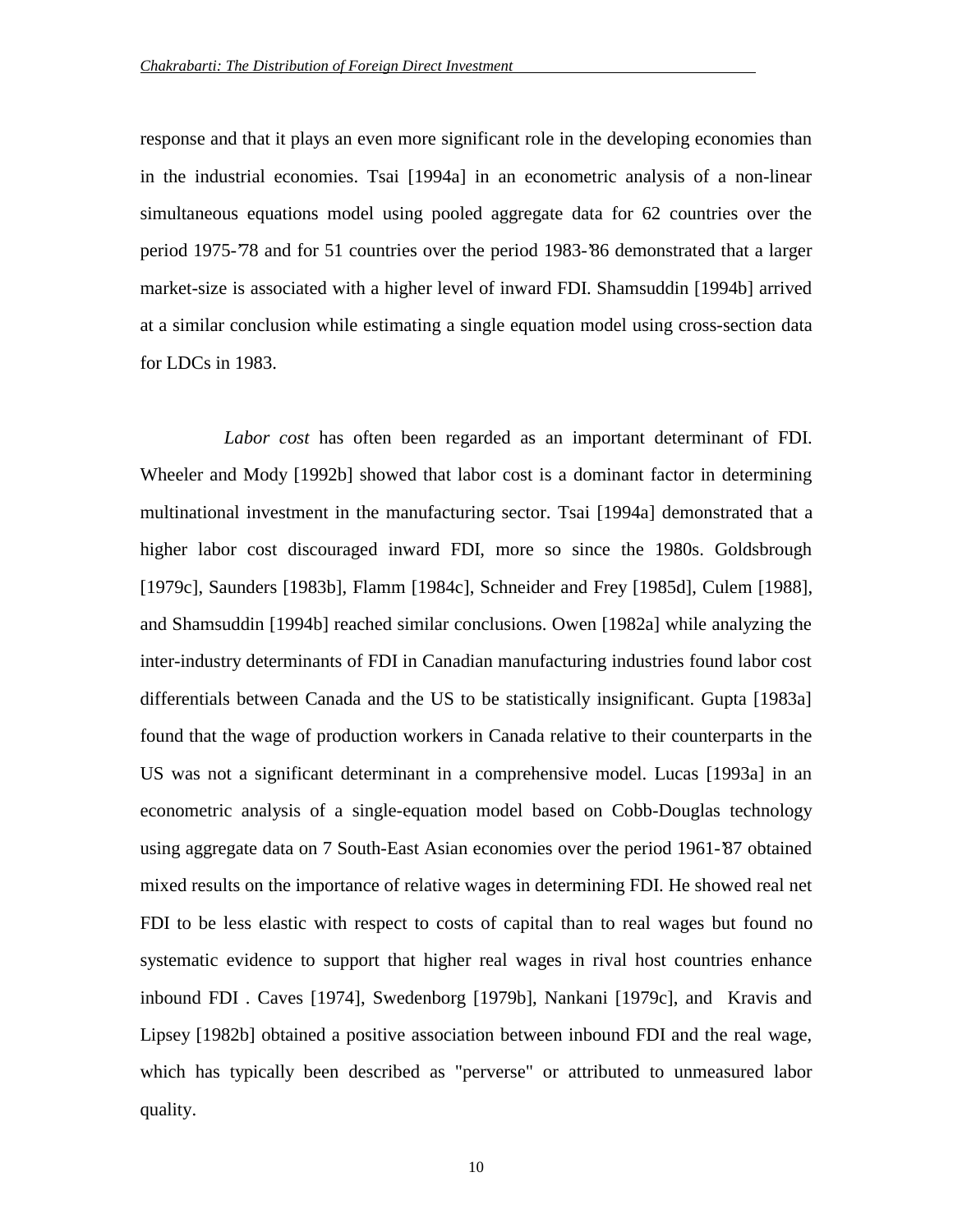There is mixed evidence regarding the significance of *openness* in determining FDI, as well. Lunn [1980a] demonstrated that the height of trade barriers makes a positive and significant contribution to FDI flows. Sader [1993b] in an econometric analysis of a single equation model using the mean-value of cross-section data for 21 developing economies over the period 1988-'92 found the degree of openness (proxied by the ratio of exports plus imports to GDP) to be a significant determinant of inward per capita FDI. Brainard [1993d], in an industry-level cross section econometric analysis of a single equation model using US Bureau of Economic Analysis (BEA) data on bilateral transactions between the USA and its trading partners in 1989, found that the share of affiliate sales in the sum of exports and affiliate sales is positively related to trade barriers. Blonigen and Feenstra [1995b], using 4-digit SIC of Japanese FDI into the U.S. during the period 1980-1987, confirmed a strong positive correlation between FDI and the threat of protection. On the other hand, Schmitz and Bieri [1972] suggested that tariffs had no significant role in determining changes in the direction and magnitude of FDI. Beaudreau [1987d] used extensive firm specific data on US multinationals to conclude that FDI is uncorrelated with trade barriers. Wheeler and Mody [1992b], as well, assigned little importance to openness in generating FDI.

*Political uncertainty* is a non-economic factor that has often found a place in the literature on the determinants of FDI. Nigh [1985c] found a differential impact of political instability on FDI between developed and developing economies. For the developing economies, both international and national conflict and cooperation was found to affect FDI while for developed economies only international political events were found to be important. Schneider and Frey [1985d] concluded that political instability significantly reduces the inflow of FDI. Bleaney [1994c] used aggregate data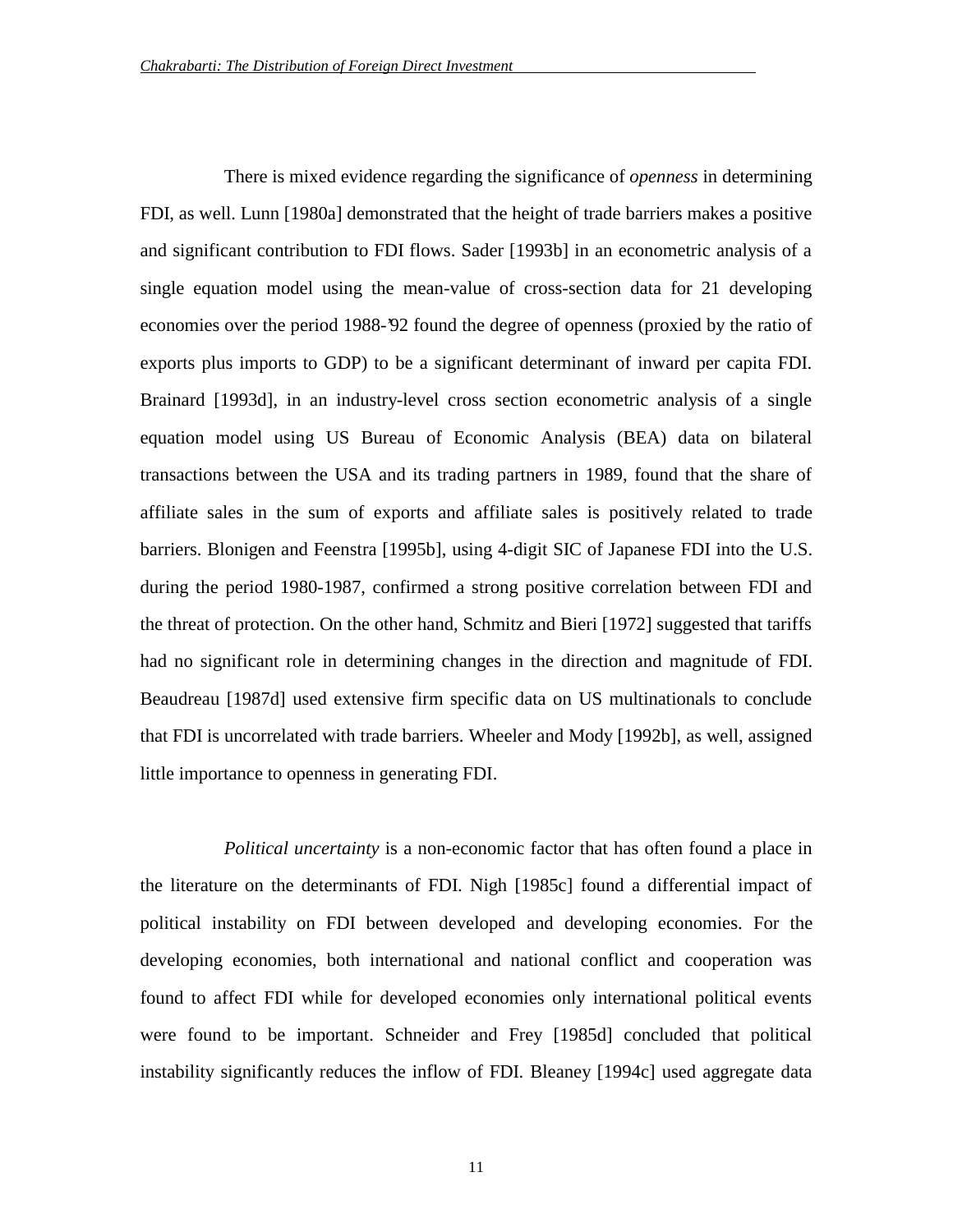for South Africa over the period 1961-'90 to demonstrate that political uncertainty has a significant adverse effect on FDI.

Among other potential determinants of FDI that have received some attention in the empirical literature, are *competitiveness*<sup>12</sup> (Sader [1993b]), *domestic investment* (Sader [1993b]), *growth* (Root and Ahmed [1979a], Lunn [1980a], Tsai [1994a]), *government intervention* (Sader [1993b]), *infrastructure* (Wheeler and Mody [1992b]), *privatization* (Sader [1993b]) and *trade balance* (Schneider and Frey [1985d], Tsai [1994a], Shamsuddin [1994b]).

While there is a clear lack of consensus on a well-defined set of determinants of FDI as well as on the direction in which the potential determinants are expected to affect FDI, it is rather conspicuous that most of these empirical analyses, until recently  $(Lucas [1993a]^{13}$ , and Brainard  $[1993d]^{14}$ ), have been carried out without explicit consideration of an underlying theoretical model and, therefore, show serious conceptual and statistical weaknesses.15 Lucas's study makes a positive contribution by analyzing FDI as the derived demand for foreign capital by a multi-product monopolist, but it is based on the rather unrealistic assumption of plant-specific decreasing returns, and it makes ad hoc allowances for determinants other than relative wages. Brainard's study lays a strong theoretical foundation before empirically analyzing the locational decision of a multinational, but her model does not allow any two FDI locations to trade in the multinational's product. Her model, in effect, looks at FDI in one location as being a *perfect substitute* for serving the same market from a source country, and she, therefore,

 $12$  Proxied by the host country's effective exchange rate (\$/local).

 $13$  Lucas [1993a] used a partial equilibrium framework to explain the ambiguity in the effect of relative labor costs on the level of FDI.

<sup>&</sup>lt;sup>14</sup> Brainard [1993d] used the two-sector two-country general equilibrium framework presented in Brainard [1993c] as the theretical basis for testing the trade-off between proximity and concentration advantages in multinational expansion.

<sup>&</sup>lt;sup>15</sup> These empirical studies form perfect examples of "measurement without theory": variables are searched for, which show a significant influence on FDI and the results are explained "ex post".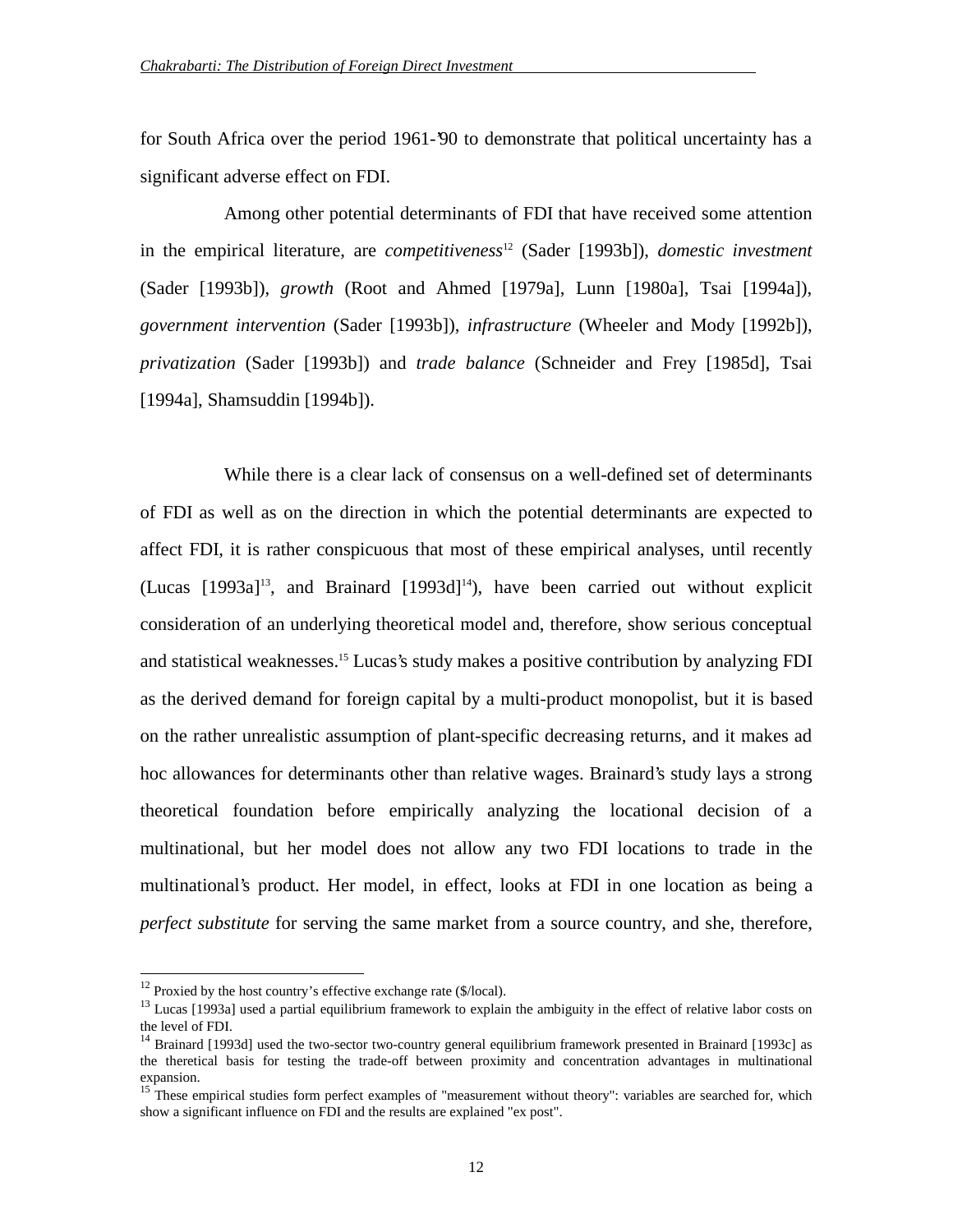overlooks the possibility of serving the market of one potential host country from another. Her model also prevents any role for labor cost differentials by assuming FPE for the major part of the analysis. It also consists of only one factor of production, namely labor, and, therefore, ignores the importance of defining FDI as derived demand for capital rather than multinational sales<sup>16</sup>. Indeed, then, it is impossible to discern a conventional wisdom regarding the spatial distribution of FDI from the existing theoretical and/or empirical literature on the determinants of FDI.

Section 2 of this paper develops a partial equilibrium framework that seems felicitous for analyzing the direction and magnitude in which various potential determinants can contribute to the distribution of FDI in the developing economies. The theoretical model combines elements of the trade literature on imperfect competition with the strategy literature<sup>17</sup> on multinationals to derive an explicit solution for FDI in terms of its potential economic determinants, allowing FDI to serve both the host country market and the export market. A few comparative static exercises are undertaken not only to demonstrate the direction in which the potential economic determinants of FDI are likely to affect the level and share of FDI but also to indicate the relative importance of these determinants relative to the two motives of FDI, namely, to serve the host-country market and to export. Section 3 states the corresponding structural equation to be estimated, describes the data and their sources, and explains the estimation technique and the sensitivity analysis used in the paper. Section 4 presents the empirical results and their robustness, compares and contrasts them with the findings of the existing literature, analyzes them from the perspective of the "excluded" economies of SSA and MNA, and explores the policy implications that follow rather naturally from the exercise. Section 5

<sup>&</sup>lt;sup>16</sup> This criticism, though valid, should not be viewed as an overwhelmingly important one, since it is easy to graft capital onto the model, having it used in fixed proportion to labor, for instance.

 $17$  The "new trade theory", characterized by "imperfect competition", provides a more natural framework for studying multinational activity compared to the thraditional trade theory (e.g. the Heckscher-Ohlin model) since, the latter, due to its premises of perfect competition and constant returns to scale, is rather limited in its treatment of individual firms.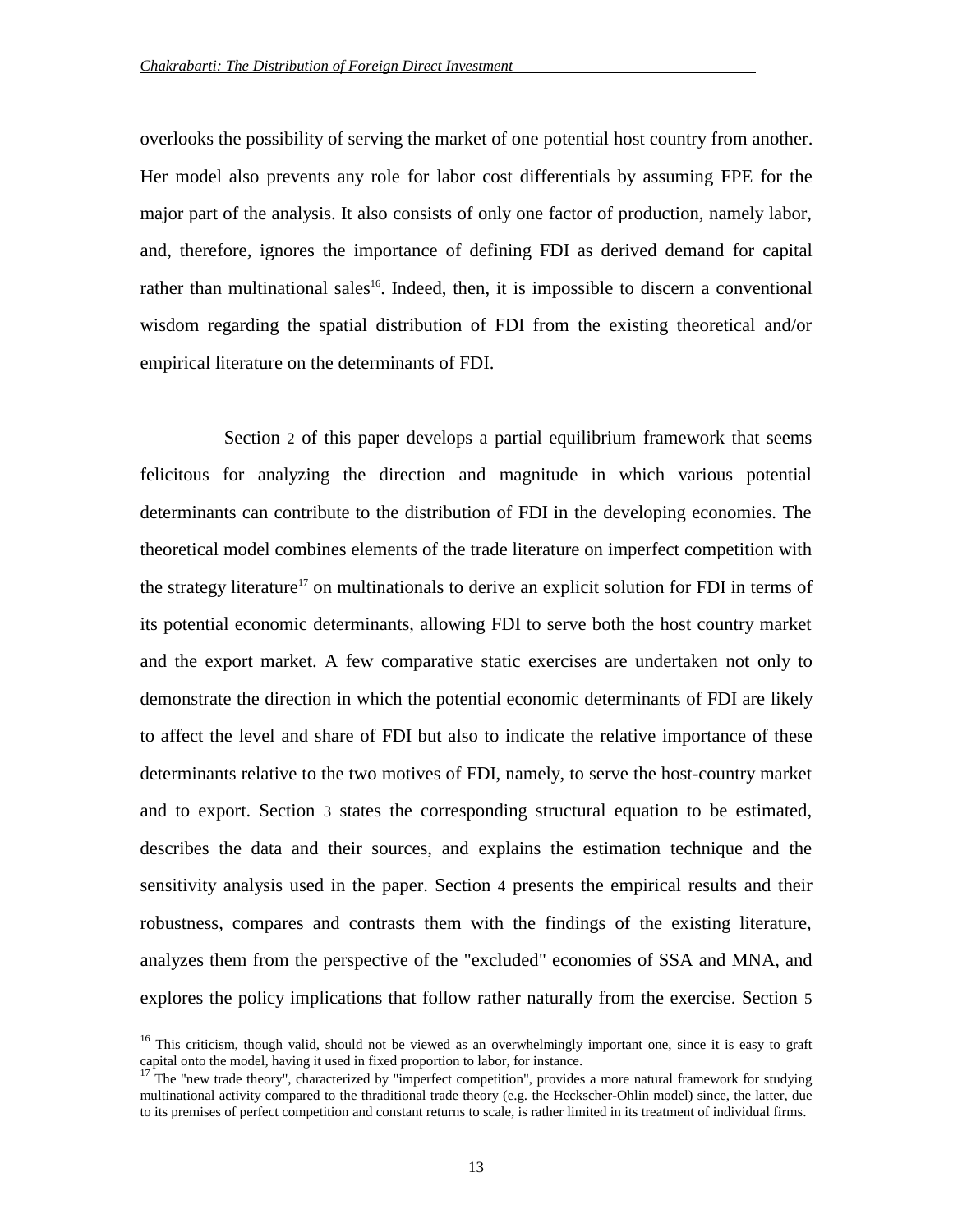provides a summary of the findings of this paper and points to possible directions of future research along the lines.

## **2. The Theory**

 $\overline{a}$ 

This section develops a single-source-country, two-host-country<sup>18</sup> partial equilibrium<sup>19</sup> model where a number (determined endogenously by free entry and exit) of symmetric multinational firms in a differentiated product industry choose their levels of direct investment in the two host-country locations. Consumers in each location differentiate not only between products by brand name but by the country of origin (the Armington assumption) as well. The industry is characterized by increasing returns at the firm level due to some input  $--$  such as  $R&D$  in product design or process technology, advertising, or services such as personnel, treasury, and planning --- that can be spread among any number of production facilities. Production operations are also characterized by increasing returns at the plant level. Two inputs, labor and capital, are used in the production process. Capital is mobile across and within countries and is combined with labor, which is mobile only within each host country. Goods produced in any host country can be sold in that host country as well as in the other. Transport costs are assumed away for simplicity. Consumers in the two host-country locations are assumed to reveal identical preferences, which is homothetic between the varieties produced in the FDI sector and the remaining goods, and take the form of a constant-elasticity-of substitution utility function of the Spence-Dixit-Stiglitz type for the varieties produced within the FDI sector. The analysis also assumes identical elasticity of subsitution between countries and

 $18$  It might be useful for the reader to imagine the second host country as representing the group of rival host countries competing for FDI.

 $19$  The essential question is not whether the model should be partial or general equilibrium but whether the industry, in question, is large enough to give rise to income-effects, cross-substitution effects in demand, and/or factor price effects. Considering the small share of FDI in the GDP of the developing economies it seems reasonable to assume that the FDI sector is not large enough to affect factor-prices and income even if there is sufficient FDI, through free entry, to drive super normal profits to zero.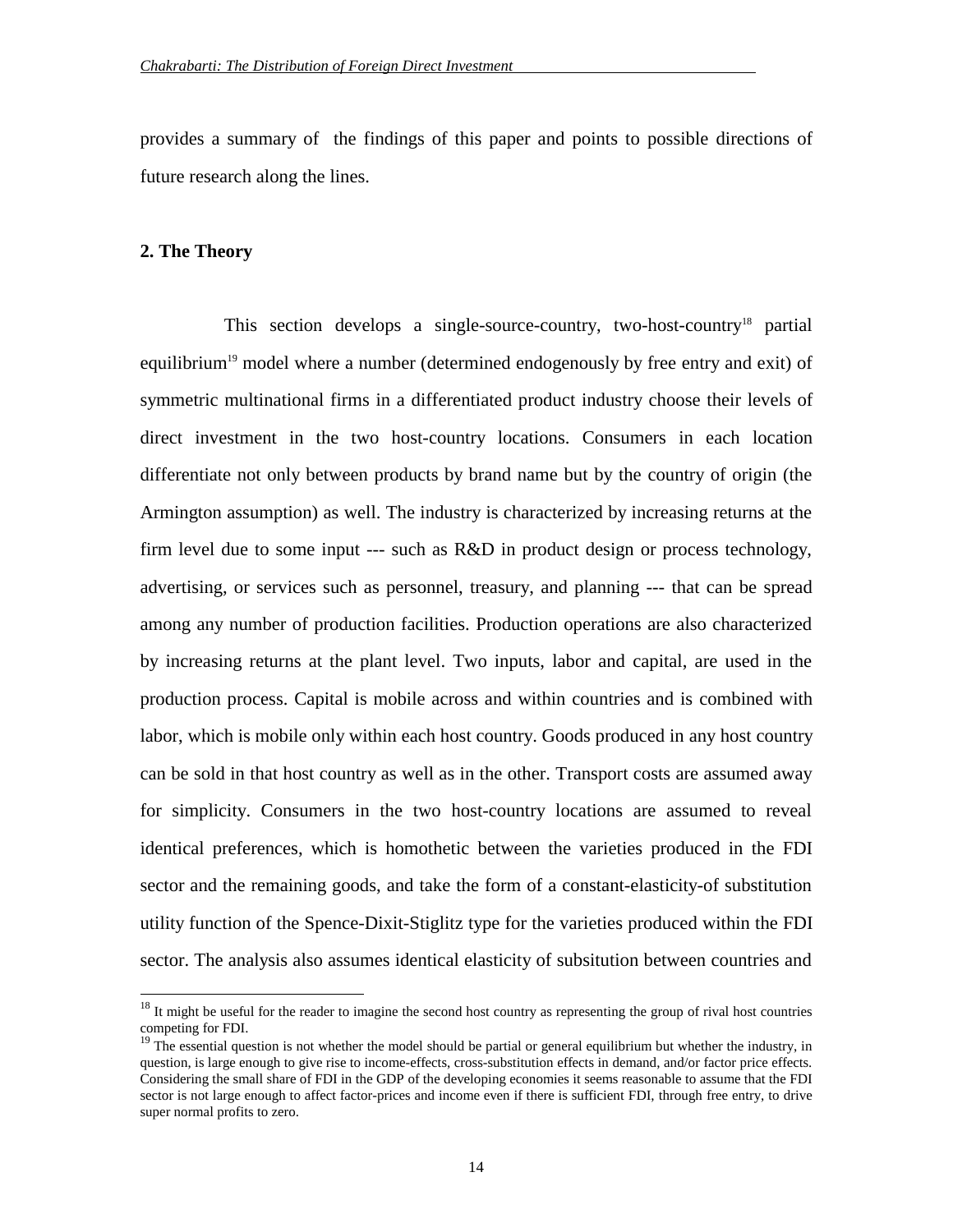between firms.<sup>20</sup> For notational convenience, the source country is consistently indexed by 0 and the host countries by 1 and 2.

The problem of a typical consumer in location  $i$  (=1,2) is to maximize its subutility from the products marketed by the multinationals subject to its budget constraint:

Maximize: 
$$
U_i(q_{1i}^0, ..., q_{ni}^0, q_{1i}^1, ..., q_{ni}^1, q_{1i}^2, ..., q_{ni}^2) = \left[\sum_{k=0}^2 \sum_{j=1}^n q_{ji}^{\frac{(\sigma-1)}{\sigma}}\right]^{\frac{\sigma}{(\sigma-1)}} \dots \dots (1)
$$
  
s.t.  $\sum_{k=0}^2 \sum_{j=1}^n P_{ji}^k q_{ji}^k = E_i$  ... ... (2)

where  $q_{ji}^k$  denotes the quantity of the good produced in location *k* by the *j*-th multinational that is bought by a typical consumer in location *i*;  $P_{ji}^{k}$  denotes the price (in the currency of the i-th location) of the good produced in location *k* by the *j*-th multinational and marketed in location  $i$ ;  $E<sub>i</sub>$  denotes the expenditure (which is a fixed proportion of total spendable income) of a typical consumer in location *i* on the products marketed by the multinational;  $\sigma$  (>1) denotes the elasticity of substitution among varieties; and *n* is the number of operating multinationals. Solving the first order conditions yields an optimal consumption plan where the share of expenditure allocated to each variety is inversely related to the relative price of that variety. If location *i* is assumed to consist of  $N_i$  identical consumers, then the aggregate demand for the variety produced by the *j*-th multinational in location *k* and marketed in location *i* is given by

$$
Q_{ji}^{k} = \frac{(P_{ji}^{k})^{-\sigma}}{\sum_{k=0}^{2} \sum_{j=1}^{n} (P_{ji}^{k})^{(1-\sigma)}} N_{i} E_{i} \qquad (i=1,2; j=1,2,...,n; k=0,1,2) ... ... (3)
$$

 $20$  This assumption is not critical to the analysis and keeps the algebra simple..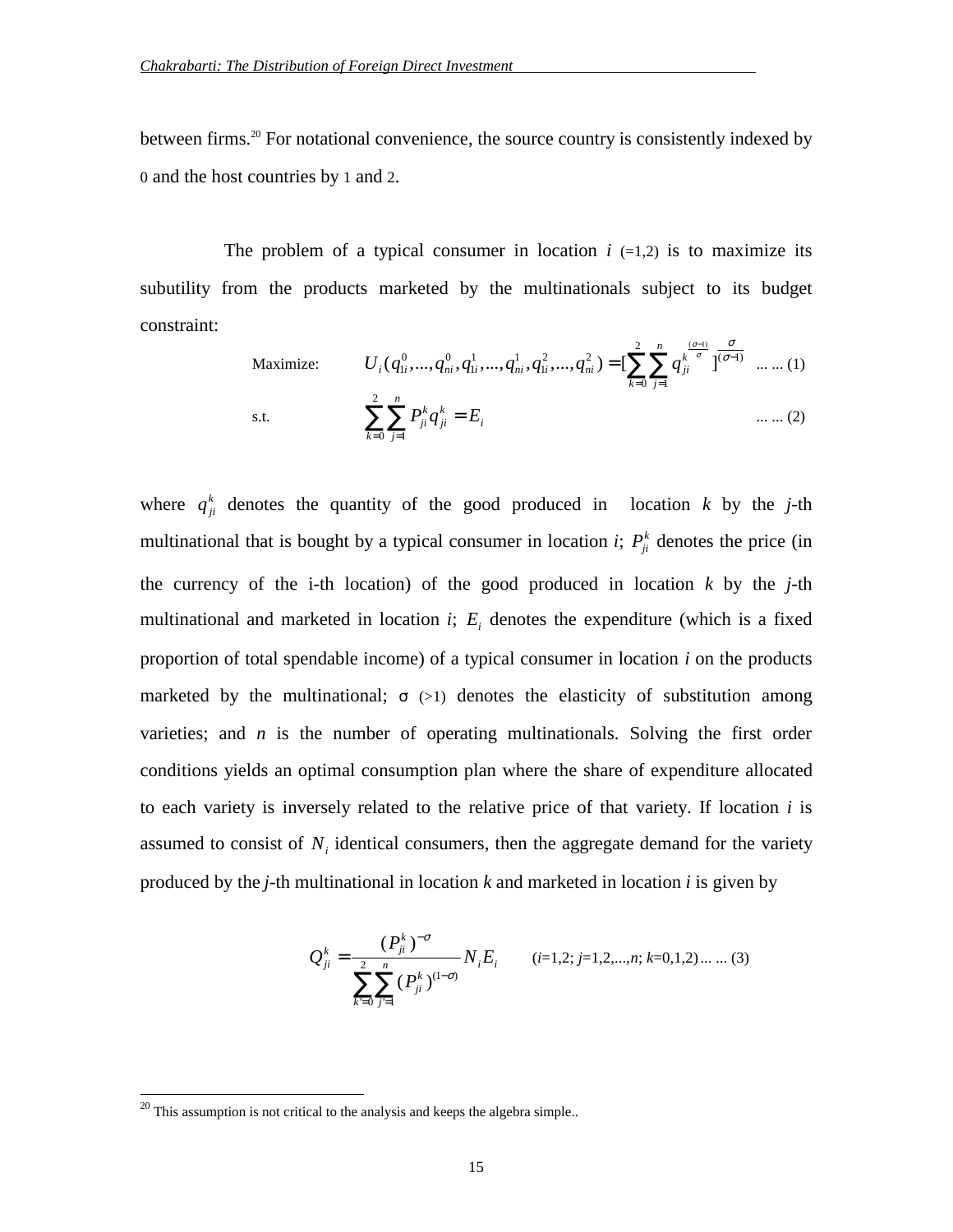The own price elasticity of demand for a variety produced in location *k* by the *j*-th multinational and marketed in location *i* is given by

$$
\eta_{ji}^{k} = \sigma - (\sigma - 1) \frac{(P_{ji}^{k})^{(1-\sigma)}}{\sum_{k=0}^{2} \sum_{j=1}^{n} (P_{ji}^{k})^{(1-\sigma)}}
$$
 (*i*=1,2; *j*=1,2,...,*n*; *k*=0,1,2).... (4)

For large enough *n*, the second term in the elasticity expression can be ignored to simplify the analysis without substantially changing the results.<sup>21</sup>

Each multinational in this set-up acts essentially like a multi-plant monopolist in differentiated products. There is a fixed cost and a variable cost associated with each plant. To make the analysis more tractable, it is useful to assume that marginal costs are constant and that there is no capital invested in the plant-specific fixed cost. This assumption is not critical; the results require that the cost function exhibit bounded returns to scale  $^{22}$ . The *j*-th multinational's problem is to

Maximize: 
$$
\Pi_j = \sum_{k=0}^2 \sum_{i=1}^2 \varepsilon_i (1 - (1 - \delta_{ik}) t_i) P_{ji}^k Q_{ji}^k - \sum_{k=0}^2 \sum_{i=1}^2 M C_k Q_{ji}^k - \sum_{k=0}^2 F_k (\varpi_k) - R_j
$$
 .... (5)

where  $R_i$  is a composite measure of the level of R&D (exogenous<sup>23</sup>) in product design or process technology, advertising, or services such as personnel, treasury, planning etc., chosen by the *j*-th multinational<sup>24</sup>;  $F_k$  stands for the plant-specific fixed cost of production for a variety produced in location k, which depends on the wage rate  $(\varpi_k)$  in that location in the currency of the source country;  $MC_k$  stands for the effective marginal cost of production

 $^{21}$  See Helpman [1984a].

 $22$  See Brainard [1993c].

 $23$  Each firm is assumed to have large domestic operations in the source country relative to the host countries so that the level of R&D is not significantly sensitive to host-country parameters.

 $24$  The price of this composite index is normalized to 1. To preserve the symmetry between the multinationals it is assumed that  $R = R \forall j = 1, 2, ..., n$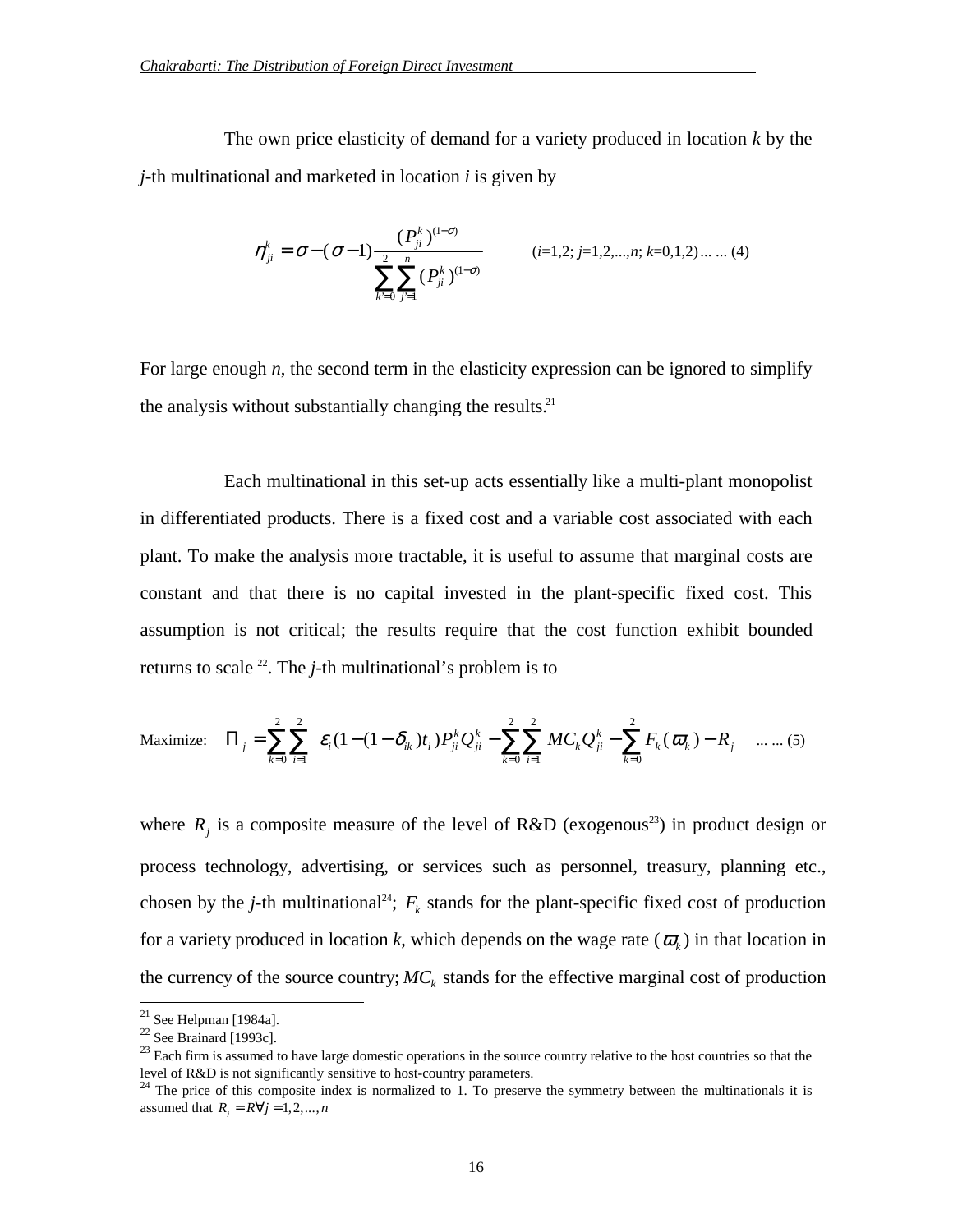for a variety produced in location  $k$ ;  $t_i$  stands for the ad-valorem tariff rate charged on imports in location *i*; and  $\varepsilon$  stands for the exchange rate between the *i*-th host country and the source country (currency of the source country/currency of the host country).  $\delta_{ik}$  is the Kronecker delta function<sup>25</sup>.

Solving the first order conditions for profit maximization for the *j*-th multinational across the locations yields the equilibrium price of a variety produced in location *k* and marketed in location *i* as a mark-up over the effective marginal cost of production:

$$
P_{ji}^{k} = [1 - 1/\sigma]^{-1} MC_k / \varepsilon_i (1 - (1 - \delta_{ik})t_i)
$$
 (*i*=1,2; *k*=0,1,2) ... ... (6)

Therefore, the quantity produced by multinational *j* in location *k* and marketed in location *i* is given by

$$
Q_{ji}^{k} = \frac{\frac{1}{n} \left[ \frac{\sigma}{(\sigma - 1)} \frac{MC_{k}}{\varepsilon_{i} (1 - (1 - \delta_{ik}) t_{i})} \right]^{-\sigma} N_{i} E_{i}}{\sum_{k=0}^{2} \left[ \frac{\sigma}{(\sigma - 1)} \frac{MC_{k}}{\varepsilon_{i} (1 - (1 - \delta_{ik}) t_{i})} \right]^{(1 - \sigma)}} \qquad (i = 1, 2; j = 1, 2, \dots, n; k = 0, 1, 2) \qquad \dots \dots (7)
$$

Summing over all *j*'s, the aggregate of all varieties produced in location *k* and marketed in location *i* is given by

$$
Q_i^k = \frac{\left[\frac{\sigma}{(\sigma-1)} \frac{MC_k}{\varepsilon_i (1 - (1 - \delta_{ik}) t_i)}\right]^{-\sigma} N_i E_i}{\sum_{k=0}^2 \left[\frac{\sigma}{(\sigma-1)} \frac{MC_k}{\varepsilon_i (1 - (1 - \delta_{ik}) t_i)}\right]^{(1 - \sigma)}}
$$
 (i=1,2; k=0,1,2) .......(8)

<sup>&</sup>lt;sup>25</sup> The Kronecker delta ( $\delta_{ik}$ ) is defined to be zero for  $i \neq k$  and to be unity for  $i = k$ .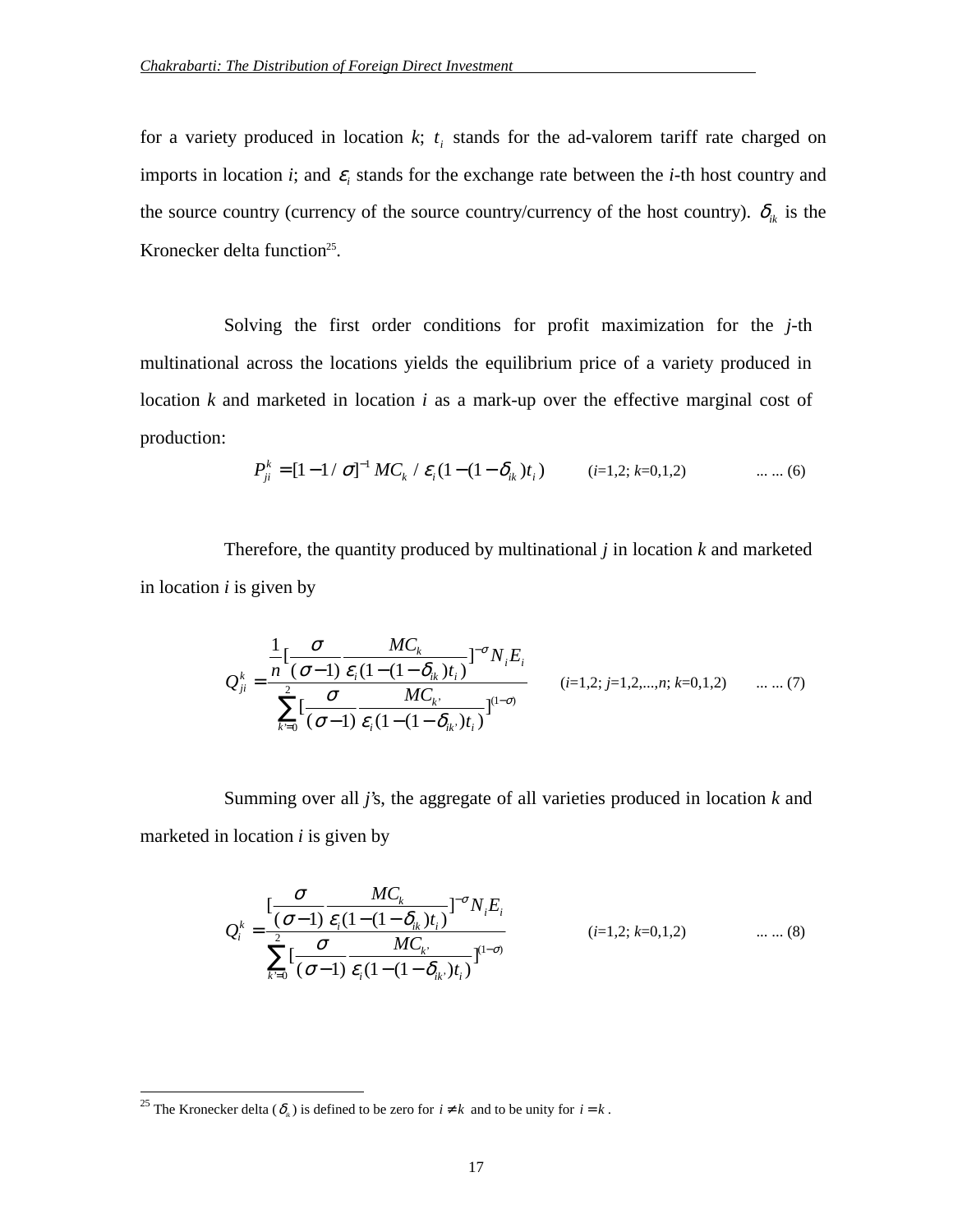Summing over all *i*'s, the aggregate production in the FDI-sector of the *k*-th location is given by

$$
Q^{k} = \sum_{i=1}^{2} \frac{\left[\frac{\sigma}{(\sigma-1)}\frac{MC_{k}}{\varepsilon_{i}(1-(1-\delta_{ik})t_{i})}\right]^{-\sigma}N_{i}E_{i}}{\sum_{k=0}^{2}\left[\frac{\sigma}{(\sigma-1)}\frac{MC_{k}}{\varepsilon_{i}(1-(1-\delta_{ik})t_{i})}\right]^{(1-\sigma)}}
$$
 (k=0,1,2) .......(9)

Suppose, for analytical convenience, that each multinational uses a Cobb-Douglas technology which takes the form

 $Q_{ji}^k = A_k (R_j) (L_{ji}^k)^{\alpha} (K_j)$  $_{k}$   $\left\langle \bm{\Lambda}_{j}\right\rangle$   $\left\langle \bm{\nu}_{ji}\right\rangle$ *k*  $= A_k (R_j) (L_{ji}^k)^\alpha (K_{ji}^k)^{(1-\alpha)}$ ; *A R k j* '( ) > 0 (*i*=1,2; *j*=1,2,...,*n*; *k*=0,1,2)... ... (10) where  $Q_{ji}^k$  represents the net<sup>26</sup> output produced, and  $L_{ji}^k$  and  $K_{ji}^k$  denote the amount of labor and capital, respectively, used, by the *j*-th multinational in location *k* for a product marketed in location *i*.

With zero transport cost and the Cobb-Douglas technology specified above, each multinational's effective marginal cost of production for a variety produced in location *k* can be expressed as

$$
MC_k = \theta(A_k(R))^{-1} (\varepsilon_k w_k)^{\alpha} r^{(1-\alpha)}
$$
 (k=0,1,2) ....... (11)

where  $\theta = \alpha^{\alpha} (1 - \alpha)^{(1 - \alpha)}$ , is a constant;  $w_k$  stands for the nominal wage rate in location *k*; *r* stands for the price of capital.

Using Shepard's Lemma the level of FDI in location *i* is given by the multinationals' derived demand for capital in that  $location(k=1,2)$ :

 $26$  Net output, in this context, is defined, rather unconventionally, as the gross output less the output associated with the plant-specific fixed cost.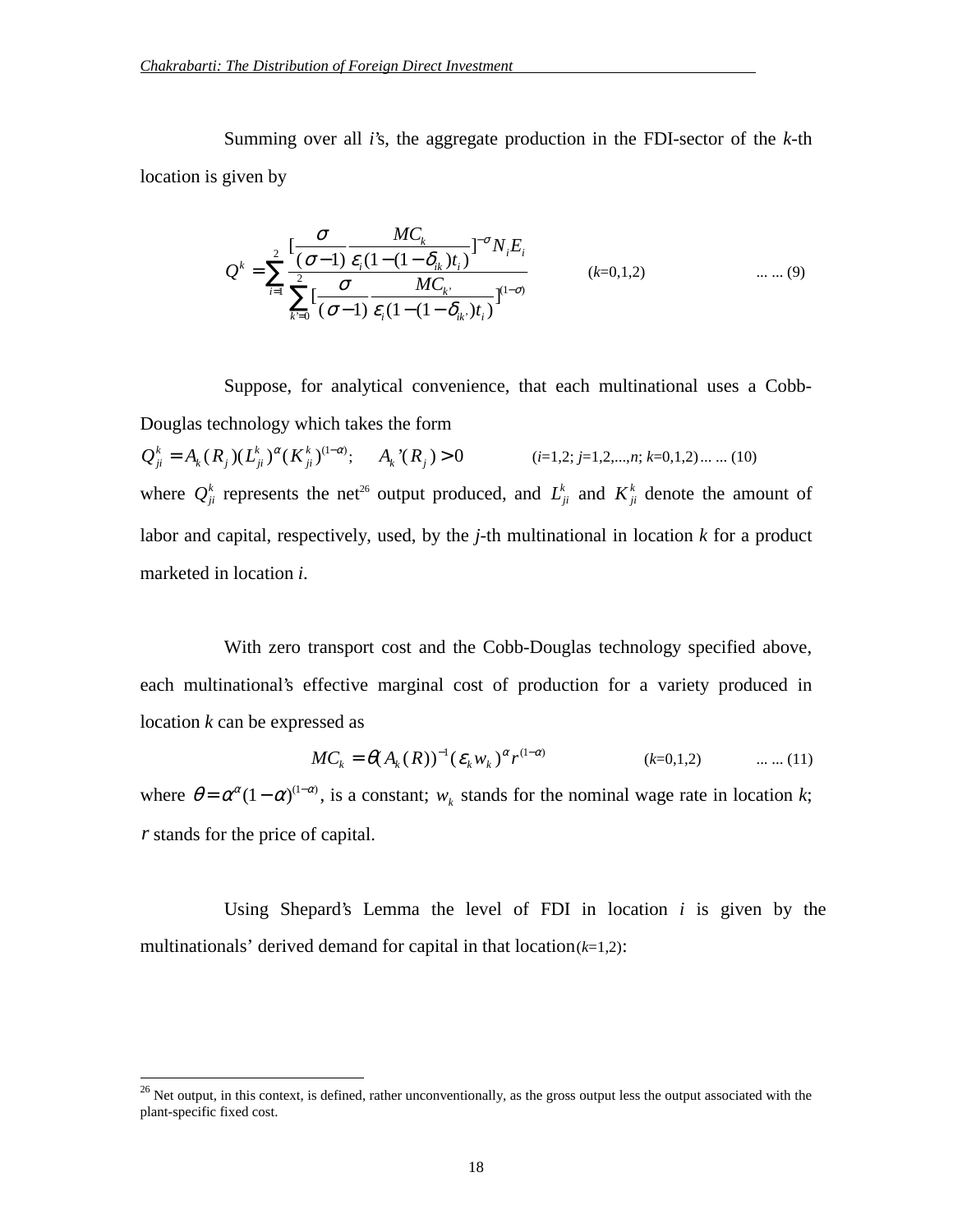$$
FDI_{k} = \frac{(1-\alpha)}{r} \frac{(\sigma-1)}{\sigma} \sum_{i=1}^{2} \frac{\varepsilon_{i}(1-(1-\delta_{ik})t_{i})N_{i}E_{i}}{1+\sum_{\substack{k=0 \ k \neq k}}^{2} [(A_{k} / A_{k})(\varepsilon_{k}w_{k} / \varepsilon_{k}w_{k})^{\alpha}(1-t_{i})^{[1-(1-\delta_{ik})(1+\delta_{ik})]} ]^{(\sigma-1)}} \qquad .... (12)
$$

which expresses FDI in any potential host-country location as a non-linear function of the parameters specific not only to that host country but to other competing (rival) host countries as well.

The reader may note that expression (12) generalizes, rather nicely, to the case of *m* potential host countries:

$$
FDI_{k} = \frac{(1-\alpha)}{r} \frac{(\sigma-1)}{\sigma} \sum_{i=1}^{m} \frac{\varepsilon_{i} (1-(1-\delta_{ik})t_{i}) N_{i} E_{i}}{1 + \sum_{\substack{k=0 \ k \neq k}}^{m} [(A_{k} / A_{k}) (\varepsilon_{k} w_{k} / \varepsilon_{k} w_{k})^{\alpha} (1-t_{i})^{[1-(1-\delta_{ik})(1+\delta_{ik})]} ]^{(\sigma-1)}} \qquad .......(13)
$$

From equation (12), location *k*'s share in the gross FDI undertaken by the multinationals can be expressed as

$$
\sum_{i=1}^{2} \frac{\mathcal{E}_{i}(1-(1-\delta_{ik})t_{i})N_{i}E_{i}}{1+\sum_{k=0}^{2}[(A_{k} / A_{k}) (\mathcal{E}_{k}w_{k} / \mathcal{E}_{k}w_{k})^{\alpha}(1-t_{i})^{(1-(1-\delta_{ik})(1+\delta_{ik}))}]^{(\sigma-1)}}
$$
  

$$
s_{k} = [1+\frac{\sum_{k=0}^{2}[(A_{k} / A_{k}) (\mathcal{E}_{k}w_{k} / \mathcal{E}_{k}w_{k})^{\alpha}(1-t_{i})^{(1-(1-\delta_{ik})(1+\delta_{ik}))}]^{(\sigma-1)}}
$$

$$
\sum_{i=1}^{2} \frac{\mathcal{E}_{i}(1-(1-\delta_{ik})t_{i})N_{i}E_{i}}{1+\sum_{\substack{k=0 \ k \neq k}}^{2}[(A_{k} / A_{k}) (\mathcal{E}_{k}w_{k} / \mathcal{E}_{k}w_{k})^{\alpha}(1-t_{i})^{(1-(1-\delta_{ik})(1+\delta_{ik}))}]^{(\sigma-1)}}
$$

Further, let  $[FDI_k]_{host}$  denote the FDI for capturing the host country market and  $[FDI_k]_{\text{foreign}}$  denote the FDI directed toward export markets. Then, from (12)

$$
[FDI_k]_{\text{host}} = \frac{(1-\alpha)}{r} \frac{(\sigma-1)}{\sigma} \frac{\varepsilon_k N_k E_k}{1 + \sum_{\substack{k=0 \ k \neq k}}^{2} [(A_k / A_k) (\varepsilon_k w_k / \varepsilon_k w_k)^{\alpha} (1-t_k)]^{(\sigma-1)}} \qquad \dots \dots (15)
$$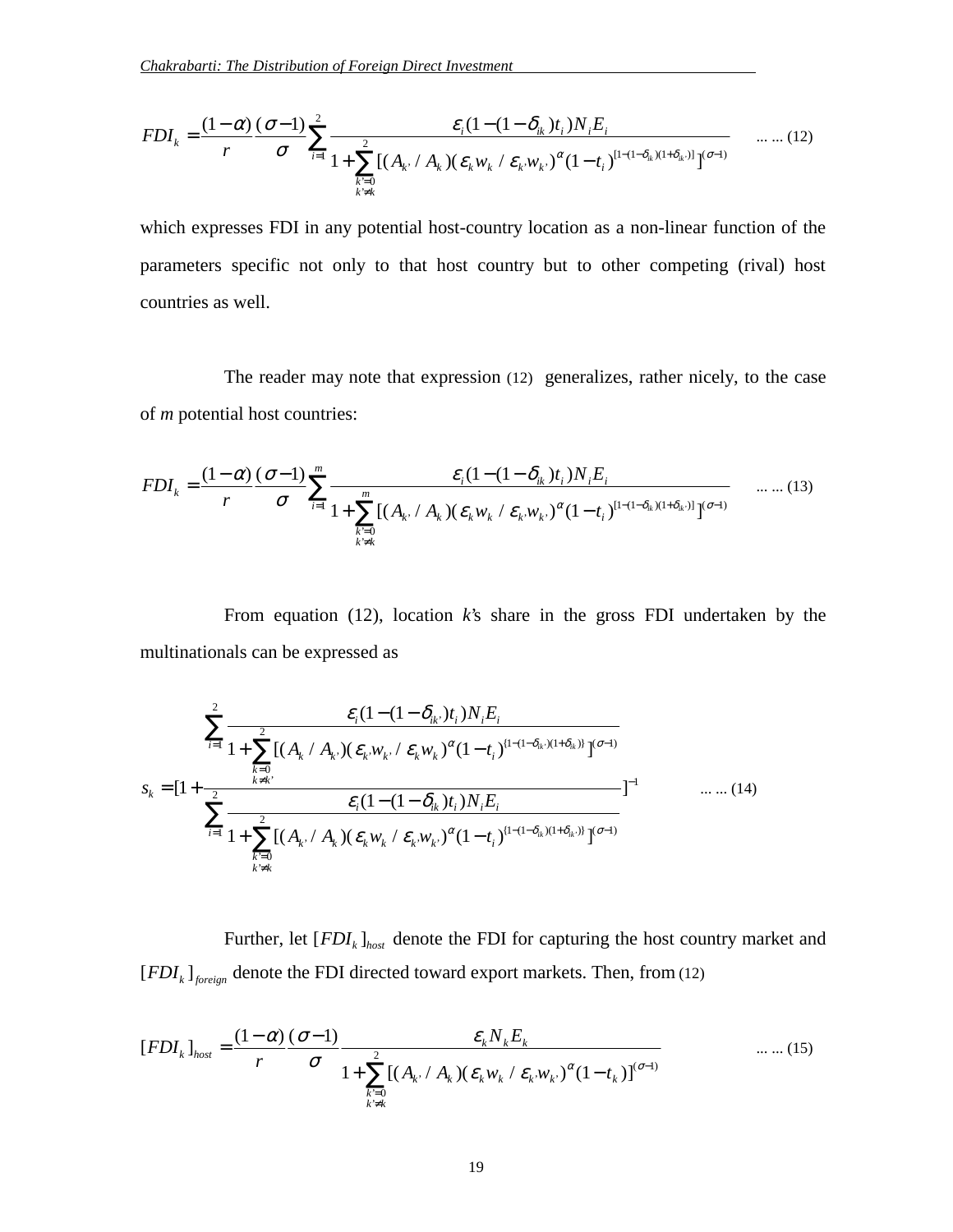$$
[FDI_k]_{\text{foreign}} = \frac{(1-\alpha)}{r} \frac{(\sigma-1)}{\sigma} \frac{\varepsilon_k (1-t_k) N_k E_k}{1 + \sum_{\substack{k=0 \ k \neq k}}^2 [(A_k / A_k) (\varepsilon_k w_k / \varepsilon_k w_k)^{\alpha} (1-t_k)^{-1}]^{(\sigma-1)}} \qquad \dots \dots (16)
$$

where  $k \neq k'$  and  $k, k' = 1,2$ . This break down not only helps to see whether and to what extent, among the potential determinants of FDI, some are exclusively important in one of the two motives of FDI, namely, to serve the market of the host country and to export, but highlights the complimentarity and substitutability between these two motives as well.

It is important to note that the level of FDI in any location is independent of the number (*n*) of multinationals operating in each location which adjusts endogenously, under free entry and exit, to yield zero profit<sup> $27$ </sup>:

$$
n = \frac{1}{\sigma[R + \sum_{k=0}^{2} F_k]} \sum_{i=0}^{2} \sum_{i=1}^{2} \frac{\varepsilon_i (1 - (1 - \delta_{ik}) t_i) N_i E_i}{1 + \sum_{\substack{k=0 \ k \neq k}}^{2} [(A_k / A_k) (\varepsilon_k w_k / \varepsilon_k w_k)^{\alpha} \frac{(1 - \delta_{ik} t_k)}{(1 - \delta_{ik} t_k)}]^{(\sigma-1)}} \qquad \dots \dots (17)
$$

A smaller market size in any location, a higher degree of consumer substitution between the varieties or a higher plant-specific set up cost reduces the number of multinationals penetrating the host countries thereby increasing the concentration in each location.

Complete exclusion of a potential host country from FDI would be supported by an equilibrium where the following inequality holds:

$$
\frac{\sum_{i=1}^{2} \frac{\mathcal{E}_{i}(1-(1-\delta_{ik})t_{i})N_{i}E_{i}}{1+\sum_{k=0}^{2}[(A_{k} \cdot A_{k})(\varepsilon_{k}w_{k} / \varepsilon_{k}w_{k})^{\alpha}\frac{(1-\delta_{ik}t_{k})}{(1-\delta_{ik}t_{k})}]^{(\sigma-1)}}}{R+\sum_{k=0}^{2} F_{k}} > \frac{\sum_{k=0}^{2} \sum_{i=1}^{2} \frac{\mathcal{E}_{i}(1-(1-\delta_{ik})t_{i})N_{i}E_{i}}{(1-\delta_{ik}t_{k})}}{1+\sum_{k=0}^{2}[(A_{k} \cdot A_{k})(\varepsilon_{k}w_{k} / \varepsilon_{k}w_{k})^{\alpha}\frac{(1-\delta_{ik}t_{k})}{(1-\delta_{ik}t_{k})}]^{(\sigma-1)}}}
$$
 .... (18)

 $27$  See Appendix A.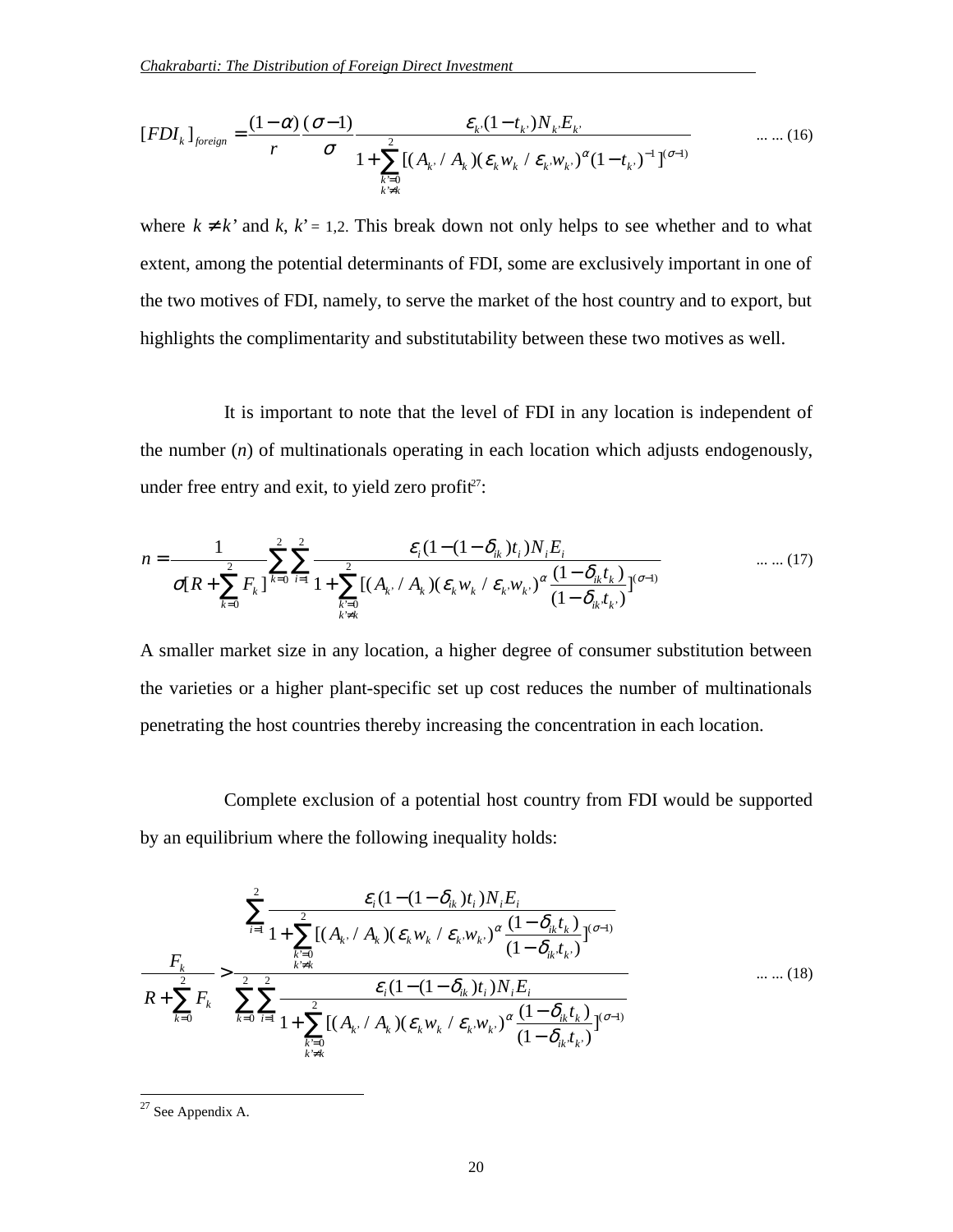which essentially states that a potential host country would be excluded from FDI if the proportion of the plant-specific fixed cost for that host country in the total fixed cost of production across all potential locations exceeds the proportion of the revenue accruing to the multinational(s) from FDI in the host country under consideration in the total revenue accruing to the multinational(s) from FDI in all potential locations.

Equation (12) captures the role of several potential economic determinants of FDI some of which have received attention in the literature (e.g. market-size, labor cost, and openness) and some of which have not (e.g. market-size of the rival host economies and openness of the rival host economies). A few comparative static exercises, at this point, would be indicative of the predictions of the theoretical model regarding the direction in which these potential economic determinants of FDI are likely to affect the level and share<sup>28</sup> of FDI. These exercises would also reveal the relative importance of the potential economic determinants in the two motives of FDI, namely, to serve the market of the host country and to export.<sup>29</sup> The validity of the predictions of the theoretical model, following from these comparative static exercises, are to be tested empirically in subsequent sections of this paper.

#### **Own Market Size:**

$$
\frac{\partial(FDI_k)}{\partial(\varepsilon_k N_k E_k)} = \frac{\partial(FDI_k]_{\text{host}}}{\partial(\varepsilon_k N_k E_k)} > 0; \frac{\partial(FDI_k]_{\text{foreign}}}{\partial(\varepsilon_k N_k E_k)} = 0; sign[\frac{\partial(s_k)}{\partial(\varepsilon_k N_k E_k)}] = ?.
$$

In this model  $\varepsilon_k N_k E_k$  captures the relevant market-size (proxied by the host country's GDP in the currency of the source country) of the *k*-th host country. An

 $^{28}$  See Appendix B.

<sup>&</sup>lt;sup>29</sup> This distinction would be particularly useful in an analysis of the determinants of FDI for a country where FDI is exclusively directed toward either the export market or the home market.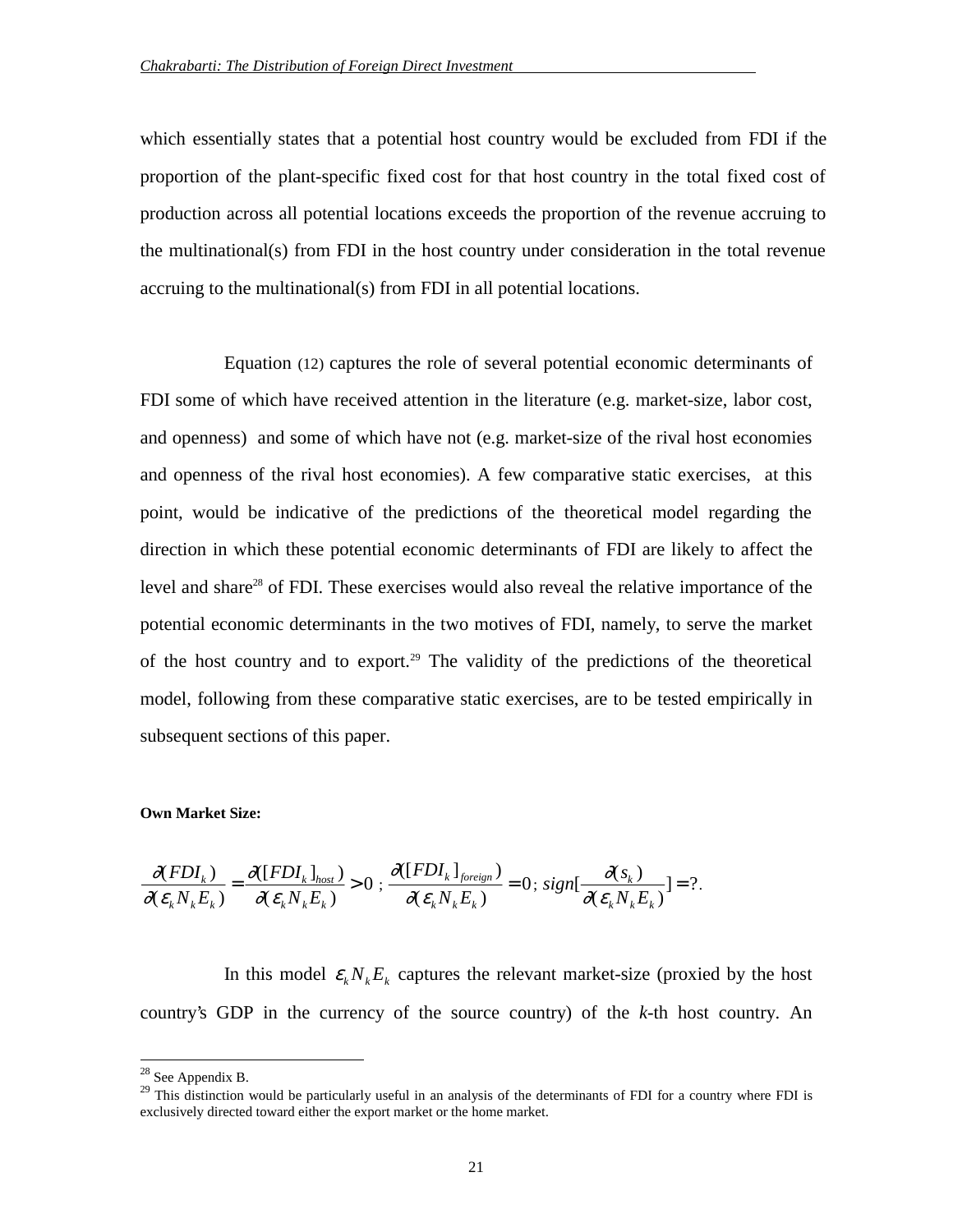expansion in the market-size of a location leads to an increase in the amount of direct investment in that location through an increased demand which is consistent with the market-size hypothesis. Foreign investors are likely to be attracted by large markets allowing them to internalize profits from sales within the host country. The opposite also holds. The effect of a change in the market-size of a location on its level of inbound FDI comes entirely through the motive of FDI to serve the host country and leaves the other component (i.e. export-motive) of FDI unchanged. A closer look at expression (12) reveals that the expansion (contraction) in the market-size in one location augments (dampens) FDI in other location(s) as well, as long as the multinationals' products are traded among the locations. This leaves the effect of market-size on the host country's share in FDI ambiguous.

## **Own Labor Cost:**

$$
\frac{\partial(FDI_k)}{\partial(\varepsilon_k w_k)} < 0; \frac{\partial(FDI_k]_{host}}{\partial(\varepsilon_k w_k)} < 0; \frac{\partial(FDI_k]_{foreign}}{\partial(\varepsilon_k w_k)} < 0; \frac{\partial(s_k)}{\partial(\varepsilon_k w_k)} < 0.
$$

Labor cost, in the *k*-th host country, is captured, in this model, by  $\varepsilon_k w_k$ . Higher labor cost corresponds to a lower level of FDI in any location. A higher wage in any location is reflected in a higher price of all varieties produced in that location making them less competitive both at home and in foreign market(s). Therefore, a contraction of FDI in any host-country location, following a rise in its labor cost, comes through a dampening of the export-motive of FDI as well as the motive of capturing the host country market. The opposite also holds. This is consistent with the view that looks at FDI as an international transfer of specific factors to locations where local costs of immobile factors of production are most advantageous. A closer look at expression (12) reveals that the rise (fall) in the labor-cost in one location augments (dampens) FDI in the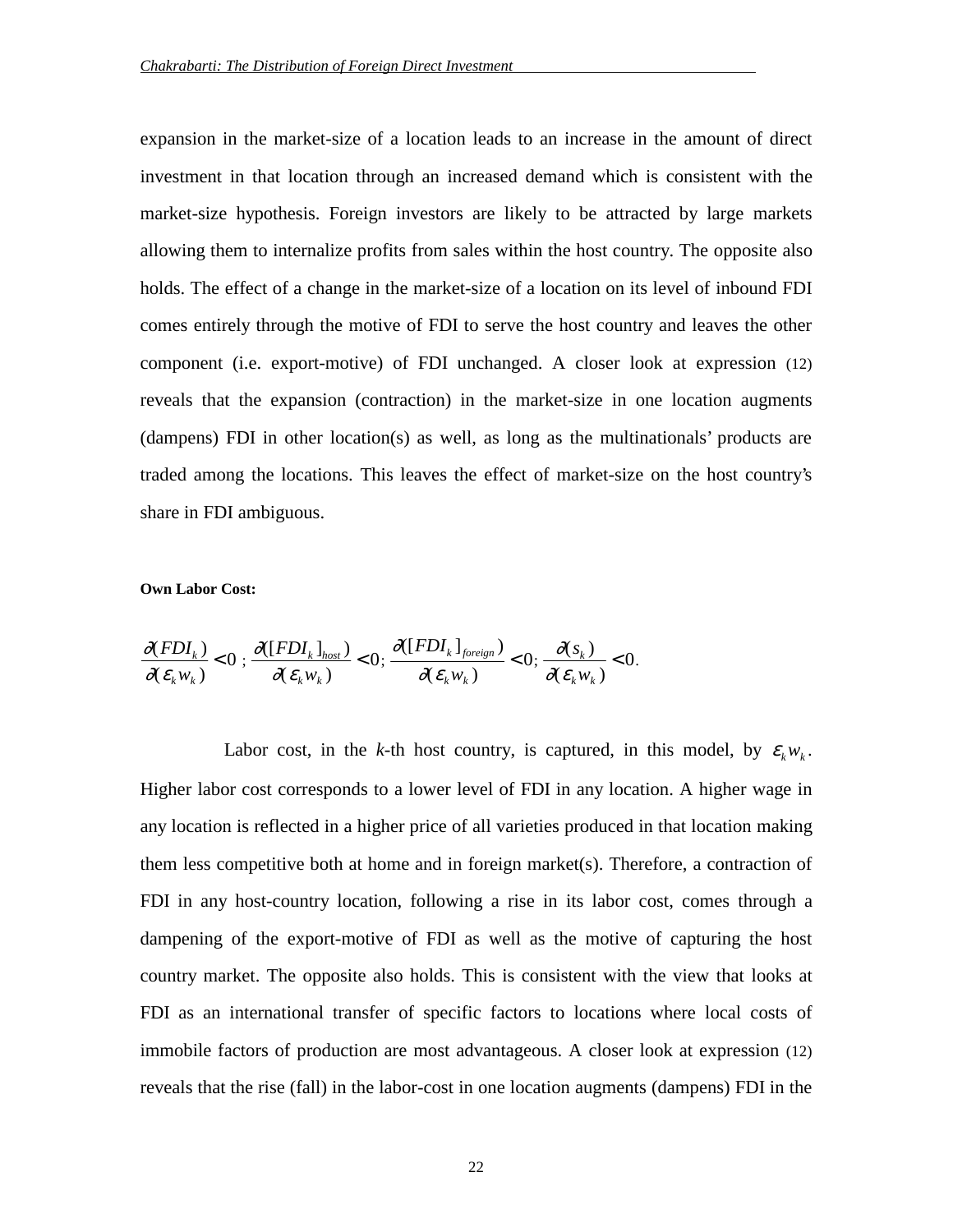other location(s) as well, as long as the multinationals' products are traded among the locations. Therefore, own labor cost has a negative effect on the host country's share in FDI.

#### **Own Protection:**

$$
\frac{\partial(FDI_k)}{\partial(t_k)} = \frac{\partial(FDI_k|_{host})}{\partial(t_k)} > 0; \frac{\partial(FDI_k|_{foreign})}{\partial(t_k)} = 0; \frac{\partial(s_k)}{\partial(t_k)} > 0.
$$

An increased level of protection in any location provides an incentive for the multinational to expand its subsidiary in that location as against serving that location through exports. A higher tariff in any location makes a foreign variety relatively more expensive and, therefore, less competitive than a domestic variety. The opposite also holds. The effect of a change in the level of protection in a location on its level of inbound FDI comes entirely through the motive of FDI to serve the host country and leaves the other component (i.e. export-motive) of FDI unchanged. A closer look at expression (12) reveals that a higher tariff in one location reduces (raises) the level of FDI in the alternative location(s) trading in the multinationals' products as varieties generated from the alternative location(s) become more (less) expensive, and, hence, less (more) competitive, in the market of the now-more(less)-protective location. As a result the level of protection has a positive effect on a host's share in FDI.

#### **Rival Market Size:**

$$
\frac{\partial(FDI_k)}{\partial(\varepsilon_k N_k E_k)} = \frac{\partial(FDI_k)_{\text{foreign}}}{\partial(\varepsilon_k N_k E_k)} > 0; \frac{\partial(FDI_k)_{\text{host}}}{\partial(\varepsilon_k N_k E_k)} = 0; sign[\frac{\partial(s_k)}{\partial(\varepsilon_k N_k E_k)}] = ?, [k, k=1, 2; k \neq k]
$$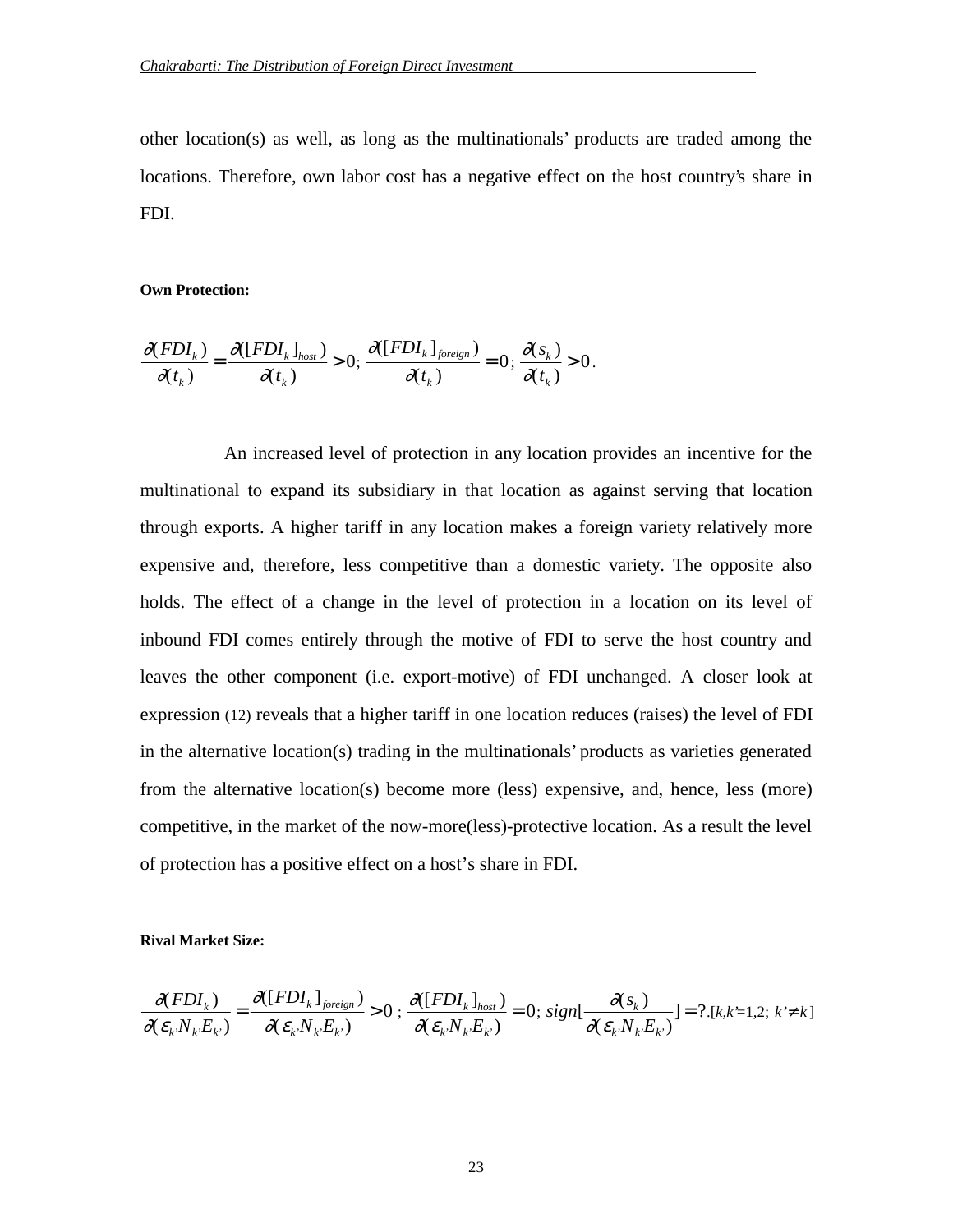In this model  $\varepsilon_k N_k E_k$  captures the rival country's market-size (proxied by the rival country's GDP in the currency of the source country). An expansion in the marketsize of a rival location leads to an increase in the amount of direct investment in the host country, under consideration, through an increased demand. The opposite also holds. The effect of a change in the market-size of a rival location on the level of inbound FDI of a host country comes entirely through the motive of FDI to serve the export market and leaves the other component (i.e. host-market-motive) of FDI unchanged. A closer look at expression (12) reveals that the expansion (contraction) in the market-size in one rival location augments (dampens) FDI not only in the host country, under consideration, but in the other location(s) as well, as long as the multinationals' products are traded among the locations. This leaves the effect of rival market-size on the host country's share in FDI ambiguous.

#### **Rival Labor Cost:**

$$
\frac{\partial(FDI_k)}{\partial(\varepsilon_k w_{k\cdot}}) > 0; \frac{\partial(FDI_k]_{host}}{\partial(\varepsilon_k w_{k\cdot}}) > 0; \frac{\partial(FDI_k]_{foreign}}{\partial(\varepsilon_k w_{k\cdot}}) > 0; \frac{\partial(s_k)}{\partial(\varepsilon_k w_{k\cdot}}) > 0.
$$
 [k,k=1,2; k<sup>\*</sup> k]

Labor cost, in a rival host country, is captured, in this model, by  $\varepsilon_k w_k$ . Higher labor cost in a rival location corresponds to a higher level of FDI in the host country under consideration. A higher wage in a rival location is reflected in a higher price of all varieties produced in that rival location making them less competitive both at home and in the other rival market(s). Therefore, an expansion in FDI in any location, following a change in the labor cost in a rival location, comes through an augmenting of the exportmotive of FDI as well as the motive of capturing the host country market. The opposite also holds. This, once again, is consistent with the view that looks at FDI as an international transfer of specific factors to locations where local costs of immobile factors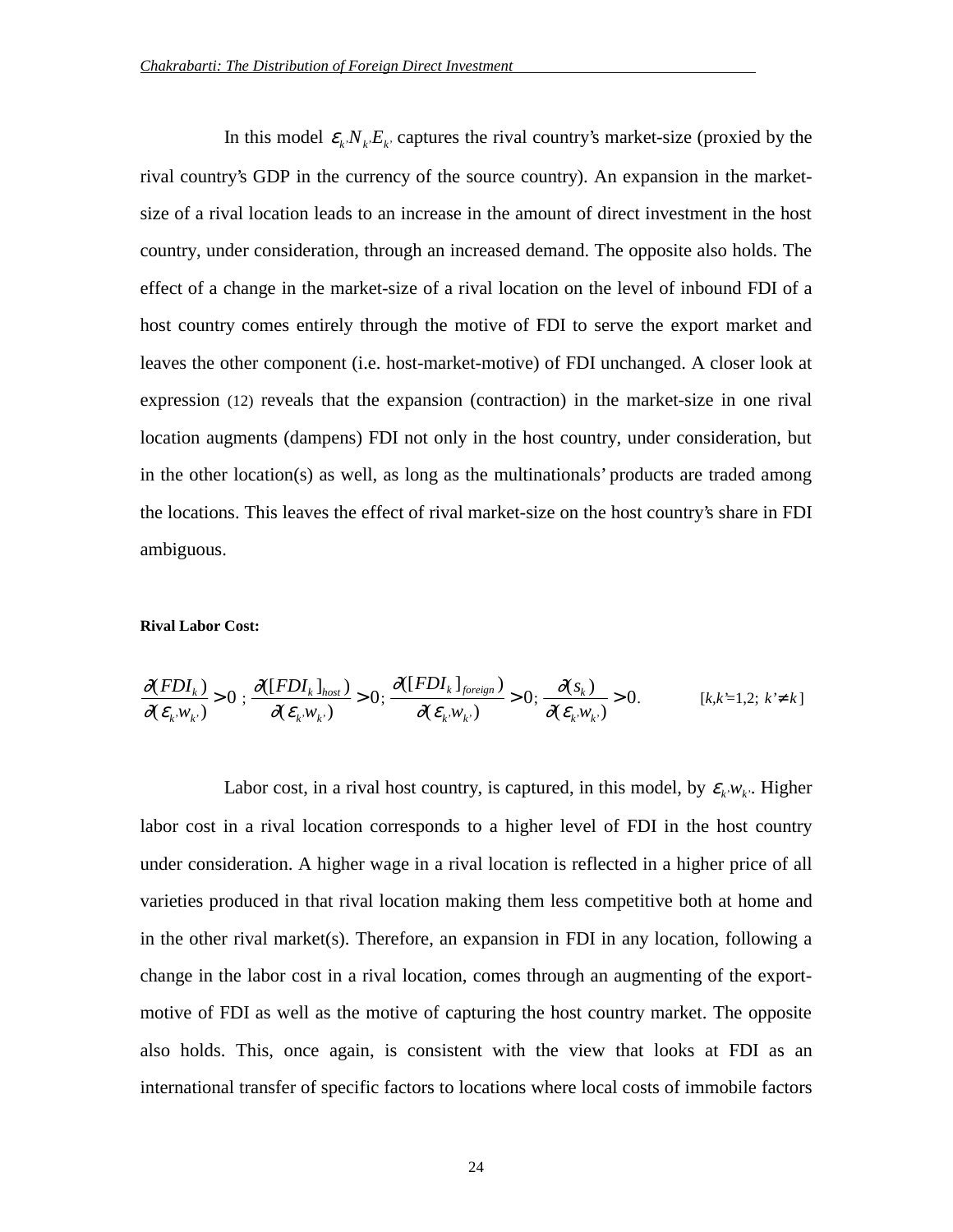of production are most advantageous. A closer look at expression (12) reveals that the rise (fall) in the labor-cost in a rival location augments (dampens) FDI in the other location(s) as well, as long as the multinationals' products are traded among these locations. Therefore, the effect of rival labor cost on the host country's share in FDI is positive with two potential host-country locations but remains ambiguous when there are more than two competing locations.

#### **Rival Protection:**

$$
\frac{\partial (FDI_k)}{\partial (t_k)} = \frac{\partial ([FDI_k]_{\text{foreign}})}{\partial (t_k)} < 0; \frac{\partial ([FDI_k]_{\text{host}})}{\partial (t_k)} = 0; \frac{\partial (s_k)}{\partial (t_k)} < 0.
$$
 [k, k'=1, 2; k' \neq k]

An increased level of protection in a rival location dampens multinational activity in the host country under consideration. A higher tariff in a rival location makes the domestic varieties relatively more expensive and, therefore, less competitive in that rival location than a variety produced in the rival location. The opposite also holds. The effect of a change in the level of protection in a rival location on the level of inbound FDI in the relevant host country comes entirely through the motive of FDI to export to the rival country and leaves the other component (i.e. host-market-motive) of FDI unchanged. A closer look at expression (12) reveals that a higher (lower) tariff in a rival location reduces (raises) the level of FDI in the other location(s) trading in the multinationals' products as varieties generated from the alternative locations become more (less) expensive, and, hence, less (more) competitive, in the market of the now-more(less) protective rival location. As a result a higher (lower) level of rival protection reduces (raises) a host's share in FDI with two potential host-country locations but the effect remains ambiguous when there are more than two competing locations.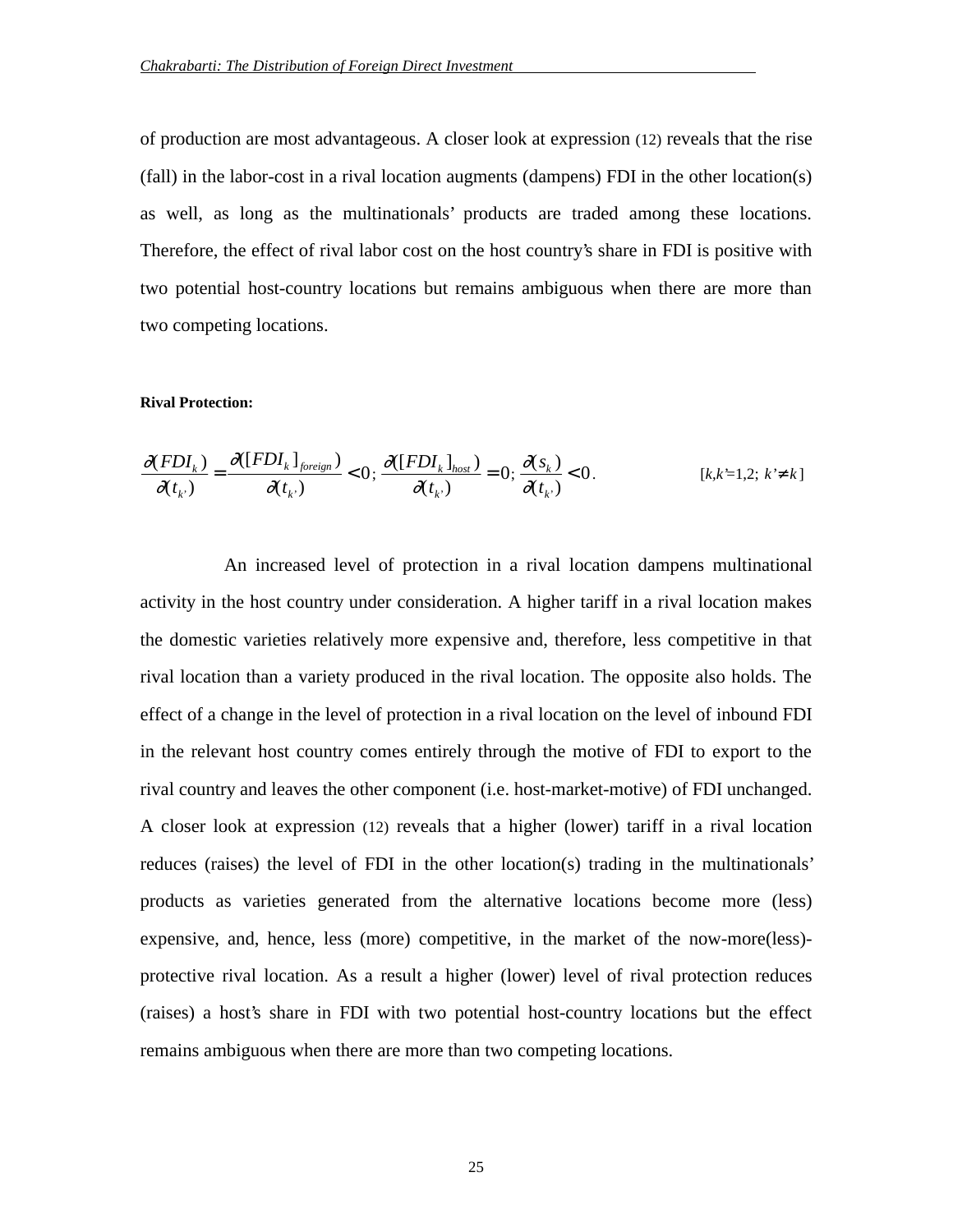#### **Exchange Rate:**

$$
sign[\frac{\partial(FDI_{k})}{\partial(\varepsilon_{k}}] = ?; sign[\frac{\partial(FDI_{k}]_{host}}{\partial(\varepsilon_{k})}] = ?; \frac{\partial(FDI_{k}]_{foreign}}{\partial(\varepsilon_{k})} < 0; sign[\frac{\partial(s_{k})}{\partial(\varepsilon_{k})}] = ?.
$$

A change in the exchange rate is often interpreted, in the empirical literature on FDI, as a change in the competitiveness of the host country. The exchange rate, in this model affects competitiveness through two channels, namely the Revenue Effect and the Cost Effect. An appreciated currency can lead to either a rise or a fall in the level and share of FDI. When the currency of a location becomes stronger relative to that of the source country, sales of varieties produced in that location becomes more attractive to the multinationals. This Revenue Effect augments FDI in the location which has a stronger currency and in the other trading location(s). The opposite also holds. On the other hand, the immobile factor(s) in the location with a stronger currency becomes costlier leading to a rise in the price of all varieties produced in that location making them less competitive at home as well as in the foreign market(s). This Cost Effect dampens FDI in the location that has a stronger currency and augments FDI in the other trading location(s). The opposite also holds. If the Revenue Effect dominates the Cost Effect then the level of FDI in a host country will rise (fall) with a stronger (weaker) currency. The host country's share in FDI will still remain ambiguous since all locations will experience an expansion (contraction) in inbound FDI. If the Cost Effect dominates the Revenue Effect then the level of FDI in a host country will fall (rise) with a stronger (weaker) currency. The host's share in FDI will also fall (rise) with a stronger (weaker) currency since FDI in the other location(s) would increase (decrease). It is also important to note that the level of FDI is responsive to the exchange rate between the source and the host country as well as the exchange rate across the host countries but the share of FDI responds only to changes in the exchange rate between the host countries.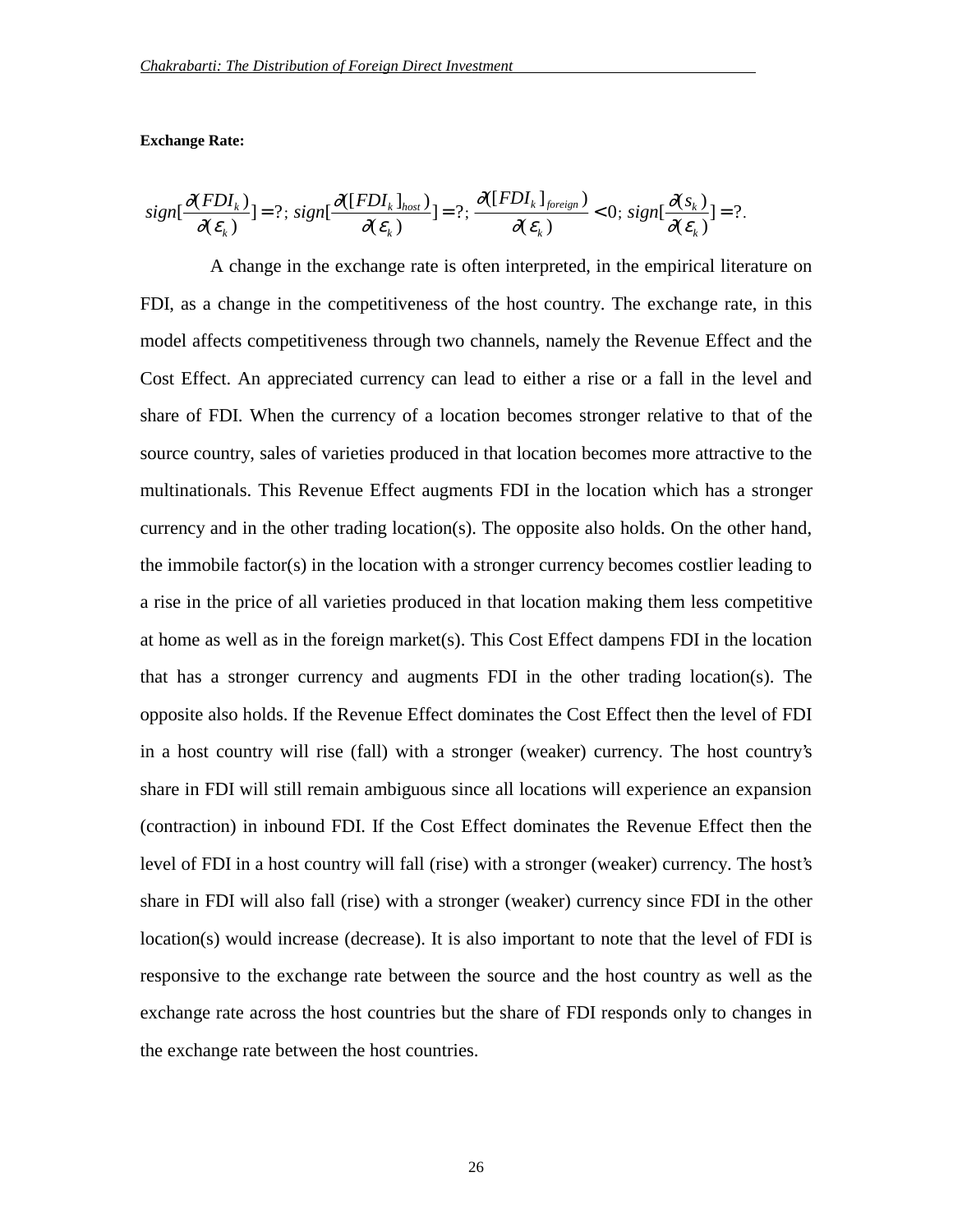## **3. Empirical Specification, Data and Estimation**

The theoretical model described in the preceding section predicts that a country's market-size and/or the level of protection would have a positive impact on the level of inbound FDI; and that labor cost would have a negative impact. On the other hand, the market-size and/or labor cost in the rival host countries would have a positive impact on a country's level of inbound FDI; and the level of protection in the rival host countries would have a negative impact. These qualitative hypotheses are first verified, in this section, by estimating the parameters of a simple linearized version of equation (12). Then the exact non-linear relation between FDI and its determinants, as suggested by equation (12), is estimated to quantify and compare the impact of the determinants.

For the purpose of these empirical exercises countries belonging to the same geographic region<sup>30</sup> are defined as rival host countries. For the non-linear estimation technological differences across countries are assumed away, i.e.  $A_k = A \forall k$ .

The simple linearized version of equation (12) can be written as follows:

$$
FDI_k = \beta_0 + \beta_1 GDP_k + \beta_2 WAGE_k + \beta_3 TARIFF_k + \beta_4 GDP_{-k} + \beta_5 WAGE_{-k} + \beta_6 TARIFF_{-k} + \varepsilon_k \tag{19}
$$

where the subscript *k* stands for the *k*-th country and -*k* stands for the average of the remaining countries belonging to the same geographic region. *FDI* stands for gross inflow of foreign direct investment in US dollars (normalized by the import price deflator); *GDP* stands for Gross Domestic Product in US dollars; *WAGE* stands for the annual earnings in the manufacturing sector in US dollars; *TARIFF* stands for the average proportional tariff

<sup>&</sup>lt;sup>30</sup> See World Bank classification of geographic groups.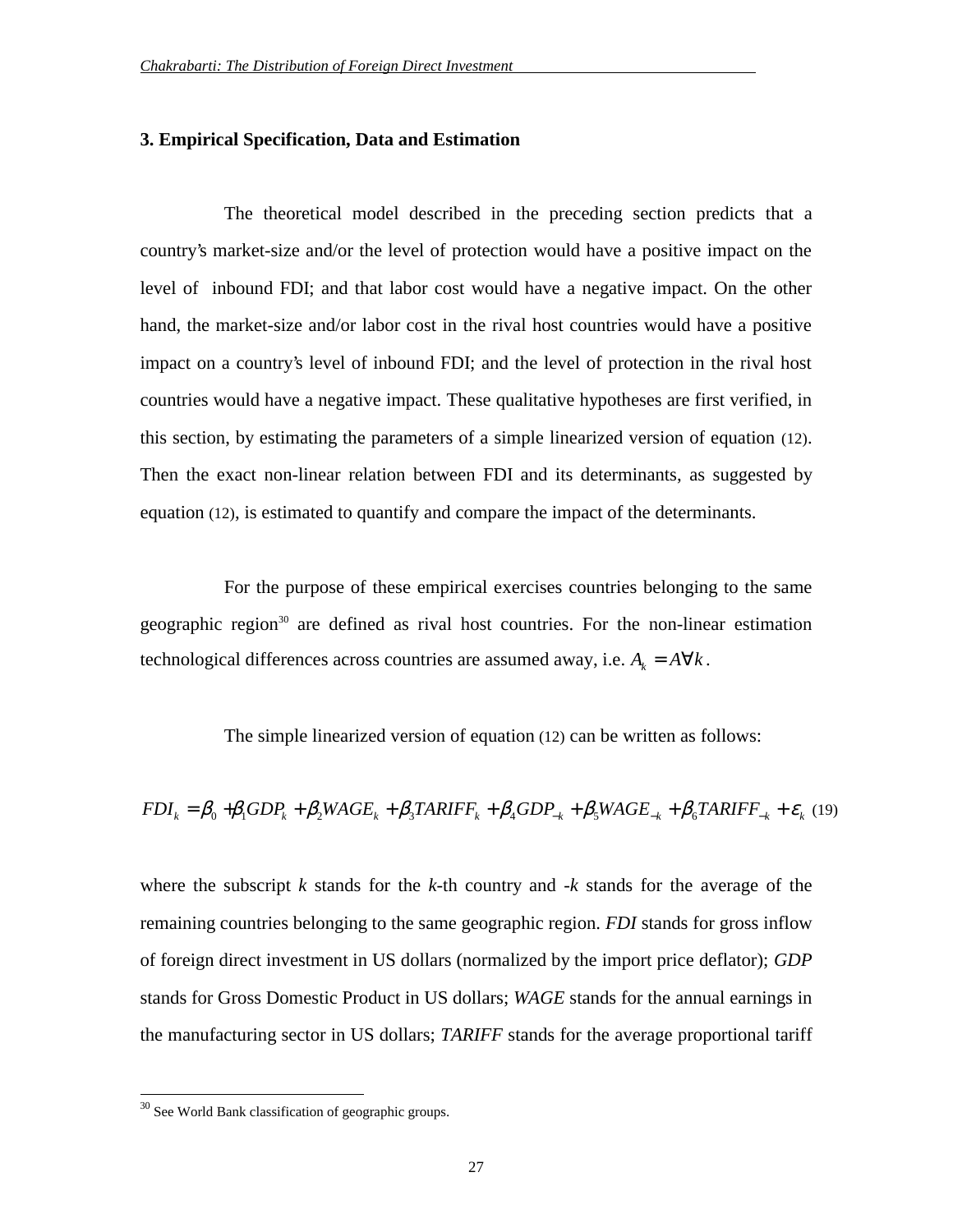on imports; and  $\varepsilon_k$  represents the random disturbance term which is assumed to follow the standard assumptions of a classical linear regression model.

The non-linear structural form based on equation (12) can be written as follows:

$$
FDI_{k} = [1 - 1/\sigma][(1 - \alpha)/r_{o}][GDP_{k}/(1 + ((WAGE_{k}/WAGE_{o})^{\alpha}(1 - TARIFF_{k}))^{(\sigma-1)} + ((WAGE_{k}/WAGE_{-k})^{\alpha}(1 - TARIFF_{k}))^{(\sigma-1)}) + GDP_{-k}(1 - TARIFF_{-k})/(1 + (WAGE_{k}/WAGE_{o})^{\alpha(\sigma-1)} + ((WAGE_{k}/WAGE_{-k})^{\alpha}/(1 - TARIFF_{k}))^{(\sigma-1)}) + \varepsilon_{k} \quad .... (20)
$$

where the subscript  $\rho$  is designated to the variables corresponding to the OECD economies and all other notations are consistent with those used in the linear regression (19).

While the theory clearly suggests a strictly non-linear relationship between FDI and its potential determinants, the linear regression is still run and the results presented in the subsequent section for two reasons. First, it can be used as a benchmark to see whether the non-linear structural form (20) provides a superior fit for the data or not. Second, the results can provide a general idea about the qualitative predictions of the theory. These apart, the results obtained from the nonlinear estimation are going to be the focal point of the analysis to follow.

Since the focus of this paper is on the distribution of FDI among the developing economies, aggregate annual data on 38 developing countries<sup>31</sup> for 1992 is used for the purpose of estimation. While the choice of the 38 cross sections, out of the 133 countries listed under the category 'developing', has certainly been constrained by data availability, attempt has been made to include, in the sample, data from all

<sup>&</sup>lt;sup>31</sup> See Appendix C for the sample country listing by geographic regions and descriptive statistics on the data.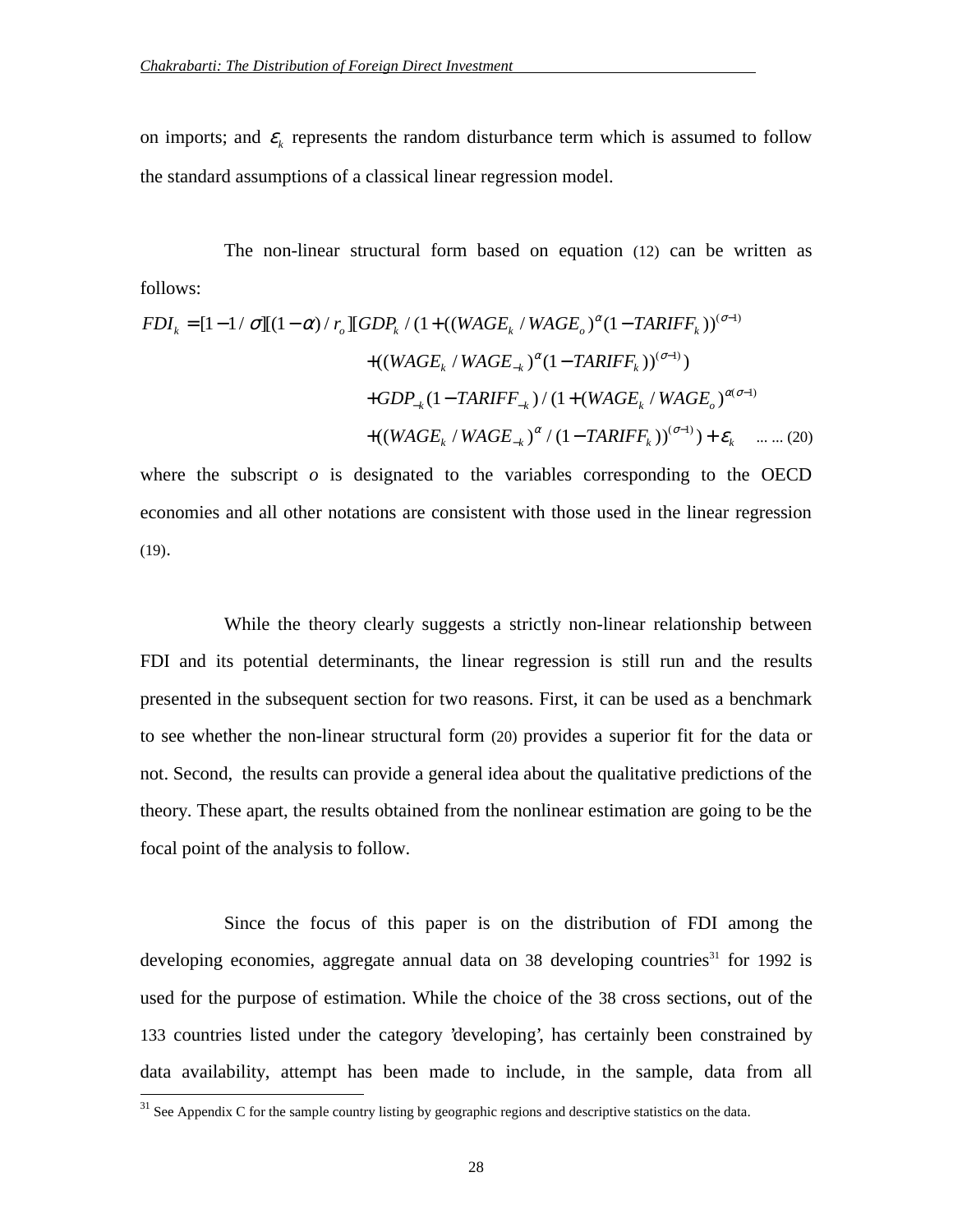geographic groups. Most of the data used in the analysis are extracted from World Bank National Accounts Database, IMF Balance of Payments Database, IMF International Financial Statistics, ILO Year Book of Labor Statistics, and UN Statistical Yearbook.

The method of Ordinary Least Squares (OLS) is employed to estimate equation (19) and Nonlinear Ordinary Least Squares (NOLS) for equation (20) using cross section<sup>32</sup> data on the variables included in the models. The error term  $(\varepsilon_k)$ , in the linear as well as the non-linear model, is expected to capture, other than measurement errors, the effects of omitted non-economic variables like cultural differences, legal barriers, level of corruption, and political stability, on inbound FDI. Since it is the perception of the foreigners on these variables that matter for FDI and since that is unlikely to be correlated with the explanatory variables included in the models the least squares assumption that the error term is uncorrelated with the regressors can be rationalized. Also the estimated errors exhibit negligible serial correlation. Therefore, the method of least squares provides consistent estimates of the parameters of the models.

For running the NOLS regression, the Davidson-Fletcher-Powell (DFP) algorithm is the obvious choice, since there is no apriori reason to assume global convexity of the underlying optimization problem. The standard errors of the estimates are obtained from the inverse of the Hessian which is approximated by the sum of the outer products of the first derivatives. The parameter estimates converged after 6 iterations<sup>33</sup>. Alternative combinations of starting values of the parameters were tried --- in each case the parameter estimates and their standard errors converged, after varying number of iterations, of course, to the same value.

 $32$  A longitudinal analysis, however tempting, has been avoided due to a couple of reasons. First, existing data on FDI and the explanatory variables included in the model show several missing values, particularly for earlier years (before 1987). Second, FDI is a relatively long term phenomenon and high frequency data over the relatively short period for which it is available, therefore, is not expected to contain any additional information for the analyst.

<sup>&</sup>lt;sup>33</sup> The starting values for  $\alpha$  and  $\sigma$  were chosen at 0.75 and 1, respectively.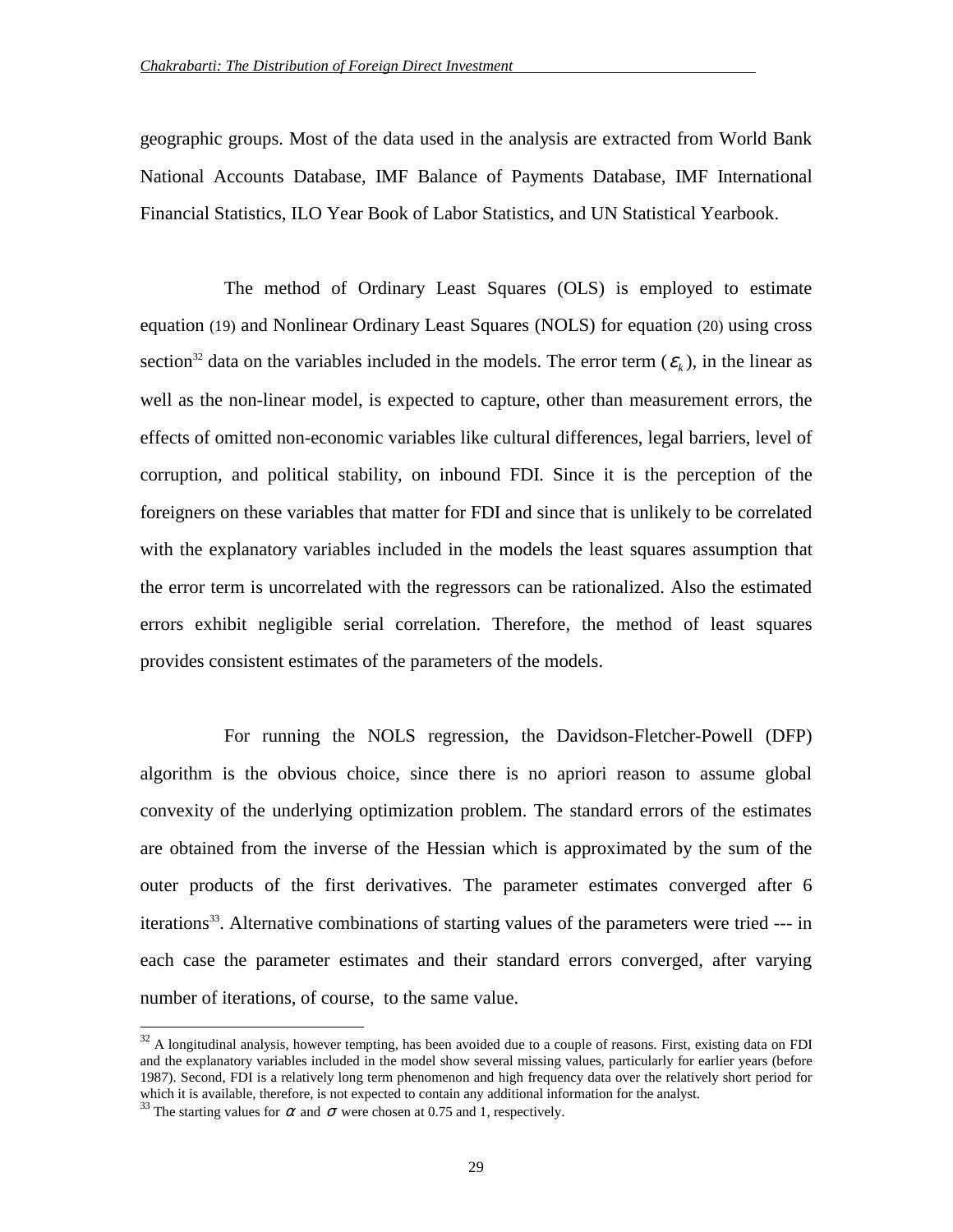After obtaining the estimates for the parameters of the nonlinear model elasticities of FDI with respect to the explanatory variables are computed by first calculating the first derivatives of the logarithmic transformation of the right hand side of expression (20) with respect to the relevant explanatory variable and then evaluating them at the estimated values of the parameters and the sample means of the regressand and the regressors. These elasticities thus provide a way of quantifying and comparing the impact of the potential determinants of FDI proposed in the model. The standard errors of these elasticities are then estimated by using the following principle:

$$
f(b) \xrightarrow{a} N[f(\beta), G\Sigma^{-1}G^{'}]
$$

where b is the vector of estimated parameters of the true model;  $f(.)$  is a set of continuous functions; G =  $\partial f(b) / \partial b'$ ; and  $\Sigma^{-1}$  is the inverse of the variance-covariance matrix of the least squares estimates. For the nonlinear structural form specified in equation (20)  $b = [\hat{\alpha}, \hat{\sigma}]$  and f(.) is the set of elasticities of FDI with resepect to the explanatory variables.

Finally a sensitivity analysis is performed to examine whether the results obtained from the econometric exercise are robust or fragile to small changes in the conditioning information set. For this purpose a variant of Leamer's [1983c] Extreme Bound Analysis (EBA) is adopted. The sample is altered by dropping countries, one at a time, that are relative outliers in terms of the rest of the sample and the nonlinear model (20) is re-estimated each time. Then the highest and lowest estimated values for the parameters are identified and their standard errors are recorded. Thus the extreme upper (lower) bound is defined by the sample that produces the maximum (minimum) estimated values of the parameters. The results from the original regression are declared robust only if the parameter estimates remain significant and of the same sign at the extreme bounds.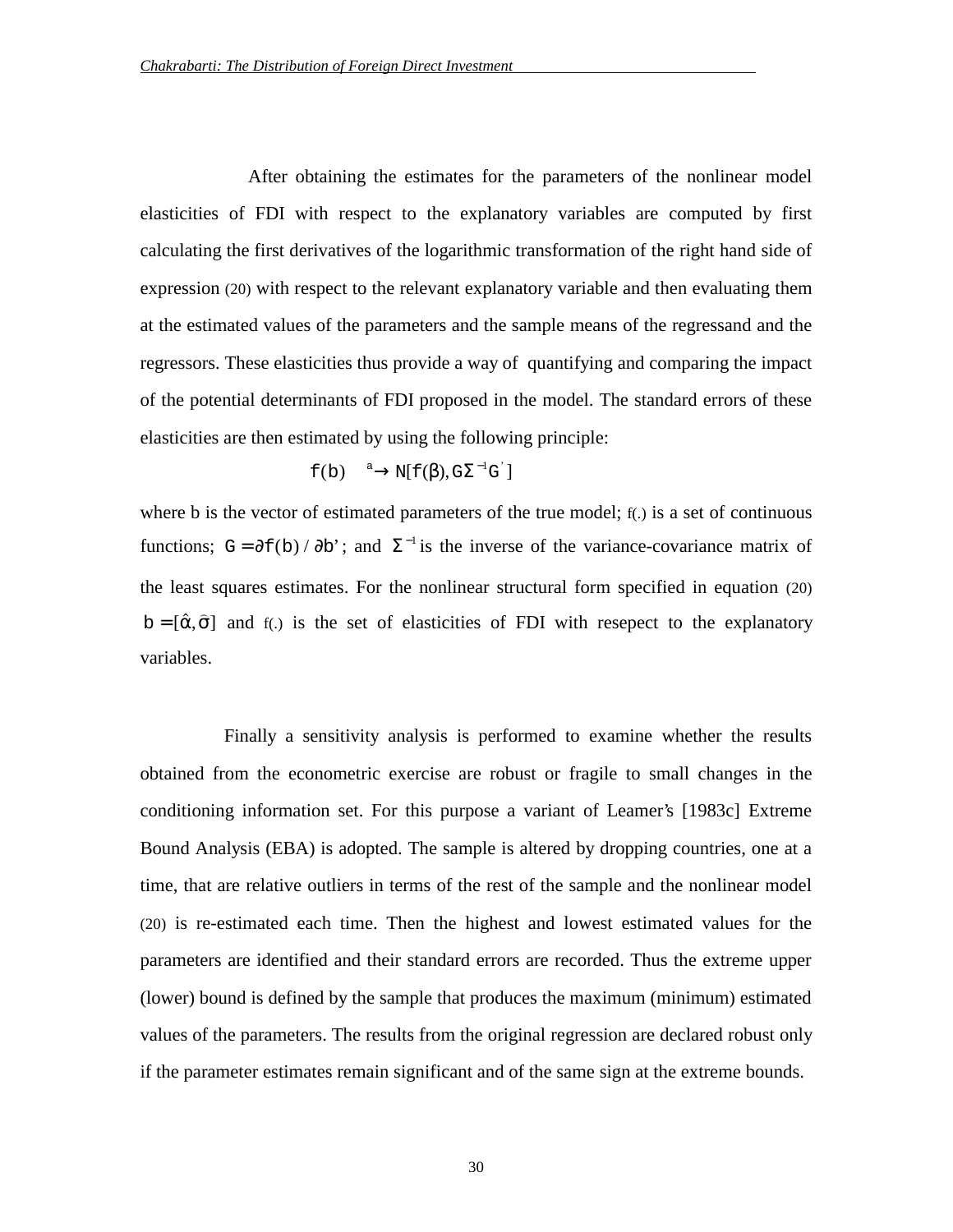## **4. Results**

Estimates based on the linearized model (19) are presented in table 1. The goodness of fit is indicated in Row 2. Column 1 shows the estimated coefficients. The corresponding computed values of the t-statistic, on zero null hypothesis, are reported in column 2. The results provide strong support to several of the qualitative hypotheses following from the theoretical model presented in section 2. The signs of all the estimated coefficients are as predicted by the theory. Own GDP, own tariff, regional GDP and regional labor cost show a positive association with inbound FDI. Own wage, and regional tariff, on the other hand, show a negative association with inbound FDI. Of these, the association with inbound FDI is significant<sup>34</sup> for own GDP, regional GDP, and regional tariff<sup>35</sup>. Own labor cost bears the most inignificant association with inbound FDI, followed by regional labor cost. The level of protection in the host country exhibits a very weak relation with the level of inbound FDI in that country.

Estimates based on the non-linear model (20) are presented in table 2. The goodness of fit is indicated in Row 2. Column 1 shows the estimated coefficients. The corresponding standard errors of estimates are reported in column 2. The adjusted Rsquared increases substanitially from the linear to the non-linear regression indicating that the non-linear relation suggested by the theory in section 2 provides a considerably better fit to the data. The coefficient estimates are highly significant. $36$ 

Column 1 of table 3 presents the elasticities of inbound FDI, based on the estimated coefficients of the non-linear model (12), with respect to the determinants that

 $34$  Asymptotic t-tests are significant at 90% confidence level.

 $35$  Bold faced on table 1.

<sup>36</sup> Asymptotic t-tests are significant at 90% confidence level.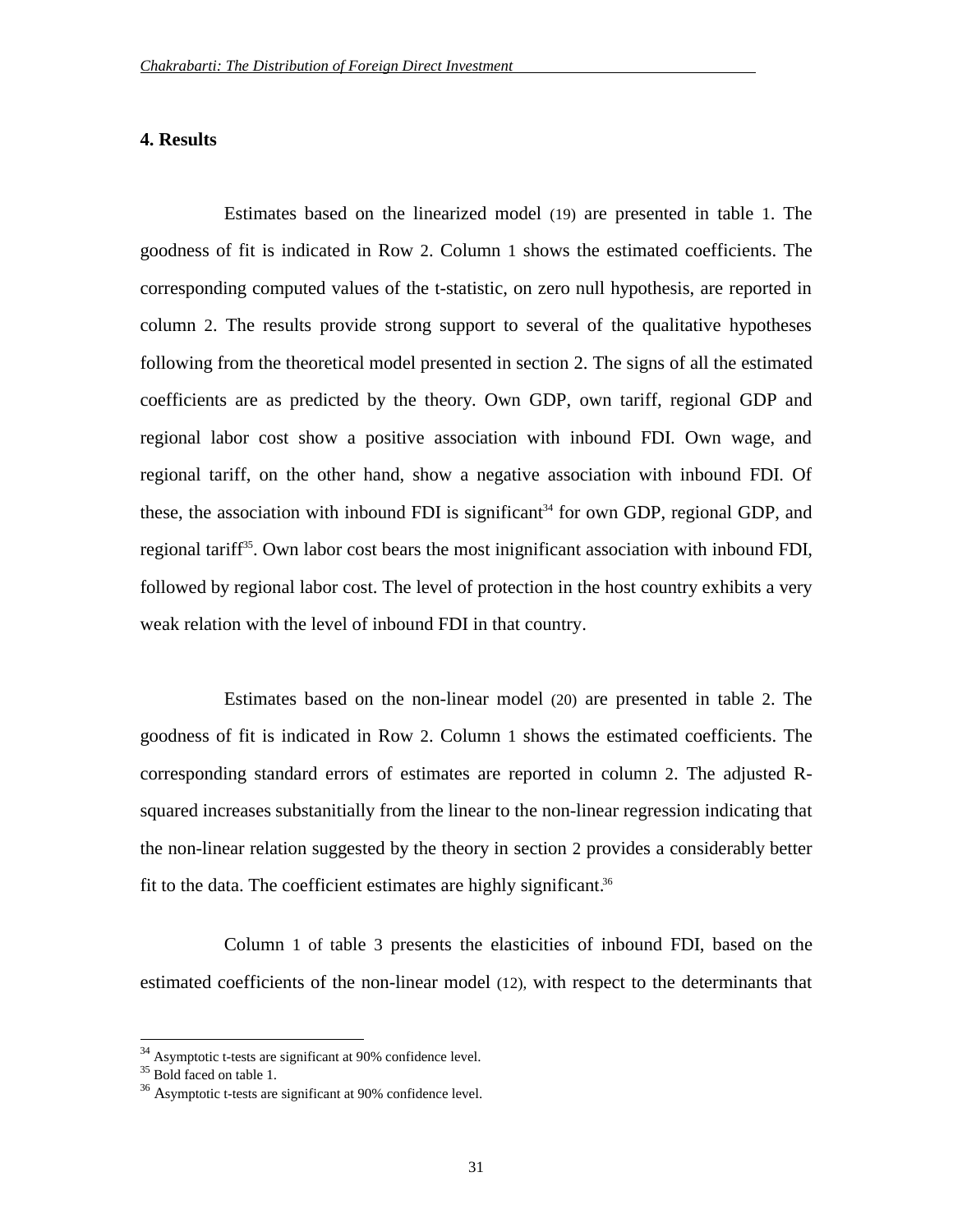were found significant in the linear regression. These elasticities quantify the extent to which the determinants affect inbound FDI and, therefore, provides a crude ranking (column 3) of the determinants in terms of their relative importance. Column 2 presents the standard errors of these elasticity estimates. In the class of significant determinants of inbound FDI, regional GDP emerges as the one having the strongest impact on FDI, followed by own GDP, regional protection and own protection, respectively. Once again labor cost, own and regional, show an insignificant association with FDI.

Table 4 presents the sensitivity results: for each parameter "max" refers to the upper bound, "min" refers to the lower bound and "base" refers to the estimated value from the original sample. The countries that were dropped, one at a time, from the sample, in order to examine the robustness of the results from the nonlinear regression to small changes in the sample, include Urugauay (for lowest FDI), Guyana (for lowest GDP), Trinidad and Tobago (for highest wage), Zambia (for lowest wage) and Honduras (for highest tariff). The parameter estimates, for varying samples, preserve the signs and remain significant --- moreover, the estimated share of labor varies only in the range of 6/10ths of a percentage point and the estimated elasticity of substitution varies in the range of only 2 percentage points. Therefore, an EBA of the sensitivity results strongly suggests that the estimates from the original regression are, indeed, robust to small changes in the conditioning information set.

The OLS estimates obtained from the linear regression are to be viewed only as a first pass for the theory on a qualitative basis since the theory put to test predicts a strictly nonlinear relationship between FDI and its potential determinants. The marked improvement in the goodness of fit in the nonlinear regression over the linear regression points to potential specification errors in the existing empirical works on the determinants of FDI that have mostly been conducted with ad hoc linear regressions, and cautions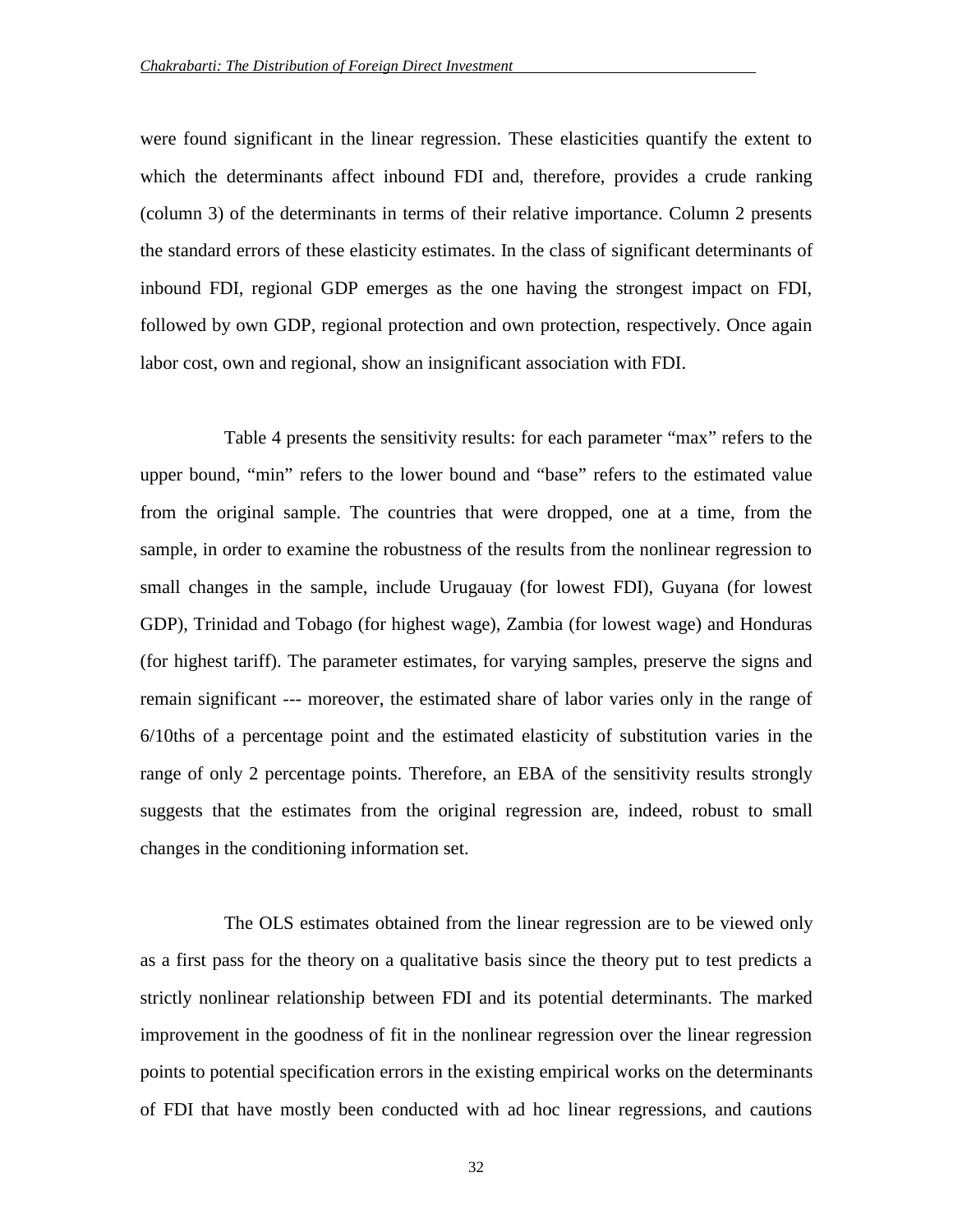future works along the lines as well. That a potential host country's market size has a strong positive association with its level of FDI is only consistent with the findings of the existing empirical studies of the determinants of FDI which have almost unanimously been upholding the market size hypothesis. A significantly positive association between FDI and

**Table 1: OLS Estimates from Cross-section Sample (38 developing countries; 1992)**

| REGRESSOR: GROSS FDI (FLOW)            |                 |                        |
|----------------------------------------|-----------------|------------------------|
| $R^2 = 0.404$ ; Adjusted $R^2 = 0.285$ |                 |                        |
|                                        | (1) COEFFICIENT | (2) T-STATISTIC, ON HO |
| <b>INTERCEPT</b>                       | $+2.939$        | 1.294                  |
| <b>OWN GDP</b>                         | $+0.005$        | 2.241                  |
| <b>OWN WAGE</b>                        | $-0.022$        | $-0.118$               |
| <b>OWN TARIFF</b>                      | $+2.001$        | 0.416                  |
| <b>REGIONAL GDP</b>                    | $+0.003$        | 1.919                  |
| <b>REGIONAL WAGE</b>                   | $+0.167$        | 0.251                  |
| <b>REGIONAL TARIFF</b>                 | $-10.791$       | $-1.864$               |

**Table 2: NOLS Estimates from Cross-section Sample (38 developing countries; 1992)**

| REGRESSOR: GROSS FDI (FLOW)                             |              |                     |  |
|---------------------------------------------------------|--------------|---------------------|--|
| $R^2 = 0.569$ ; Adjusted $R^2 = 0.581$                  |              |                     |  |
|                                                         | (1) ESTIMATE | (2) STANDARD ERRORS |  |
| <b>ELASTICITY OF SUBSTITUTION (<math>\sigma</math>)</b> | $+1.504$     | 0.302               |  |
| <b>SHARE OF LABOR</b> $(\alpha)$                        | $+0.808$     | 0.097               |  |

## **Table 3: Elasticities at Mean Values from Sample (38 developing countries; 1992)**

|                        | (1) ELASTICITY of INBOUND | (2) STANDARD  | $(3)$ RANK <sup>37</sup> |
|------------------------|---------------------------|---------------|--------------------------|
|                        | <b>GROSS FDI (FLOW)</b>   | <b>ERRORS</b> |                          |
| <b>OWN GDP</b>         | $+2.711$                  | 0.002         |                          |
| <b>OWN WAGE</b>        | $-0.147$                  | 0.116         |                          |
| <b>OWN TARIFF</b>      | $+0.448$                  | 0.023         |                          |
| <b>REGIONAL GDP</b>    | $+3.897$                  | 0.002         |                          |
| <b>REGIONAL WAGE</b>   | $+0.098$                  | 0.099         |                          |
| <b>REGIONAL TARIFF</b> | $-1.360$                  | 0.001         |                          |

 $37$  Ranking is based on the magnitudes of estimated elasticities of gross FDI (flow) with respect to the explanatory variables, evaluated at the sample means.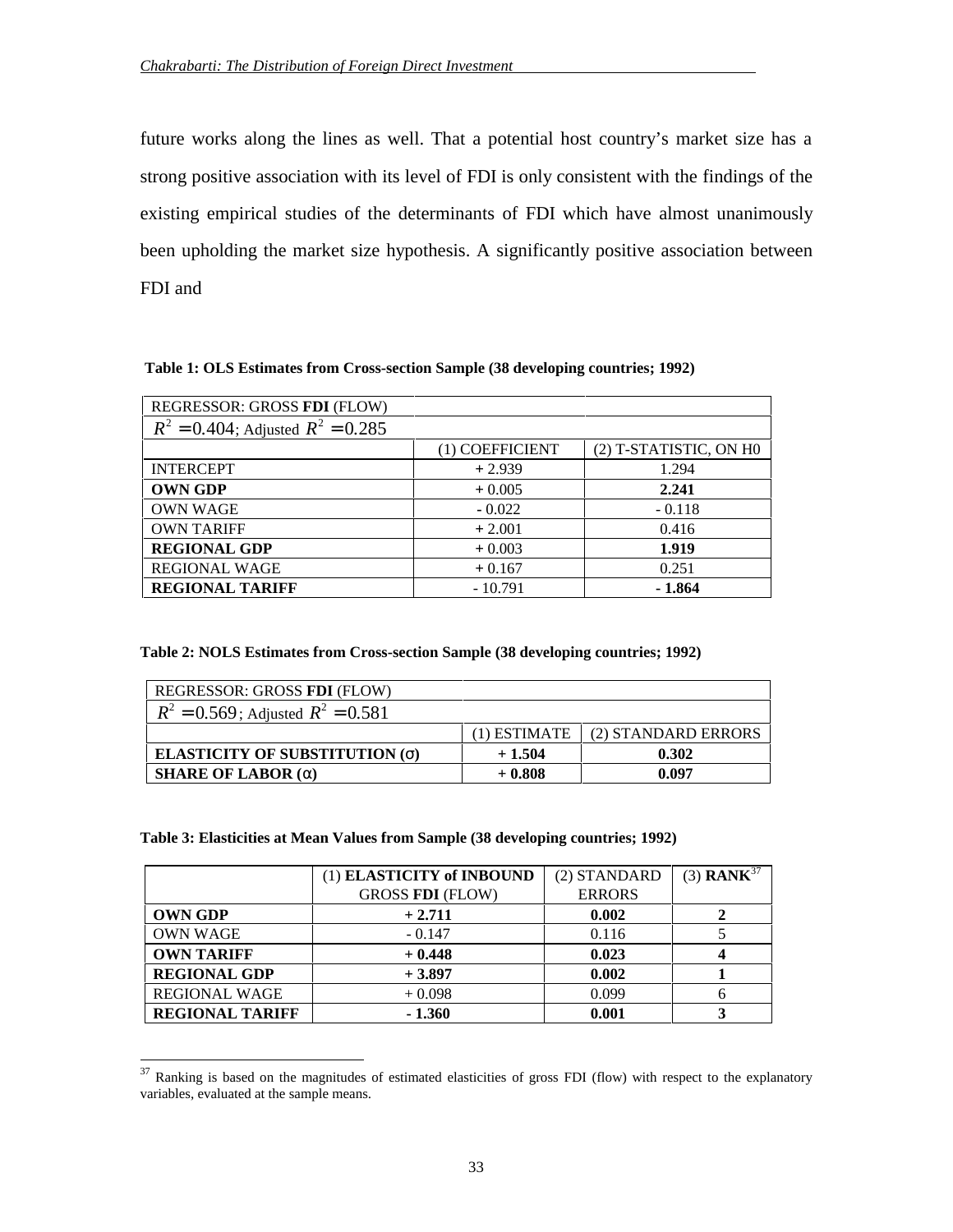| <b>PARAMETER</b> | 1) ESTIMATES | (2) STANDARD ERRORS | (3) COUNTRY EXCLUDED |
|------------------|--------------|---------------------|----------------------|
| $\alpha$ (max)   | 0.811        | 0.095               | <b>GUYANA</b>        |
| $\alpha$ (base)  | 0.808        | 0.097               | none                 |
| $\alpha$ (min)   | 0.806        | 0.101               | URUGUAY              |
| $\sigma$ (max)   | 1.516        | 0.309               | <b>GUYANA</b>        |
| $\sigma(base)$   | 1.504        | 0.302               | none                 |
| $\sigma$ (min)   | 1.498        | 0.305               | URUGUAY              |

#### **Table 4: Sensitivity Results**

 $\overline{a}$ 

the level of protection in a country supports the traditional tariff-jumping explanation of FDI and is consistent with the empirical findings of Sader [1993b] and Brainard [1993d]. It, on the other hand, contradicts the works of Scmitz and Bieri [1972], Beaurdeau [1987d], and Wheeler and Mody [1992b]. Part of this contradiction can be explained by the fact that the latter set of analyses have all been conducted from the source country's perspective using data on U.S. multinationals and, therefore, do not really apply to the developing economies. Own labor cost and regional labor costs exhibit a very weak link with FDI. Much of this can be attributed to unmeasured labor quality.<sup>38</sup>

Regional market size and regional protection emerge as two rather strong determinants of FDI that have never really found any place in the existing literature on the determinants of FDI, theoretical or empirical. Regional market size shows the strongest, of all the potential determinants considered, association with FDI --- much stronger than a country's own market size. This points to the fact that a country belonging to a region with a large market can attract more FDI than a country belonging to a region that has a relatively small market even if the latter itself has a bigger market of its own. The sizes of GDP in the regions of East Asia and the Pacific and Latin America and the Carribean are more than twice as much as that in the regions of SSA and MNA. Regional protection shows the third largest impact on a country's FDI, of all the potential determinants

<sup>&</sup>lt;sup>38</sup> For a detailed discussion on "unmeasured labor quality" and its "perverse" effects on FDI see Swedenborg [1979b] and Lucas [1993a].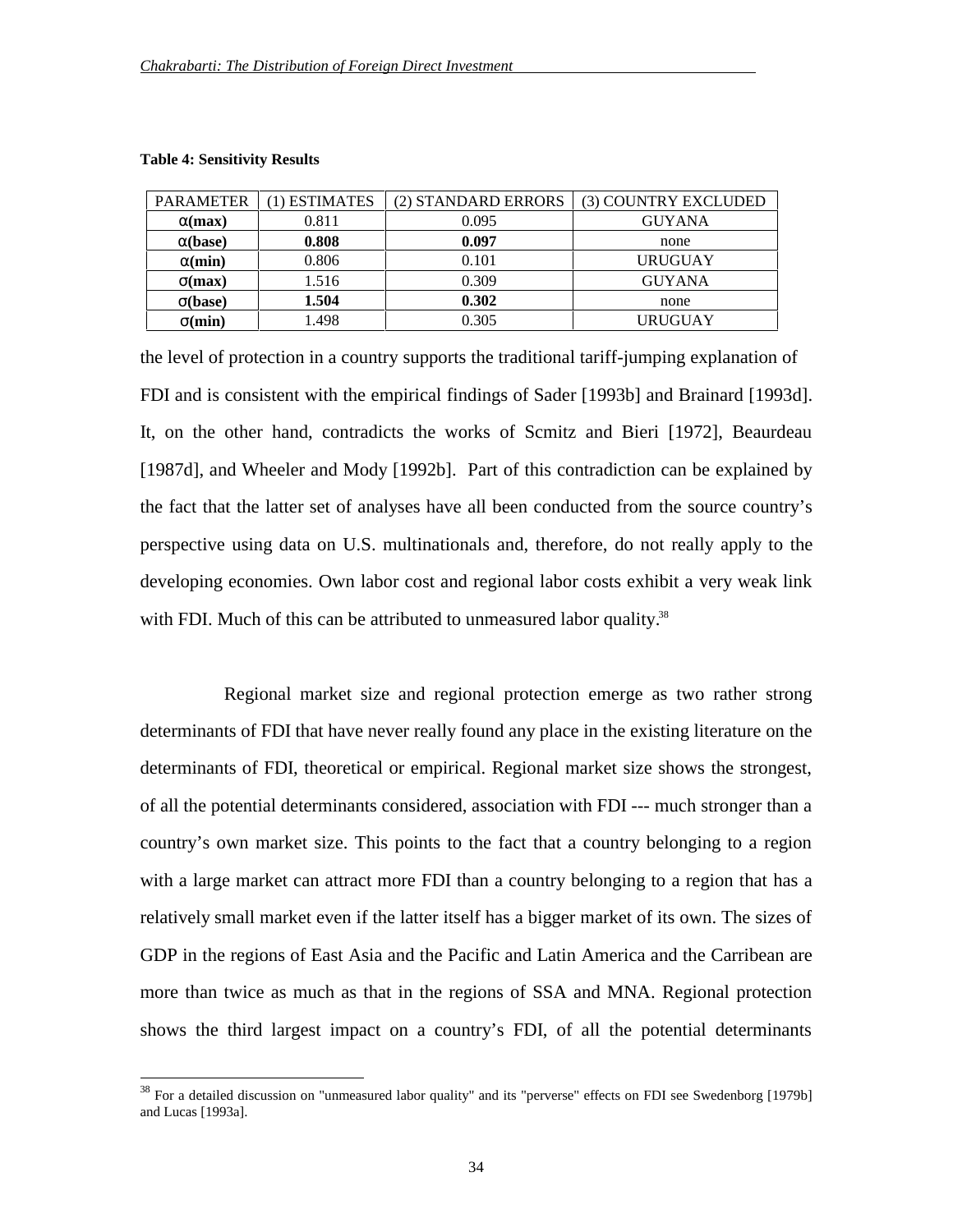considered. A higher level of protection in the region to which a country belongs tends to hurt a country belonging to that region more in terms of its inbound FDI than the positive effect a higher tariff in the country itself has on its FDI. Once again the regions of East Asia and the Pacific and Latin America and the Carribean have an average tariff of only 14% whereas the regions of SSA and MNA have an average tariff of 22%.39

The results, taken togehther, fit rather nicely to China's success story. The country itself has a large market and maintains a high tariff barrier (25.2%)while belonging to a geographical region (East Asia and the Pacific) that generates the second highest GDP (\$1,158,623 million) and has the second lowest average tariffs (16%) in the developing group.

 At the policy level the analysis points to the need for a higher degree of regional *cooperation within the competition* for attracting FDI to the developing economies since regional market size emerges as having the strongest positive impact on a country's FDI, even stronger than a country's own market size. Even if a potential host country suffers from a low growth due to structural rigidities, and, hence, lacks a sizeable market to attract FDI, the capital flow into that country, in the form of FDI, can still grow in that country if the market size in the region it belongs to keeps growing. Second, the level of protection in the region it belongs to has a significantly negative impact on a country's FDI pointing to an incentive for the developing economies to agree on a lower level of protection in the region. Although a trade-off is demonstrated between a country's own tariff and the regional tariff, in terms of attracting FDI, a higher tariff in a region tends to have a stronger negative effect on the FDI in a country belonging to that region than the positive effect a higher tariff in the country itself has on its FDI. Therefore, a consolidated effort by the developing nations, belonging to the same

<sup>&</sup>lt;sup>39</sup> The average tariff of a region, referred to here, is the weighted average of the tariffs of the countries belonging to that region, weighted by their respective shares in the regional GNP.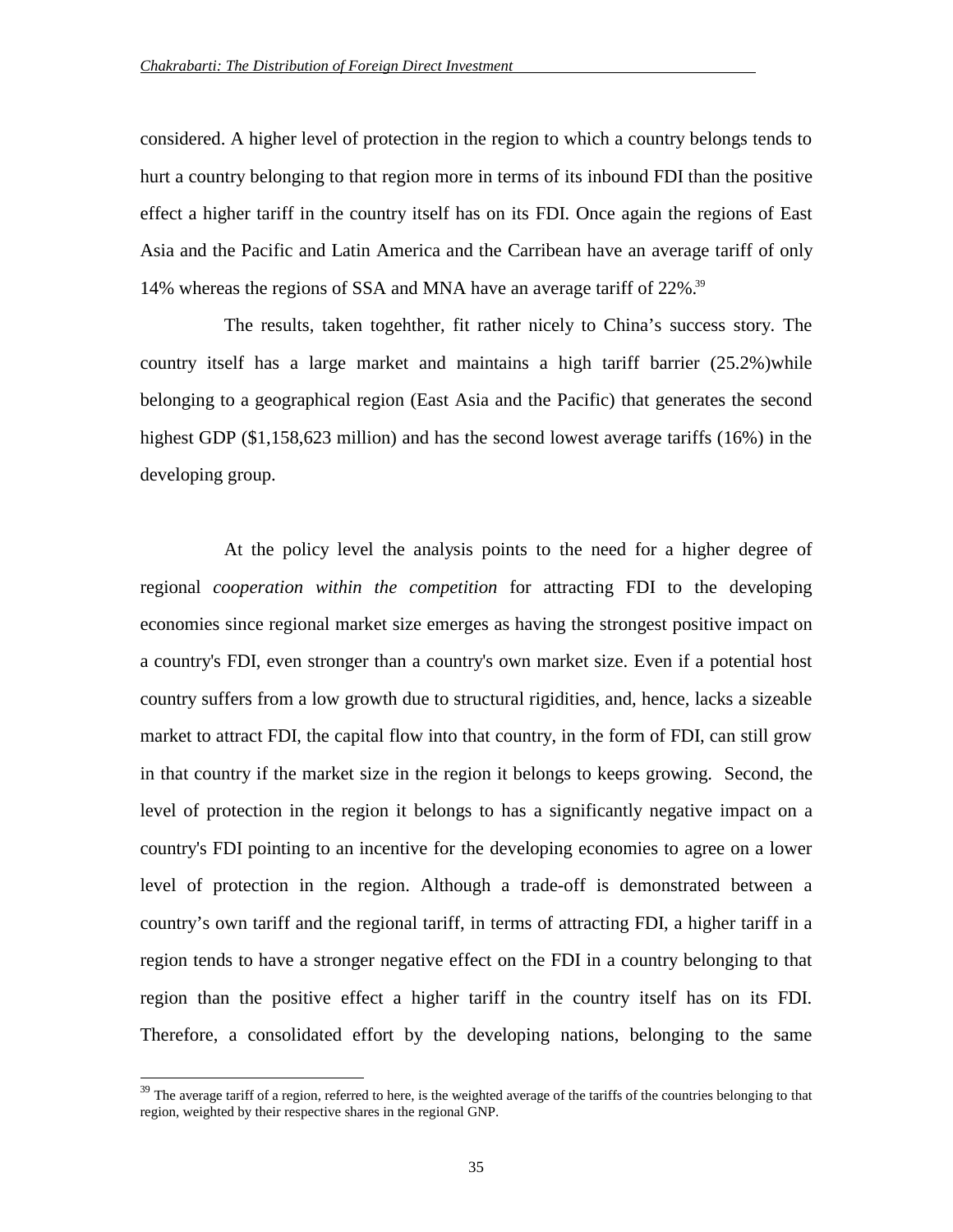geographic region, at *lowering trade barriers* is likely to prove useful in attracting more FDI to the countries belonging to that region.

## **5. Conclusion**

The paper develops a theoretical model of the determinants of FDI that forms the basis for a structural model which is then used to estimate the impact of various potential determinants on inbound FDI and to assess their relative importance, particularly in the context of the developing economies. The theoretical model not only captures the role of the various potential economic determinants of FDI by explicitly deriving a solution for FDI but indicates the relative importance of these determinants for the two motives for FDI, namely, to serve the host country market and to export. It predicts a non-linear relationship between inbound FDI and its potential determinants; a positive effect of own market size, own protection, regional market size and regional labor cost on inbound FDI; and a negative impact of own labor cost and regional protection on inbound FDI. The non-linear model, suggested by the theory, is found to provide a better fit to the data than does an ad hoc linear structure which the empirical literature on FDI has mostly been adopting. The empirical results uphold the qualitative predictions of the theoretical model. While the empirical exercise supports the well accepted view that market size is an important determinant of FDI, it also points to a new direction by identifying two other determinants of FDI that have not received any attention in the literature on FDI, theoretical or empirical, namely, regional market size and regional protection. Regional market size is found to have a significantly positive association and regional protection a significantly negative association with inbound FDI. Inbound FDI is found to be more strongly responsive to regional market size than any other potential determinant in the model, followed by a country's own market size and regional protection, respectively. At the policy level this points to the need for a higher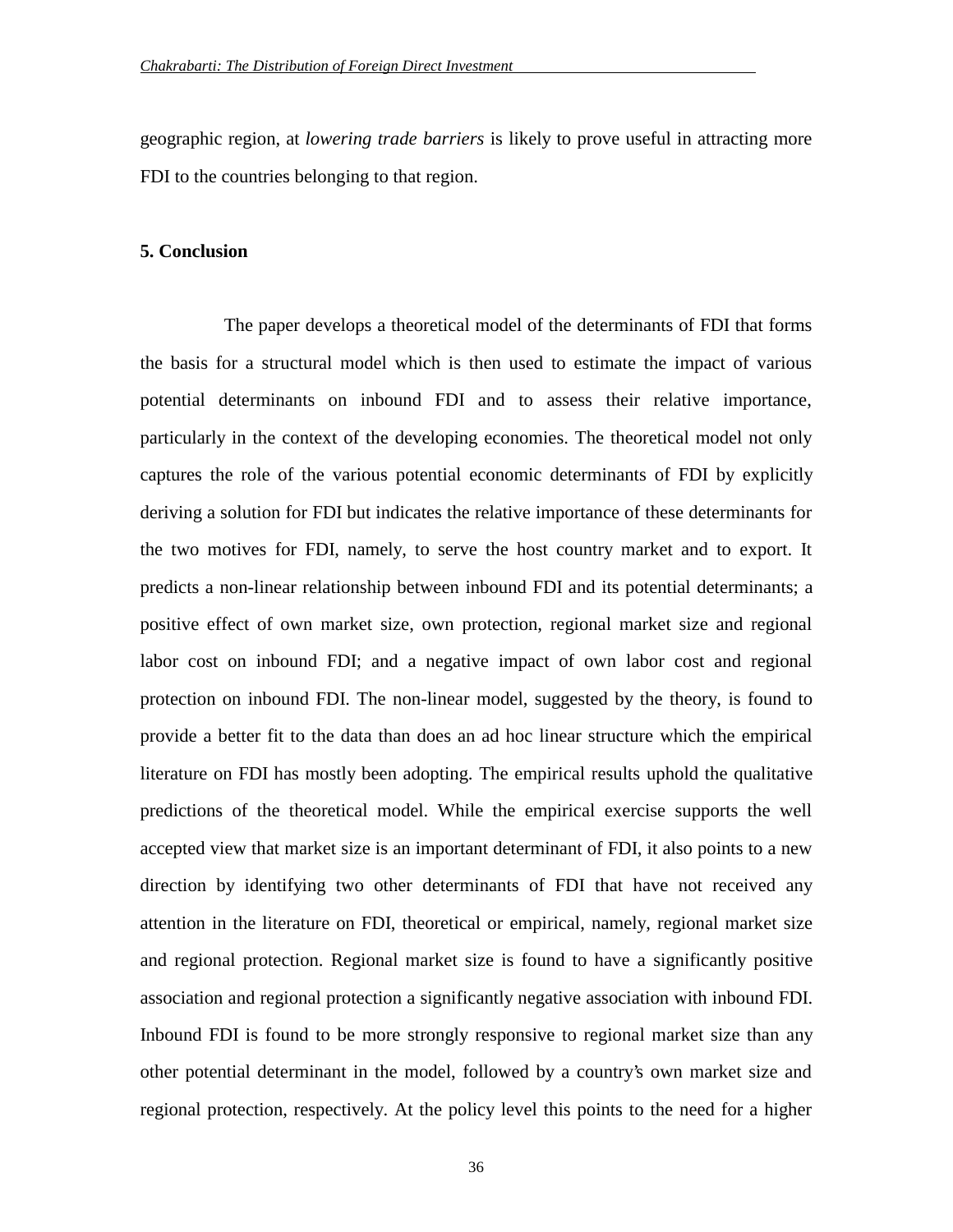degree of regional cooperation and a consolidated effort at lowering trade barriers in the geographic region to which a potential host country belongs in order to augment the inflow of FDI.

By providing a structural model for assessing the role of various potential determinants of FDI the paper also points to several directions in which the analysis can be extended. First, the analysis in this paper consciously avoids an evaluation of the political factors that can potentially affect FDI despite the fact that it is not hard to graft a risk parameter onto the theoretical model presented in section 2. Although political risk is commonly mentioned as influential in foreigners' decisions to invest, the concept actually embodies a variety of concerns, ranging from production disruptions (riots, strikes etc.), coups, civil wars, institutionally sanctioned dissolution of legislature, to a change in macroeconomic management or the regulatory environment. If adequate data on political risk as perceived by foreign producers is made available, the analysis presented in this paper can be extended to take explicit account of it. Second, the lack of disaggregated data on the two motives for FDI, namely, the host-market-motive and the export-marketmotive, prevented the empirical analysis from attempting an assessment of the relative role of the various economic determinants of FDI in the two motives. Finally, a concern always remains regarding the usefulness of the information contained in country-level data that is used for the empirical analysis presented in this paper. Country-level data can mask a great deal of complexity and variation within the country. The absence of reliable data on intra-country distribution of FDI for the developing economies prevented any attempt to address the issue in this paper.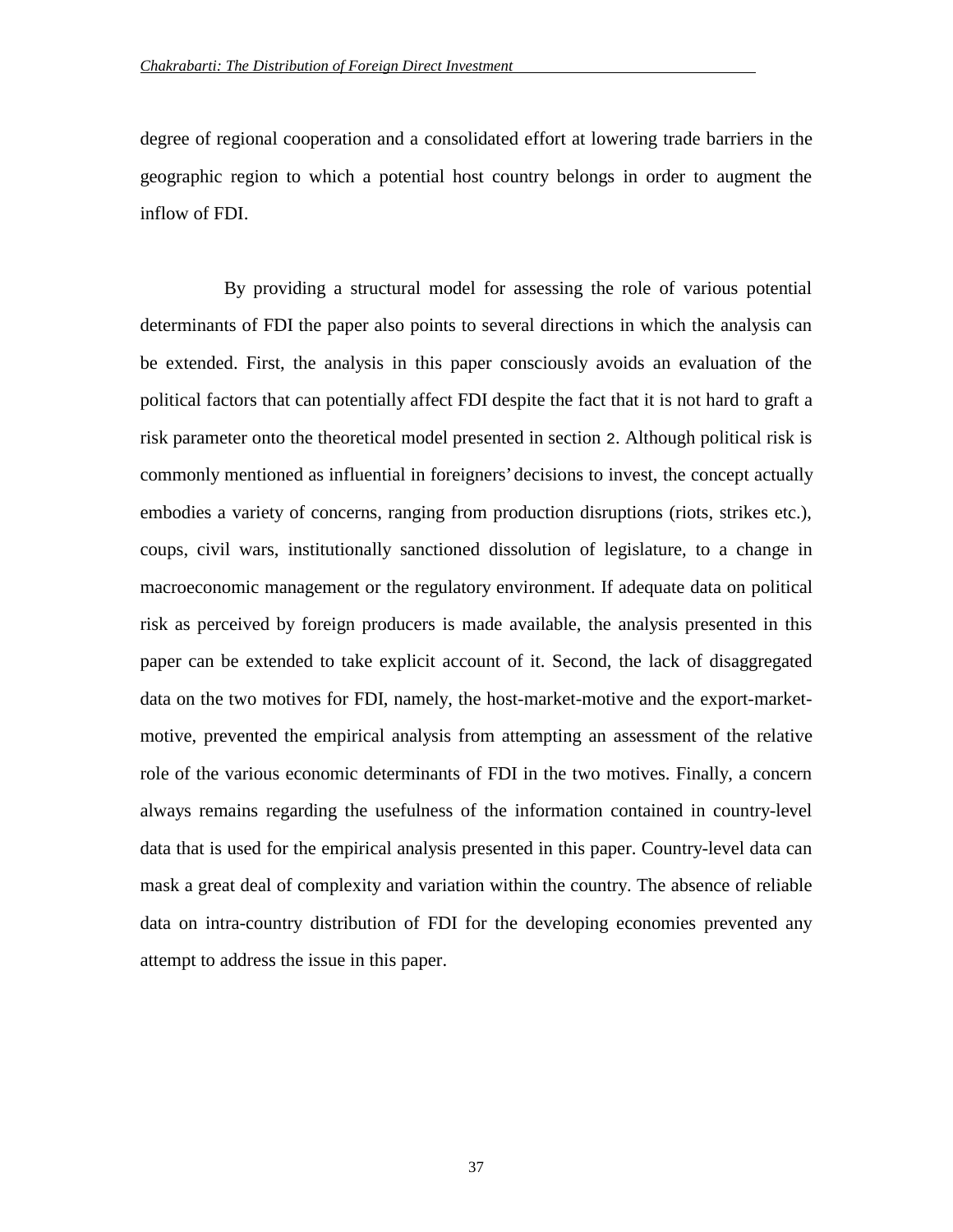#### **APPENDICES**

## **Appendix A**

The number (*n*) of multinationals operating in each location adjusts endogenously, under free entry and exit, to yield zero profit. From (5),

$$
\Pi_{j} = \sum_{k=0}^{2} \sum_{i=1}^{2} \varepsilon_{i} (1 - (1 - \delta_{ik}) t_{i}) P_{ji}^{k} Q_{ji}^{k} - \sum_{k=0}^{2} \sum_{i=1}^{2} M C_{k} Q_{ji}^{k} - \sum_{k=0}^{2} F_{k} (\varpi_{k}) - R_{j}
$$

Setting the right hand side of the expression equal to zero , assuming identical R&D across firms, yields

$$
R + \sum_{k=0}^2 F_k \quad \ \ = \sum_{k=0}^2 \sum_{i=1}^2 \bigl[ \epsilon_{_i} \bigl( 1 - (1-\delta_{_{1k}}) t_{_{1}} \bigr) P^k_{_{1j}} - M C_{_k} \bigr] Q^k_{_{j1}}
$$

Substituting the equilibrium values of prices and outputs on the right hand side of the expression yields

$$
R+\sum_{k=0}^2 F_k
$$

$$
= \sum_{k=0}^{2}\sum_{i=1}^{2} \big[( (1-1 \, / \, \sigma)^{-1} - 1)MC_{k} \, \frac{1 \, / \, n[( \sigma \, / \, (\sigma - 1) )MC_{k} \, / \, \epsilon_{i} \, (1- (1-\delta_{i k}) \, t_{i} \, )]^{-\sigma} \, N_{i} \, E_{i} }{\displaystyle \sum_{\substack{k'=0 \\ k' \neq k}}^{2} \big[( \sigma \, / \, (\sigma - 1) )MC_{k'} \, / \, \epsilon_{i} \, (1- (1-\delta_{i k}) \, t_{i} \, ) \big]^{(1-\sigma)} } \big]
$$

$$
= (1 \wedge n \sigma) \sum_{k=0}^{2} \sum_{i=1}^{2} \frac{[\epsilon_{i} (1 - (1 - \delta_{ik}) t_{i})]^{\sigma} N_{i} E_{i}}{\sum_{\substack{k'=0 \ k \neq k}}^{2} [(M C_{k} / M C_{k})((1 - \delta_{ik} t_{k}) / (1 - \delta_{ik} t_{k})]^{(1 - \sigma)}}\n= (1 \wedge n \sigma) \sum_{k=0}^{2} \sum_{i=1}^{2} \frac{[\epsilon_{i} (1 - (1 - \delta_{ik}) t_{i})]^{\sigma} N_{i} E_{i}}{[\epsilon_{i} (1 - (1 - \delta_{ik}) t_{i})]^{\sigma} N_{i} E_{i}}\n= \sum_{\substack{k'=0 \ k \neq k}}^{2} [(A_{k} / A_{k}) (\epsilon_{k} w_{k} / \epsilon_{k} w_{k})^{\alpha} ((1 - \delta_{ik} t_{k}) / (1 - \delta_{ik} t_{k})]^{(\sigma - 1)}}\n\tag{1 - \delta_{ik} t_{k}})
$$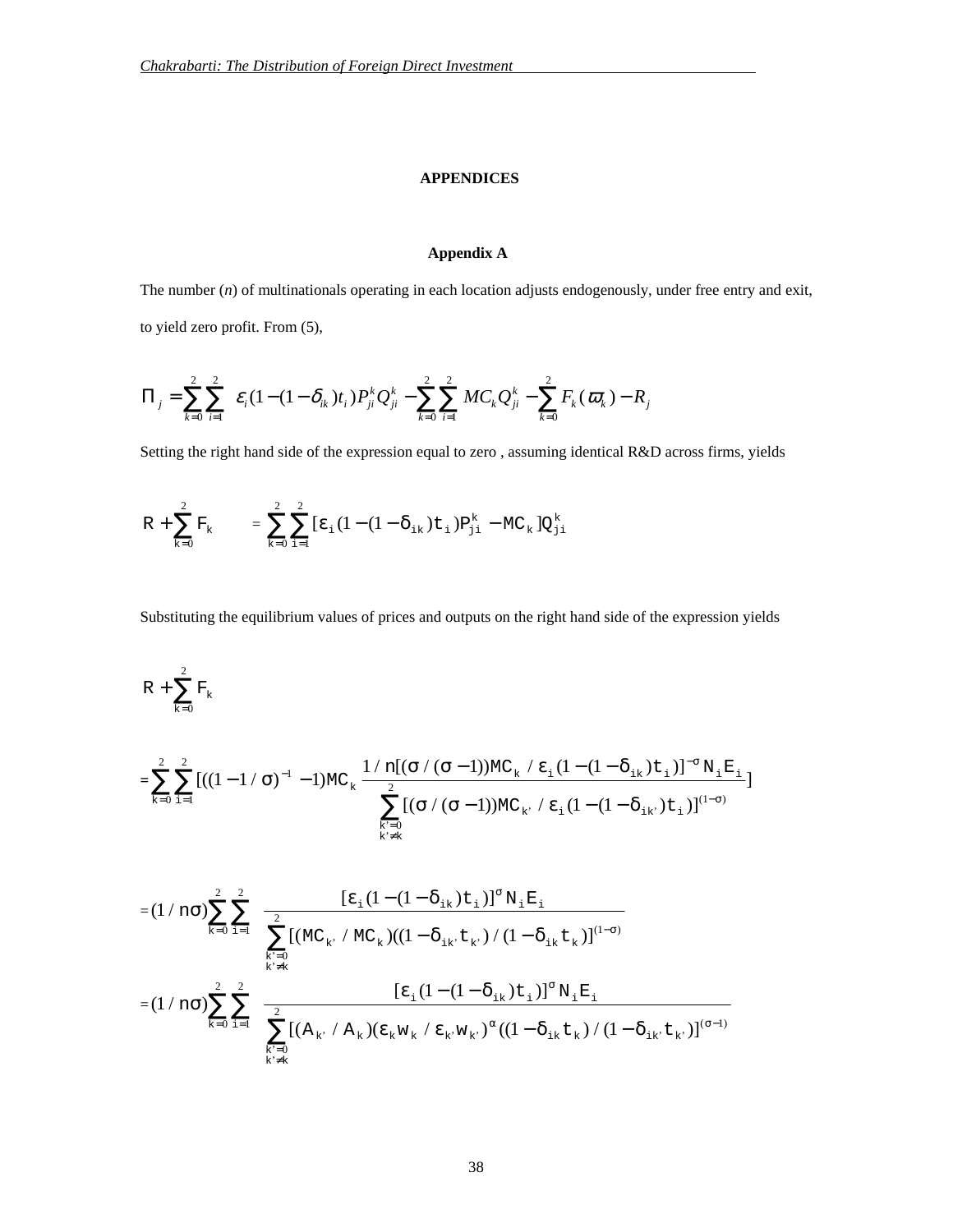Therefore, 
$$
n = \frac{1}{\sigma[R + \sum_{k=0}^{2} F_k]} \sum_{i=1}^{2} \frac{\varepsilon_i (1 - (1 - \delta_{ik}) t_i) N_i E_i}{1 + \sum_{\substack{k=0 \ k \neq k}}^{2} [(A_{k} / A_k) (\varepsilon_k w_k / \varepsilon_k w_k)^{\alpha} \frac{(1 - \delta_{ik} t_k)}{(1 - \delta_{ik} t_k)}]^{(\sigma-1)}}
$$

# **Appendix B**

**Comparative Statics on the Share of FDI**

$$
\frac{\partial s_{k}}{\partial(\epsilon_{k}N_{k}E_{k})} = -[FDI]^{-2}[FDI_{k} \frac{\partial FDI_{k'}}{\partial(\epsilon_{k}N_{k}E_{k})} - FDI_{k} \frac{\partial FDI_{k'}}{\partial(\epsilon_{k}N_{k}E_{k})}] = -(+ve)((+ve) - (+ve))
$$

$$
\frac{\partial \mathbf{s}_{k}}{\partial(\varepsilon_{k} \mathbf{w}_{k})} = -[\text{FDI}]^{-2} [\text{FDI}_{k} \frac{\partial \text{FDI}_{k'}}{\partial(\varepsilon_{k} \mathbf{w}_{k})} - \text{FDI}_{k} \frac{\partial \text{FDI}_{k'}}{\partial(\varepsilon_{k} \mathbf{w}_{k})}] = -(\text{+ve})((\text{+ve}) - (\text{+ve}))
$$

$$
\frac{\partial \mathbf{s}_{k}}{\partial t_{k}} = -[\text{FDI}]^{-2}[\text{FDI}_{k} \frac{\partial \text{FDI}_{k'}}{\partial t_{k}} - \text{FDI}_{k} \frac{\partial \text{FDI}_{k'}}{\partial t_{k}}] = -(\text{+ve})((-\text{ve}) - (\text{+ve}))
$$

$$
\frac{\partial \mathbf{s}_{k}}{\partial (\boldsymbol{\epsilon}_{k} \cdot \mathbf{N}_{k} \cdot \mathbf{E}_{k})} = -[\text{FDI}]^{-2} [\text{FDI}_{k} \frac{\partial \text{FDI}_{k} \cdot \partial \text{FDI}_{k}}{\partial (\boldsymbol{\epsilon}_{k} \cdot \mathbf{N}_{k} \cdot \mathbf{E}_{k} \cdot)} - \text{FDI}_{k} \frac{\partial \text{FDI}_{k} \cdot \partial \text{FDI}_{k} \cdot \partial \text{FDI}_{k}}{\partial (\boldsymbol{\epsilon}_{k} \cdot \mathbf{N}_{k} \cdot \mathbf{E}_{k} \cdot)}] = -(\text{+ve})((\text{+ve}) - (\text{+ve}))
$$

$$
\frac{\partial \mathbf{s}_{k}}{\partial(\boldsymbol{\epsilon}_{k^{\boldsymbol{\cdot}}}\boldsymbol{w}_{k^{\boldsymbol{\cdot}}})} \!=\! -[\mathrm{FDI}]^{-2} [\mathrm{FDI}_{k}\,\frac{\partial \mathrm{FDI}_{k^{\boldsymbol{\cdot}}}}{\partial(\boldsymbol{\epsilon}_{k^{\boldsymbol{\cdot}}}\boldsymbol{w}_{k^{\boldsymbol{\cdot}}}}) - \mathrm{FDI}_{k}\,\frac{\partial \mathrm{FDI}_{k^{\boldsymbol{\cdot}}}}{\partial(\boldsymbol{\epsilon}_{k^{\boldsymbol{\cdot}}}\boldsymbol{w}_{k^{\boldsymbol{\cdot}}}}) \!=\! -(\!+\mathrm{ve})((-\mathrm{ve})-(+\mathrm{ve}))
$$

$$
\frac{\partial \mathbf{s}_{k}}{\partial t_{k'}} = -[\text{FDI}]^{-2}[\text{FDI}_{k} \frac{\partial \text{FDI}_{k'}}{\partial t_{k'}} - \text{FDI}_{k} \frac{\partial \text{FDI}_{k'}}{\partial t_{k'}}] = -(\text{+ve})((\text{+ve}) - (\text{+ve}))
$$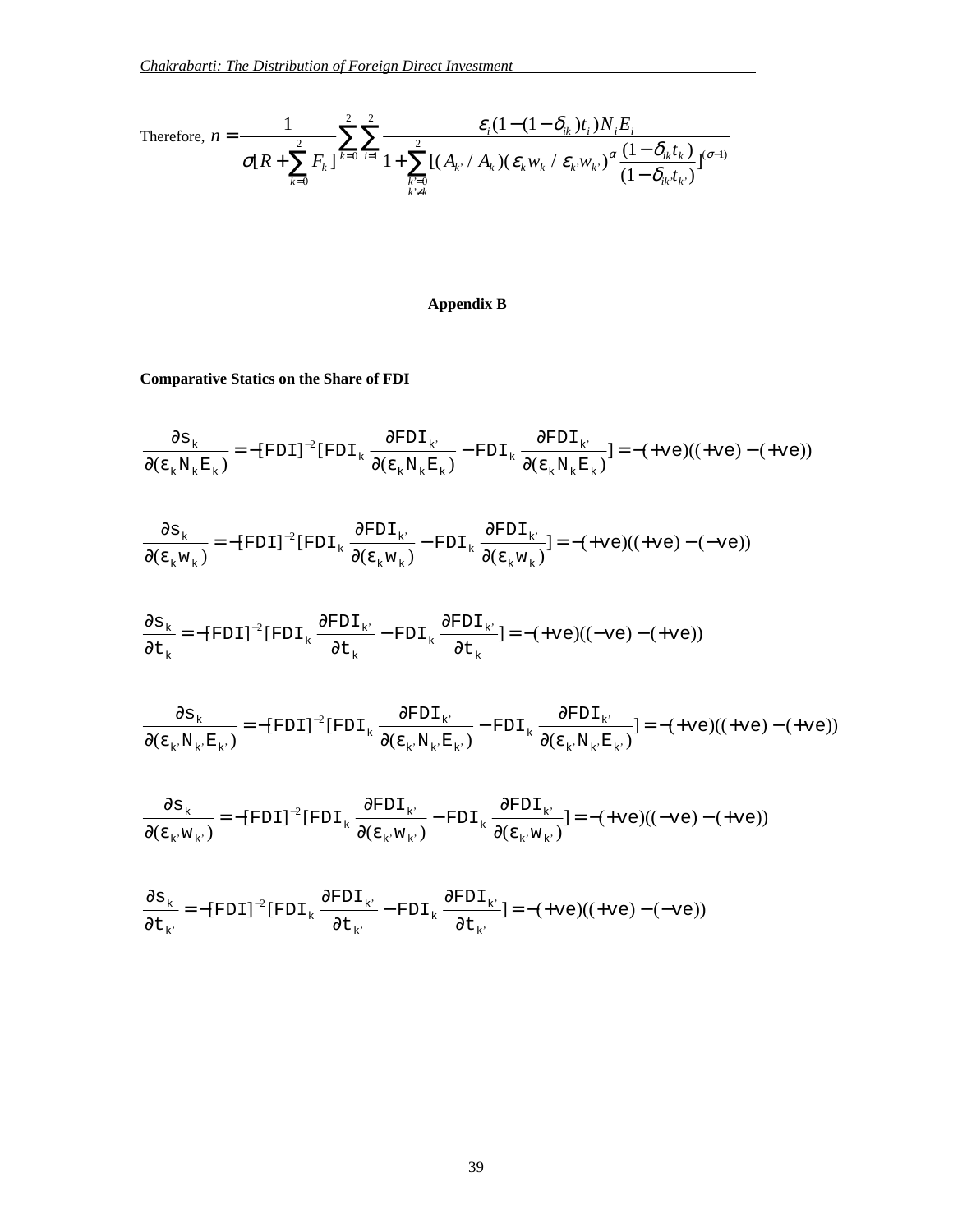# **Appendix C**

# **1. List of Countries in Sample (by Geographic Groups)**

| East Asia and the Pacific       | Middle East and North Africa |
|---------------------------------|------------------------------|
| Papua New Guinea                | Egypt                        |
| Philippines                     | Jordan                       |
| Thailand                        | Oman                         |
|                                 |                              |
| Latin America and the Caribbean | Sub-Saharan Africa           |
| <b>Barbados</b>                 | Burundi                      |
| Bolivia                         | Cameroon                     |
| Chile                           | Ghana                        |
| Colombia                        | Kenya                        |
| Costa Rica                      | Malawi                       |
| Ecuador                         | Mauritius                    |
| El Salvador                     | Nigeria                      |
| Guatemala                       | Sierra Leone                 |
| Guyana                          | Zambia                       |
| Honduras                        | Zimbabwe                     |
| Jamaica                         |                              |
| Nicaragua                       | South Asia                   |
| Paraguay                        | Bangladesh                   |
| Peru                            | India                        |
| Trinidad and Tobago             | Pakistan                     |
| St. Lucia                       | Sri Lanka                    |
| Uruguay                         |                              |
| Venezuela                       |                              |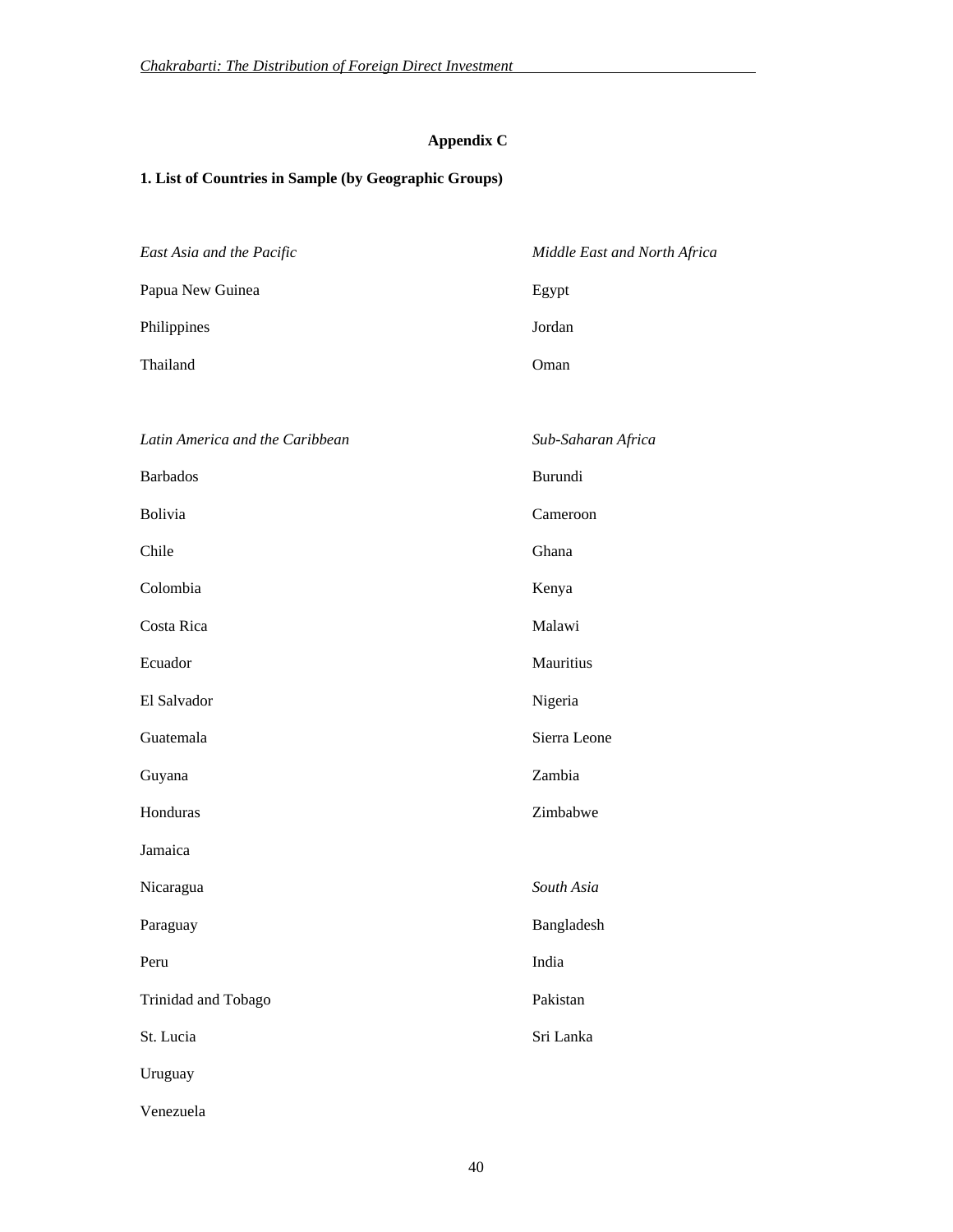| <b>VARIABLE</b>                 | <b>MEAN</b> | <b>MINIMUM</b> | <b>MAXIMUM</b> | <b>STANDARD</b><br><b>DEVIATION</b> | <b>CORRELATION</b><br>WITH FDI |
|---------------------------------|-------------|----------------|----------------|-------------------------------------|--------------------------------|
| <b>FDI</b>                      | 3.07        | $\Omega$       | 21.16          | 4.94                                |                                |
| $(10 \text{ m.} \text{US }$ \$) |             |                |                |                                     |                                |
| <b>OWN GDP</b>                  | 189.86      | 3.63           | 1043           | 247.85                              | $+0.780$                       |
| $(10 \text{ m.} \text{US }$ \$) |             |                |                |                                     |                                |
| <b>OWN WAGE</b>                 | 1.65        | 0.04           | 20.95          | 3.83                                | $-0.592$                       |
| (US $\frac{1}{2}$ per hour)     |             |                |                |                                     |                                |
| <b>OWN TARIFF</b>               | 0.24        | 0.05           | 0.82           | 0.15                                | $+0.032$                       |
| (% )                            |             |                |                |                                     |                                |
| <b>REGIONAL GDP</b>             | 378.99      | 43.66          | 1897           | 575.02                              | $+0.361$                       |
| $(10 \text{ m.} \text{US }$ \$) |             |                |                |                                     |                                |
| <b>REGIONAL WAGE</b>            | 1.61        | 0.21           | 11.49          | 1.15                                | $+0.026$                       |
| (US $\frac{1}{2}$ per hour)     |             |                |                |                                     |                                |
| <b>REGIONAL TARIFF</b>          | 0.26        | 0.05           | 0.87           | 0.15                                | $-0.194$                       |
| (% )                            |             |                |                |                                     |                                |

# **2. Descriprive Statistics from the Sample on the Variables Included in the Model**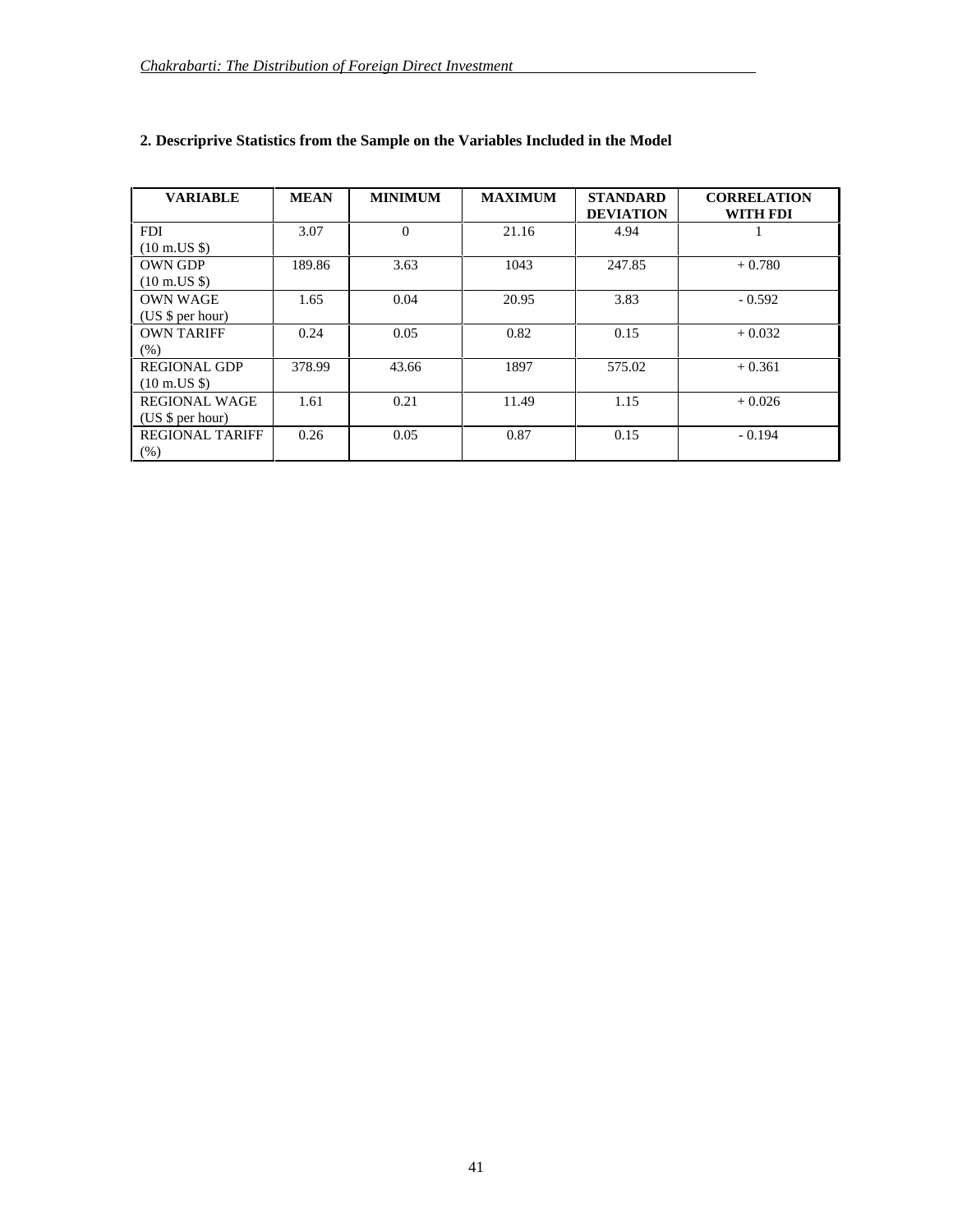## **REFERENCES**

Balasubramanyam, V. N. " *Incentives and Disincentives for Foreign Direct Investment in Less Developed Countries* ", Economic Incentives, Mac Millan (1986a).

Bandera V.N. and White, J.T. " *U.S. Direct Investments and Domestic Markets in Europe* ", Economia Internazionale, 21 (1968).

Beaurdraeu, B.C. " *Managers, Learning and the Multinational Firm*: *Theory and Evidence* ", Unpublished Ph. D. Dissertation, University of Western Ontario (1987c).

Bhagwati, J.N. and Brecher, R.A. and Srinivasan, T.N. " *Quid Pro Quo Foreign Investment and Welfare: A Political-Economy-Theoretic Model* ", Journal of Development Economics (1987d).

Bleaney, M. F. " *Political Uncertainty and Private Investment in South Africa* ", The South African Journal of Economics, 62 (1994c).

Blonigen, B.A. and Feenstra, R.C. " *Protectionist Threats and Foreign Direct Investment* ", NBER Working Paper No. 5475 (1995b).

Brainard, S.L. " *A Simple Theory of Multinational Corporations and Trade with a Trade-off Between Proximity and Concentration* ", NBER Working Paper No. 4269 (1993c).

Brainard, S.L. " *An Empirical Assessment of the Factor Proportions Explanation of Multinational Sales* ", NBER Working Paper No. 4580 (1993d).

Brainard, S.L. " *An Empirical Assessment of the Proximity-Concentration Trade-off Between Multinational Sales and Trade* ", NBER Working Paper No. 4583 (1993e).

Buckley, P.J. and Casson, M.C. " *The Future of Multinational Enterprise* ", London, Mac Millan (1976).

Casson, M.C. " *The Firm and the Market: Studies in Multinational Enterprises and the Scopes of the Firm* ", Oxford: Blackwell (1987a).

Caves, R. E. " *Causes of Direct Investment: Foreign Firms' Shares in Canadian and United Kingdom Manufacturing Industries* ", Review of Economics and Statistics, 56 (1974).

Culem, C. G. " *The Locational Determinants of Direct Investments Among Industrialized Countries* ", European Economic Review, 32 (1988).

Dinopoulos, E. and Wong, K. " *Quid Pro Quo Foreign Investment and Policy Intervention* ", International Trade and Global Development: Essays in Honor of Jagdish Bhagwati, London: Routledge (1991b).

Dunning, J. H. " *Trade, Location of Economic Activity and MNE: A Search for an Eclectic Approach* ", The International Allocation of Economic Activity, London, Mac Millan (1977a).

Dunning, J.H. " *Toward an Eclectic Theory of International Production* : *Some Empirical Tests* ", Journal of International Business Studies, 11 (1980b).

Ethier, W. " *The Multinational Firm* ", Quarterly Journal of Economics (1986c).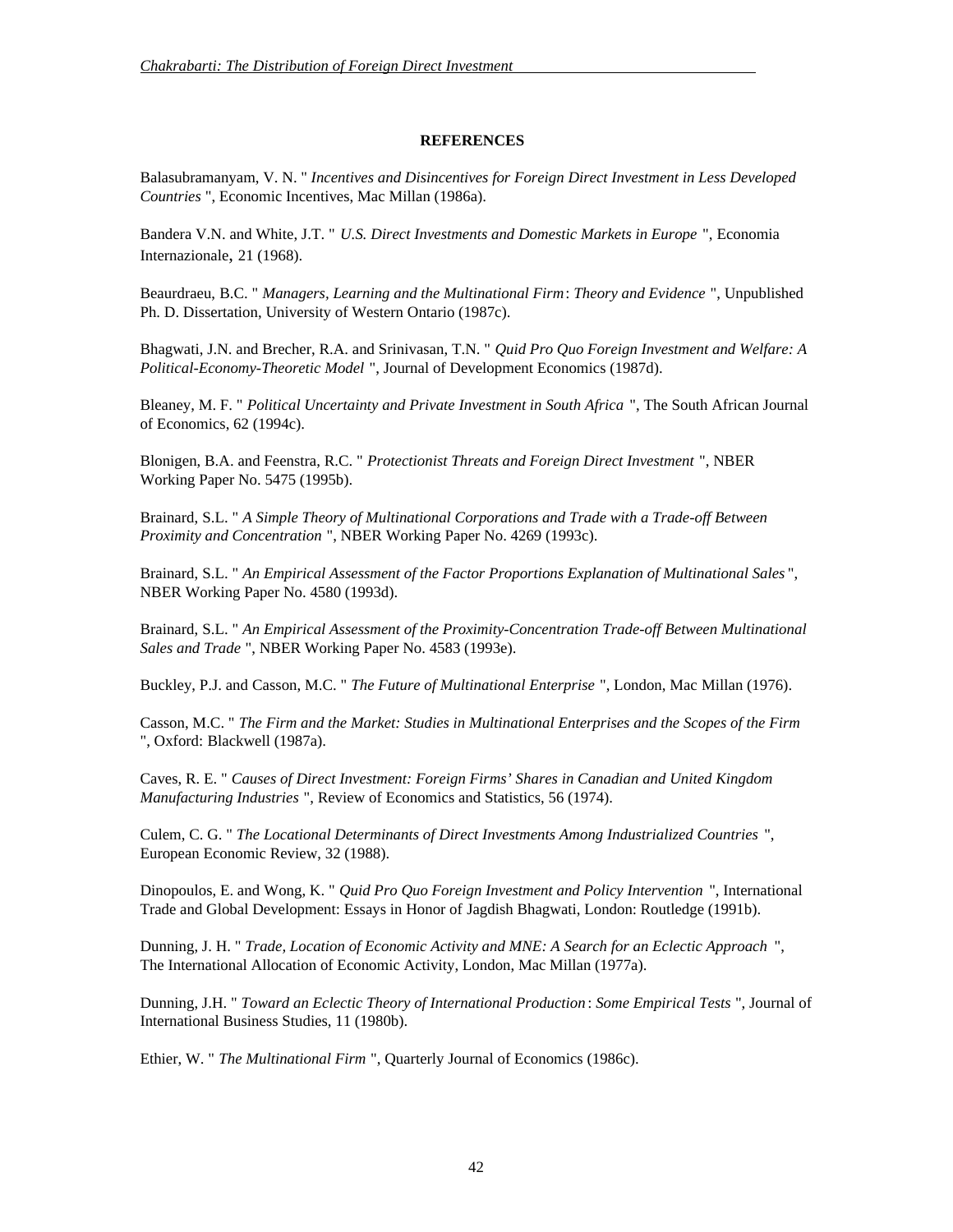Ethier, W. and Markusen, J. R. " *Multinational Firms, Technology Diffusion and Trade* ", NBER Working Paper No. 3825 (1991).

Flamm, K. " *The Volatility of Offshore Investment* ", Journal of Development Economics, 16 (1984c).

Goldsbrough, D.G. " *The Role of Foreign Direct Investment in the External Adjustment Process* ", IMF Staff Papers, 26 (1979d).

Green, R.T. and Cunninghum, W.H. " *The Determinants of US Foreign Investment*: *An Empirical Examination* ", Management International Review, 15 (1975b).

Grossman, G. and Helpman, E. " *Foreign Investment With endogenous Protection* ", NBER Working Paper No. 4876 (1994d).

Gupta, V. K. " *A Simultaneous Determination of Structure, Conduct and Performance in Canadian Manufacturing* ", Oxford Economic Papers, 35 (1983a).

Helpman, E. " *A Simple Theory of Trade With Multinational Corporations* ", Journal of Political Economy, 92 (1984a).

Helpman, E. " *Multinational Corporations and Trade Structure* ", Review of Economic Studies, 52 (1985a).

Helpman, E. and Krugman, P. R. " *Market Structure and Foreign Trade* ", Cambridge: MIT Press (1985b).

Horstman, J. I. and Markusen, J. R. " *Licensing, Direct Investment: A Model of Internalization by the MNE* ", Canadian Journal of Economics (1987b).

Horstman, J. I. and Markusen, J. R. " Strategic Investments and the Development of Multinationals ", International Economic Review, 28 (1992a).

Kravis, I.B. and Lipsey, R.E. " *The Location of Overseas Production and Production for Export by U.S. Multinational Firms* ", Journal of International Economics, 12 (1982b).

Leamer, E.E. " *Let's Take The Con Out of Econometrics* ", American Economic Review, 73 (1983c).

Lucas, R. " *On the Determinants of Direct Foreign Investment*: *Evidence from East and South Asia* ", World Development, 21 (1993a).

Lunn, J. " *Determinants of U.S. Direct Investment in the E.E.C.* ", European Economic Review, 13 (1980a).

Markusen, J.R. " *Multinationals, Multi-Plant Economies, and the Gains from Trade* ", Journal of International Economics, 16 (1984).

Mundell, R.A. " *International Trade and Factor Mobility* ", American Economic Review, 47 (1957).

Nankani, G.T. " *The Intercountry Distribution of Direct Foreign Investment* ", New York: Garland (1979c).

Nigh, D. " *The Effect of Political Events on United States Direct Foreign Investment*: *A Pooled Timeseries Cross-sectional Analysis* ", Journal of International Business Studies (1985c).

Owen, R.F. " *Inter-industry Determinants of Foreign Direct Investments*: *A Canadian Perspective* ", New Theories of Multinational Enterprise (1982).